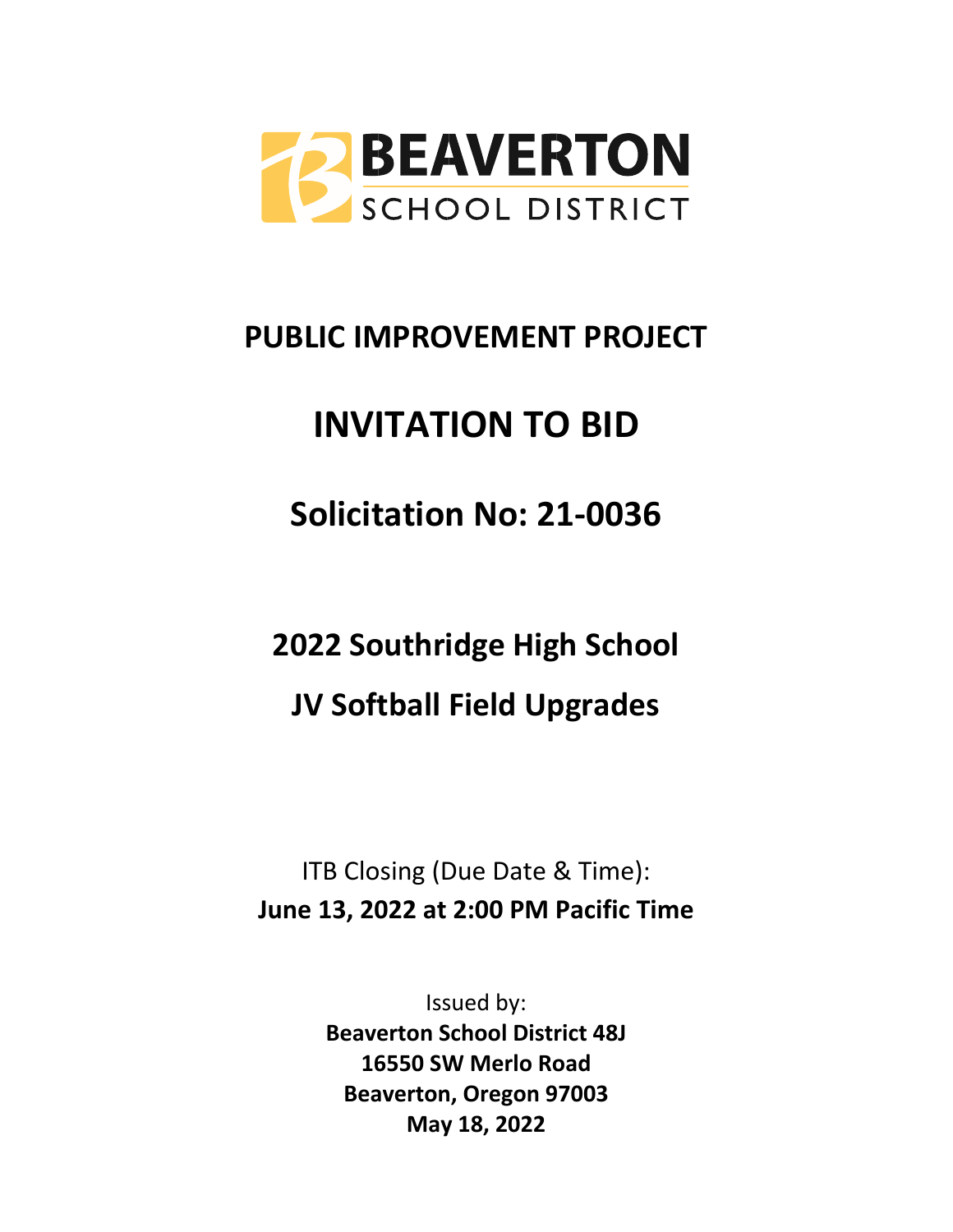#### SOLICITATION SUMMARY Solicitation No: ITB 21-0036

## **PUBLIC IMPROVEMENT INVITATION TO BID**

Solicitation No: ITB 21-0036

The purpose of this Invitation to Bid is to obtain competitive bids for retaining a General Contractor (GC) to furnish, install, manage, and coordinate all the work for the JV Softball field upgrades at Southridge High School. This is a public works project subject to ORS 279C.800 to 279C.870.

**A NON-MANDATORY pre-Bid conference will be held on May 25, 2022 at 1:00PM at Southridge High School, 9625 SW 125th Avenue, Beaverton, OR 97008.** 

Bidders must submit their Bid pursuant to the provisions of this Solicitation to [contracts@beaverton.k12.or.us,](mailto:contracts@beaverton.k12.or.us) **PRIOR** to the Closing:

## **SOLICITATION CLOSING: June 13, 2022 at 2:00 PM Pacific Time LATE BIDS WILL NOT BE ACCEPTED**

Timely submitted Bids will be opened and read aloud immediately after Closing at the below conference line: **+1(503)356.4400**

**Participant code: 463 693 04**

Bidders must submit a **First-Tier Subcontractor Disclosure Form** \*EITHER\* with the emailed Bid submission \*OR\* by email to [contracts@beaverton.k12.or.us](mailto:contracts@beaverton.k12.or.us) no later than the Disclosure Deadline:

## **DISCLOSURE DEADLINE: June 13, 2022 at 4:00 PM Pacific Time**

Prospective Bidders must register with Oregon Buys -<https://oregonbuys.gov/>to obtain the Solicitation documents and related documents.

Bidders must familiarize themselves with the entire Solicitation.

**All questions and comments about this solicitation must be directed ONLY IN WRITING by email to: [contracts@beaverton.k12.or.us](mailto:contracts@beaverton.k12.or.us)**

**THE DISTRICT MAY REJECT ANY BID NOT IN COMPLIANCE WITH ALL PRESCRIBED REQUIREMENTS**.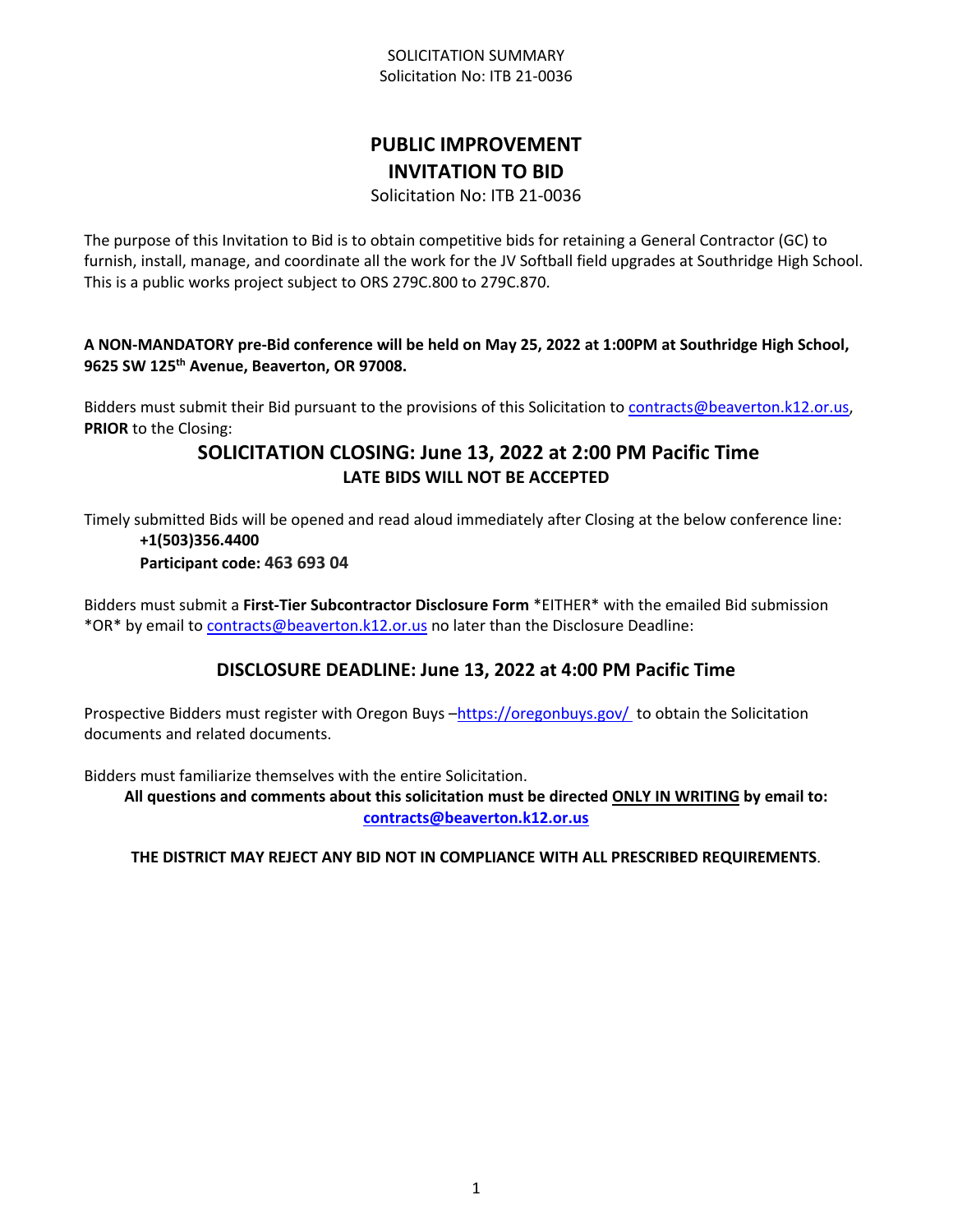#### SECTION I INTRODUCTION Solicitation No: ITB 21-0036

#### **1. INTRODUCTION:**

This Solicitation is issued pursuant to ORS 279A, ORS 279C and the Oregon Attorney General Model Rules Divisions 46 and 49. Pursuant to ORS 279C.375(5), the District may award a single Contract, or multiple Contracts under this Solicitation.

#### **2. DEFINITIONS:**

The term "District" or "Owner" throughout this document means the Beaverton School District. The term "Bidder" means the person or firm that submits a Bid in response to this Solicitation. The term "Bid" or "Offer" means a written response to provide services in response to this Solicitation. The term "Contractor" or "Supplier" means the Bidder(s) awarded a contract as a result of this Solicitation.

#### **3. SOLICITATION REVIEW:**

Bidders must carefully review the Solicitation documents and are responsible for knowing and understanding all terms and conditions. Unless defects, ambiguities, omissions, or errors are brought to the District's attention by protest pursuant to REQUEST FOR CLARIFICATION OR CHANGE; SOLICITATION PROTESTS (Section III, Paragraph 5), protests or appeals based on such defects, ambiguities, omissions or errors received after issuance of the Notice of Intent to Award may not be favorably considered.

#### **4. BACKGROUND:**

- a. The Beaverton School District encompasses approximately 57 square miles in northwestern Oregon in Washington County. The District, located in the Portland, Oregon metro area, is the third largest School District in Oregon.
- b. The Beaverton School District has approximately 4,700 employees. The District is responsible for educating approximately 40,870 students in kindergarten through grade 12 at thirty-four (34) Elementary Schools, eight (8) Middle Schools, six (6) High Schools, five (5) Options Schools, and nineteen (19) Options Programs.

#### **5. GENERAL SCOPE OF WORK:**

The General Scope of this Project is to upgrade the JV Softball Field at Southridge High School located at 9625 SW 125th Avenue, Beaverton, OR 97008. The work is described in more detail in the Statement of Work and in the Exhibits to this ITB (e.g., Drawings, Specifications, etc.).

#### **6. SOLICITATION DOCUMENTS:**

The Solicitation Documents are organized in the following manner: SOLICITATION SUMMARY SECTION I – INTRODUCTION SECTION II – STATEMENT OF WORK SECTION III – SOLICITATION RULES SECTION IV—PUBLIC WORKS REQUIREMENTS SECTION V – ATTACHMENTS

#### **7. CONTRACT:**

The successful Bidder(s), selected by the District, will receive an AIA A101 Owner Contractor Agreement with AIA A201 General Conditions. A sample is enclosed herein (see Attachments). The provisions of the sample AIA A101 Owner Contractor Agreement and AIA A201 General Conditions are in addition to the requirements set forth in this Solicitation.

a. Bidders are advised to thoroughly review and familiarize themselves with the standard contract. Certain contract terms reflect state statute and may not be altered.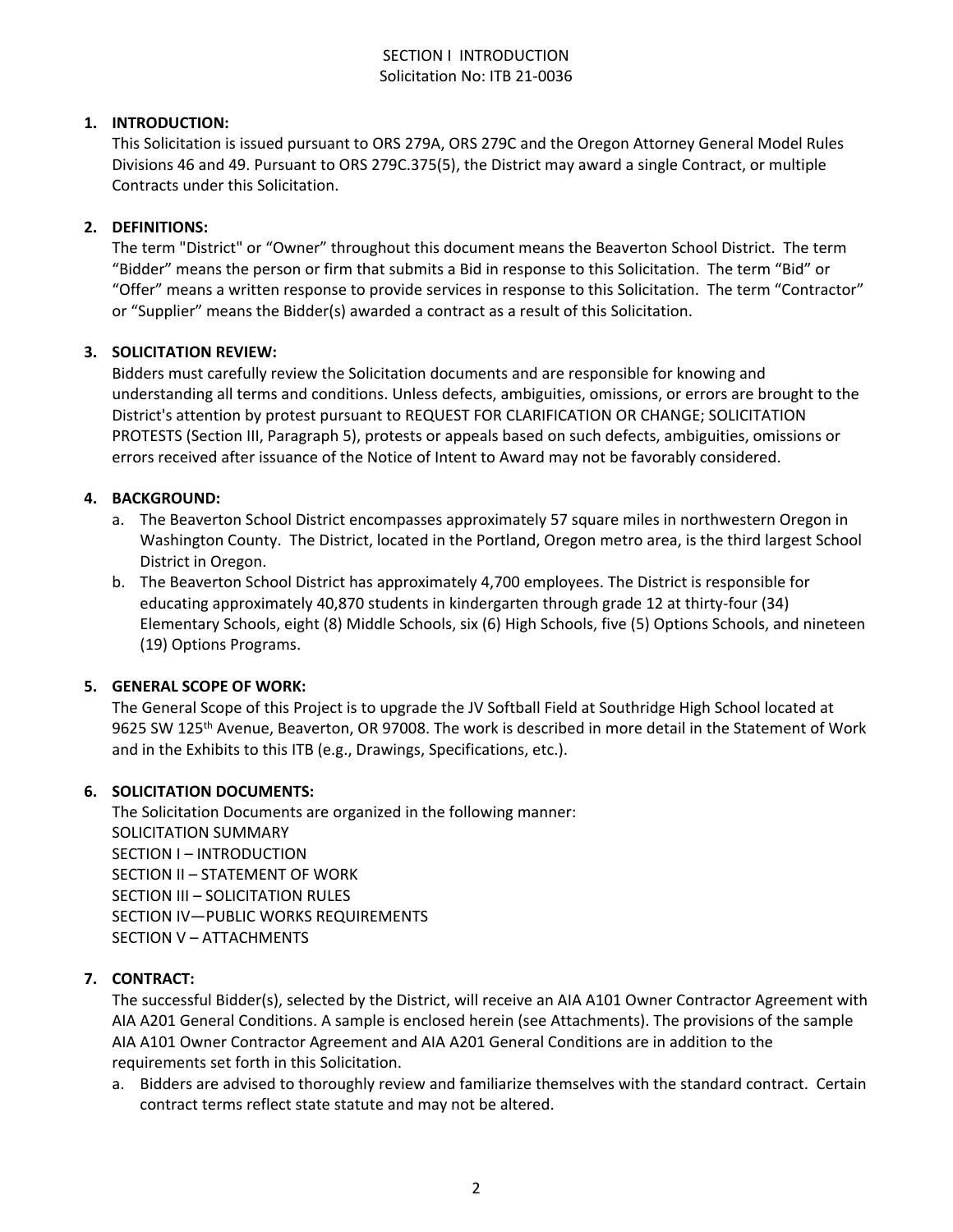#### SECTION I INTRODUCTION Solicitation No: ITB 21-0036

- b. The Contractor will be expected to promptly sign a contract including all standard terms and conditions contained in the sample contract.
- c. Personnel or subcontractor substitution if the contractor must substitute personnel or subcontractor(s) included in the original bid, they must obtain written District approval of substituted personnel, prior to substitution.

#### **8. AMENDMENTS:**

The District may amend a Contract without additional competition pursuant to OAR 137-049-0910.

#### **9. IMPORTANT RESPONSIBILITIES:**

Bidders are responsible for knowing and understanding all of this Solicitation's requirements, terms, conditions, and rules. Bidders may submit questions or clarification requests to [contracts@beaverton.k12.or.us.](mailto:contracts@beaverton.k12.or.us) The District will respond to all such questions/clarification requests submitted prior to the applicable deadline, if the District in its sole discretion, deems a response necessary.

#### **10. DISTRICT REPRESENTATIVE:**

The District Representative for the project is Jeff Hamman, Project Manager.

#### **11. SOLICITATION SCHEDULE:**

The milestones for the selection process are set forth below. The purpose of this schedule is for Bidder information only. Required dates for Contract period milestones, submittals and any other activities are provided elsewhere in this Solicitation. The District reserves the right to deviate from this schedule.

| <b>Solicitation Milestone</b>                       | Date                       |
|-----------------------------------------------------|----------------------------|
| Non-Mandatory Pre-Bid conference                    | May 25, 2022 -1:00 PM PDT  |
| Deadline for submitting requests for clarification, |                            |
| change, substitution, or solicitation protest       | June 1, 2022-2:00 PM PDT   |
| Bids Due (Closing):                                 | June 13, 2022 - 2:00PM PDT |
| Anticipated Notice of Intent to Award (NOI)         | on or about June 15, 2022  |
| <b>Anticipated Executed Contract</b>                | on or about June 22, 2022  |

## **12. CONTACT DURING SOLICITATION:**

Questions must be submitted in writing via email to [contracts@beaverton.k12.or.us](mailto:contracts@beaverton.k12.or.us) as indicated in the Solicitation Summary. Bidders may also contact Purchasing Staff with questions, but nothing in the solicitation is changed unless the change is made in a written addendum. No other contact regarding this Solicitation, including with the design team or District Representative, is permitted during the solicitation process (prior to executed contract). Unauthorized contact regarding this Solicitation may subject the offender's Bid to rejection. Contact with District Staff / design team Members during the Pre-Bid Conference is authorized, but nothing in the solicitation is changed unless the change is made in a written addendum.

**13.** Additional information regarding this solicitation and certain forms for download are available on Oregon Buys <https://oregonbuys.gov/> .

#### **14. COMMERCIAL ACTIVITIES TAX:**

The Beaverton School District is a governmental entity and thus specifically excluded from being a subject taxpayer per the rules. This exemption is currently under review by the Oregon Department of Revenue. Please separate all claimed CAT money believed to be chargeable to the District as individual lines on any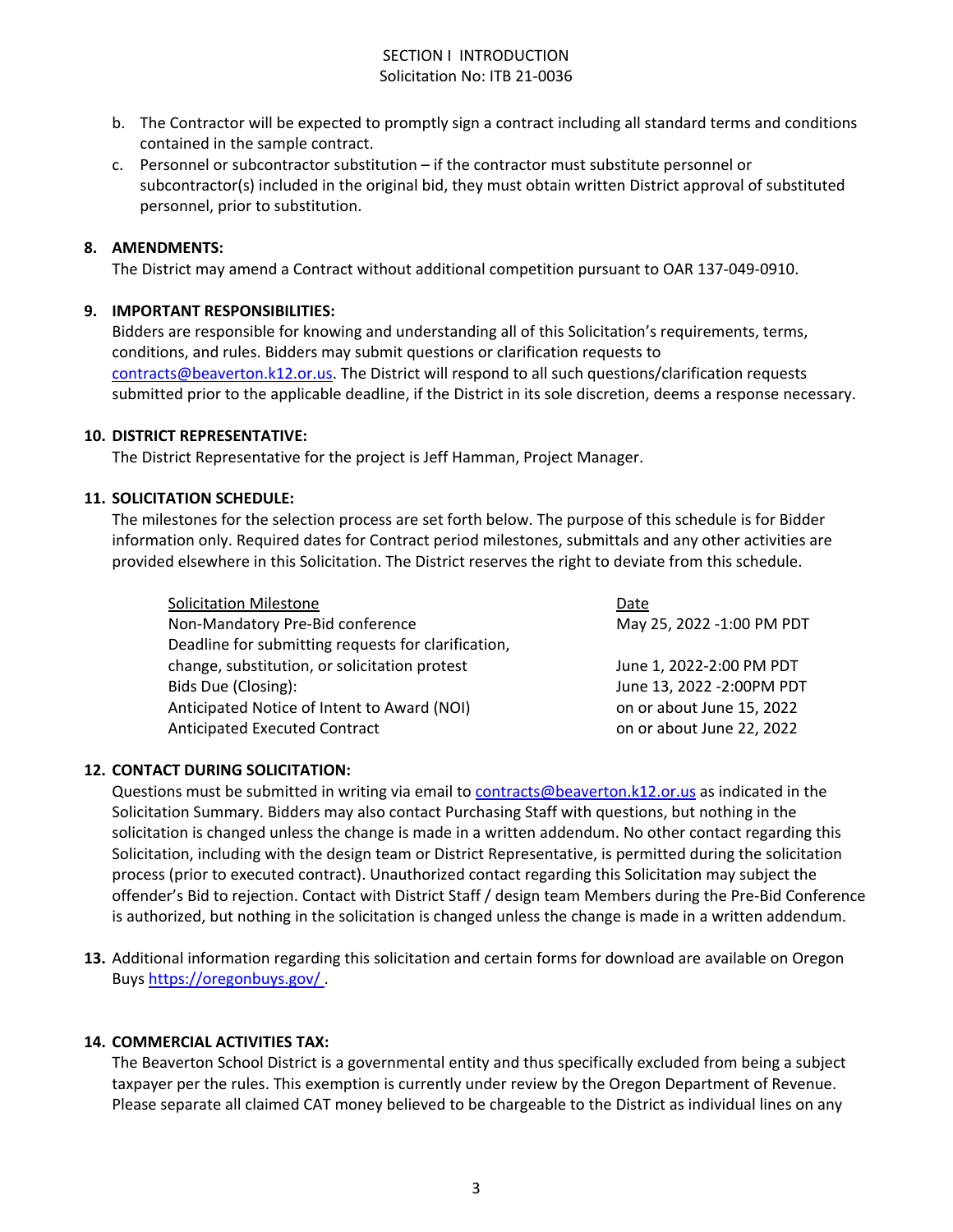#### SECTION I INTRODUCTION Solicitation No: ITB 21-0036

invoice. The District will not pay CAT money in the normal course of payments made unless/until the DOR provides guidance indicating school district projects are subject to the Corporate Activities Tax.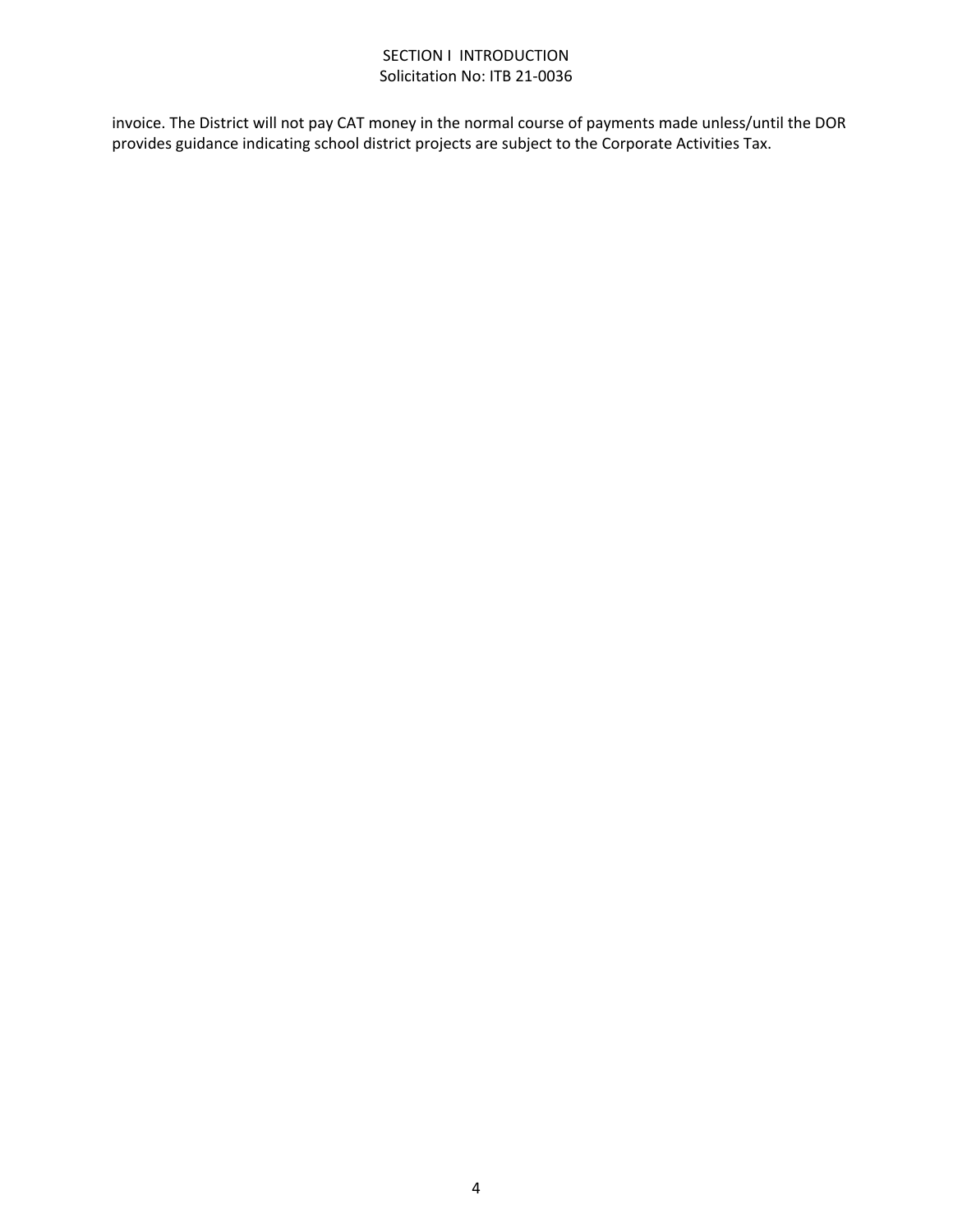#### SECTION II STATEMENT OF WORK Solicitation No: ITB 21-0036

#### **1. PURPOSE AND INTRODUCTION**

This solicitation is for retaining a general contractor (GC) to furnish, install, manage and coordinate all work as shown in the attached documents on behalf of the Beaverton School District. The project includes upgrades to the JV Softball field as listed in the attached documents.

This includes the purchase and installation of a drainage system with connection to the storm drain. All work is to be substantially completed by August 19th, 2022 as coordinated with the District. The Project is described in summary terms below and in the attached documents

#### **2. BACKGROUND AND SCHOOL DESCRIPTION**

This project will take place at Southridge high school on the JV Softball field as listed below including:

Southridge High School

• Southridge HS is within the City of Beaverton's jurisdiction. The school and site were constructed in 1999.

Address for Southridge High School is 9625 SW 125th Avenue Beaverton, OR 97008

• 3J Consulting is the Civil Engineer for the Project. See attached Plans and Specifications.

#### **3. OPERATIONAL ATTRIBUTES**

The district requires the project to be substantially completed by August 19, 2022 with work estimated to start on June 23rd, 2022. Coordination with District and site staff during summer activities will be required.

#### **4. GENERAL SCOPE OF WORK**

Please refer to attached plans and specifications. The contractor shall provide a complete project and coordinate work with the District, Contractors and Consultants hired by the district, and all applicable Agencies Having Jurisdiction (AHJ).

- 1) Work to include supplying, storing and handling of all required materials.
- 2) Work includes protection of neighboring finishes and replacement/repair of any damaged surfaces including but not limited to surrounding fields, irrigation, storm systems, fencing, etc.
- 3) Contractor shall provide all labor, materials, equipment, transportation, and other facilities and services as necessary and/or required to execute all the Work.
- 4) All work areas will be cleaned of any construction debris on a daily basis. General Contractor is responsible for material removal and disposal. Upon completion of the project, the General Contractor is to provide final cleaning of all work installed, replaced or repaired.
- 5) Contractor is responsible to provide and secure all Land use or trade permits which are required.
- 6) Contractor is responsible for all hazardous materials control as specified or encountered within the included bid documents and will be responsible to coordinate with the District's Project Manager.
- 7) Contractor will provide updated shop drawings as required prior to start of construction for District approval.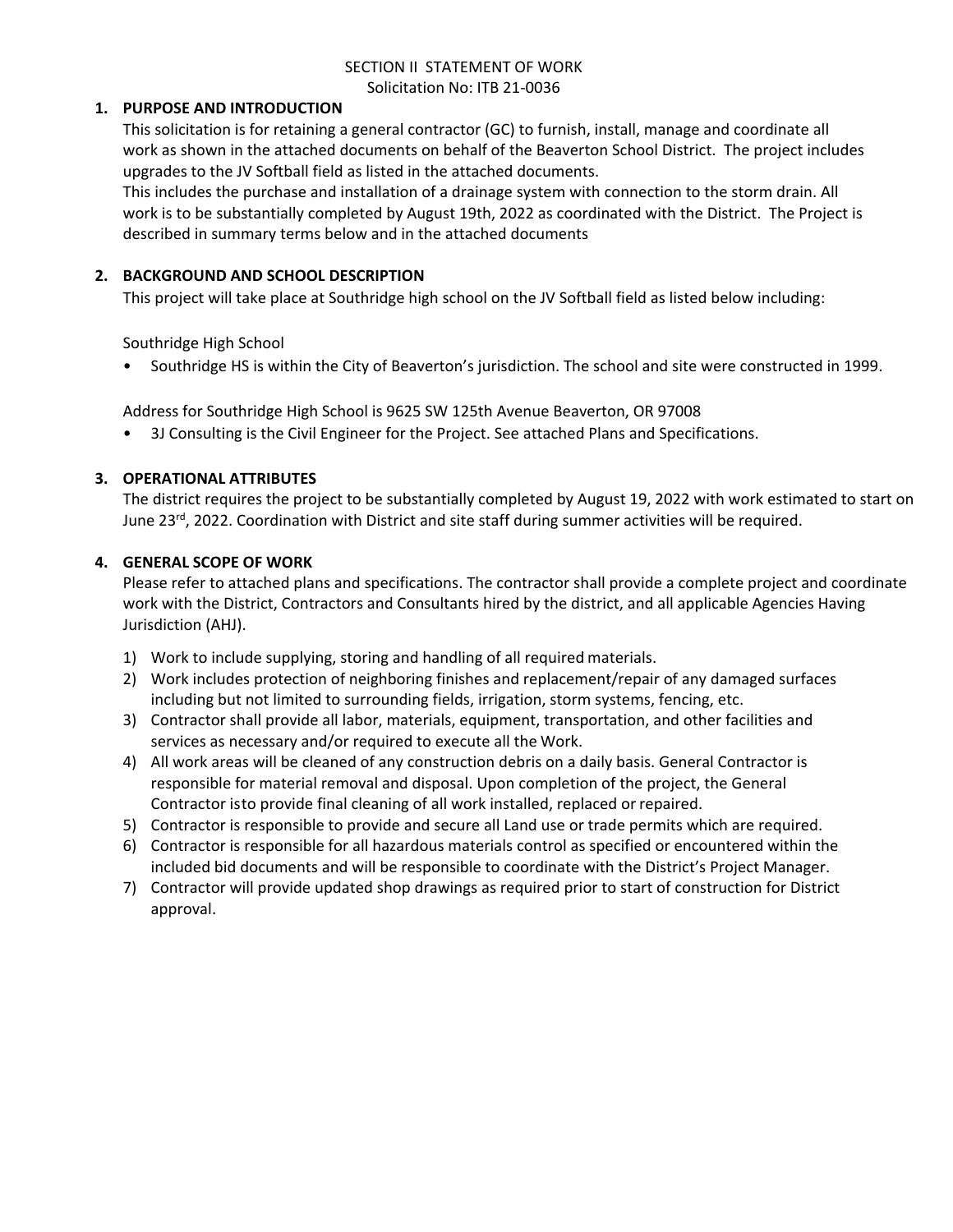#### SECTION II – STATEMENT OF WORK Solicitation No: ITB 21-0036

#### **5. PROJECT SCHEDULE:**

The project milestones are set forth below. The dates are approximate but will be followed to the extent reasonably possible. The purpose of this schedule is for information only.

| Project Milestones            | Completion      |
|-------------------------------|-----------------|
| Construction Start            | June 23, 2022   |
| <b>Substantial Completion</b> | August 19, 2022 |
| Final Completion              | August 26, 2022 |

#### **6. RETAINAGE:**

Retainage for this Project shall be 5%. See the attached Sample Contract for specific terms and conditions regarding retainage. The Awarded Contractor may be given these options for retainage:

- Held in a District-owned interest-bearing account
- Held in a Contractor-owned account if Contractor executes the District's Control Agreement
- Provide the District with a Retention Bond
- Other method as deemed acceptable by the District

#### **7. BONDS AND INSURANCE:**

The Contractor awarded this solicitation must, within Five (5) calendar days after receipt of the Contract for signature:

- a. Provide the required Performance Bond and Payment Bond;
- b. Provide proof that the Statutory Public Works Bond has been filed with the CCB;
- c. Provide Insurance Certificate(s) (summary-level insurance requirements are listed below; Exhibit E of the Sample Contract includes all requirements) and any guarantees and/or other required item(s).
- d. Sign the Contract issued by the District Purchasing Department.
- e. If these items are not received as specified then the Contract may not be executed, a Bid bond claim may be filed, and the Contract may be awarded to the next lowest Bidder.

| Insurance Coverage Type              | Occurrence/Loss         | Aggregate               | District as<br>Additional<br>Insured | Subrogation<br>Waived | Required<br>for Sub-<br>Contractors<br>$***$ |
|--------------------------------------|-------------------------|-------------------------|--------------------------------------|-----------------------|----------------------------------------------|
| Employer's Liability                 |                         | \$500,000               |                                      | X                     |                                              |
| Worker's Comp                        | <b>Statutory Limits</b> | <b>Statutory Limits</b> |                                      | x                     | x                                            |
| <b>Commercial General Liability</b>  | \$1,000,000             | \$2,000,000             | X                                    |                       | X                                            |
| <b>Business Automobile Liability</b> |                         | \$1,000,000             | X                                    |                       | X                                            |
| Professional Liability**             | \$1,000,000             | \$2,000,000             |                                      |                       | X                                            |
| Pollution Liability Insurance        | \$1,000,000             | \$1,000,000             |                                      |                       |                                              |
| Asbestos/hazardous                   |                         |                         |                                      |                       | х                                            |
| materials Abatement**                |                         |                         |                                      |                       |                                              |
| <b>True Umbrella Policy</b>          |                         | \$5,000,000             |                                      |                       |                                              |
| <b>Builder's Risk</b>                | Contract Amt.           | Contract Amt.           |                                      |                       |                                              |

#### **Summary-Level Insurance Requirements\*** (See Exhibit E to the Attached Sample Contract for all Requirements)

**\***The Summary-Level Insurance Requirements are only intended to draw Bidders' attention to the Insurance Requirements for this Solicitation. Bidders must carefully review Exhibit E Insurance Requirements to the Sample Contract for exact and full Insurance Requirements. I If there are any discrepancies between the Summary-Level Insurance Requirements and those listed under Exhibit E Insurance Requirements to the Sample Contract, Exhibit E Insurance Requirements to the Sample Contract shall govern.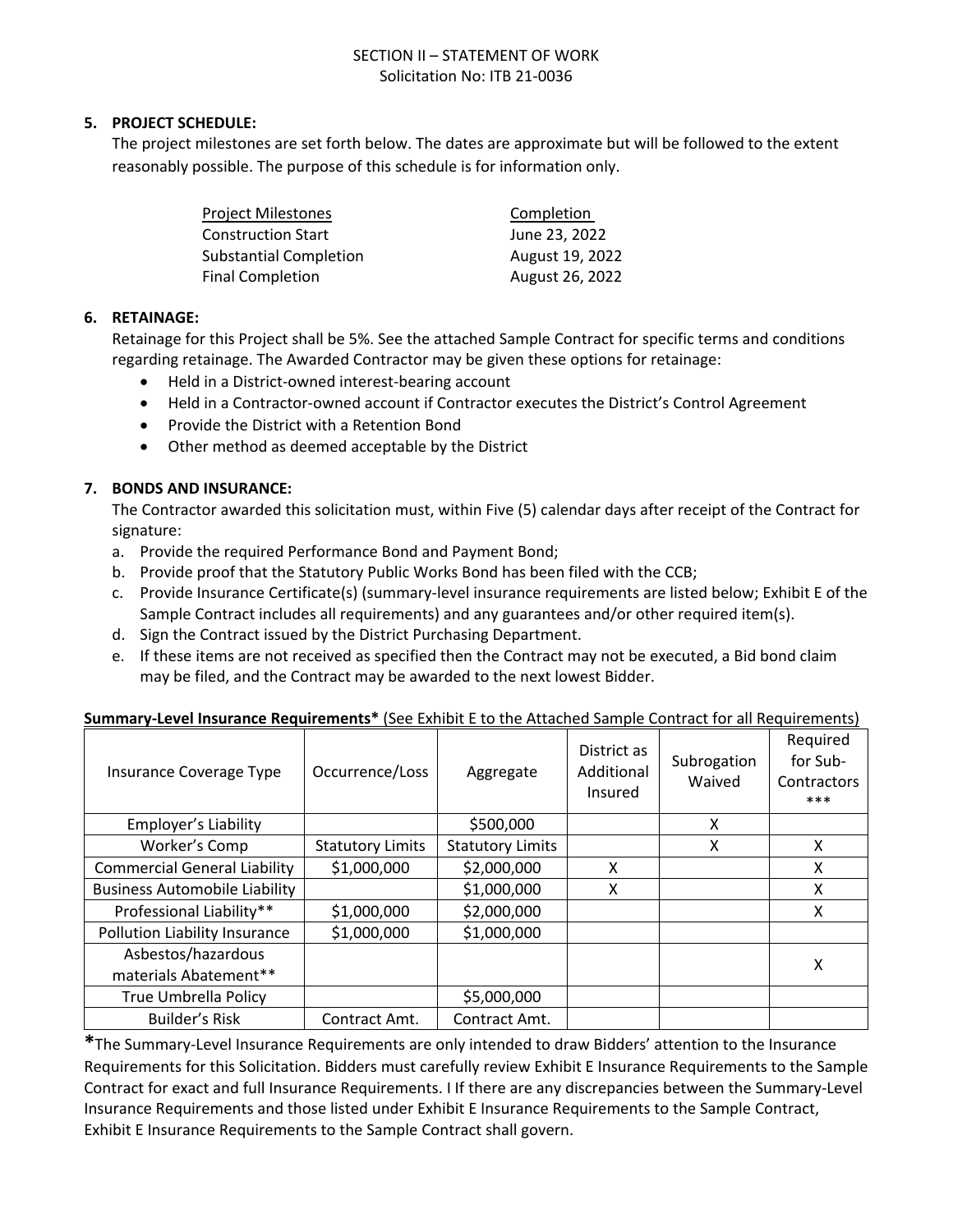#### SECTION II – STATEMENT OF WORK Solicitation No: ITB 21-0036

- **\*\***Only required if such services are included in the Contract/Sub-Contracts resulting from this Solicitation.
- **\*\*\***The District may require Contractor to provide certificates of Sub-Contractor's insurance at any time.

#### **Insurance Waiver Requests: Any Insurance Waiver Requests must be submitted in writing to [contracts@beaverton.k12.or.us,](mailto:contracts@beaverton.k12.or.us) prior to the Deadline for Questions/Change Requests/Solicitation Protests.**

#### **8. NOTICE TO PROCEED:**

- a. The Contractor must not begin work until a Notice to Proceed is issued by the District Representative.
- b. The District reserves the right to cancel the Contract at no penalty if:
	- i. A protest was received that overturns the award of this Contract, or
	- ii. Funding for the project becomes unavailable.
	- iii. The District believes it is in the public's best interest to do so.

#### **9. ADDITIONAL REQUIREMENTS:**

- a. The District has implemented the e-Builder Project Management software platform for coordination of efforts, approvals, and expedited communication. All prime project team members will be required to utilize the program. Each Contractor will be provided a seat (license) and a minimum of four (4) hours training.
- b. All persons involved in the project who will have a physical presence on site at any time during the course of the project will need to clear a background check. The basic criteria of clearance and refusal offenses will be provided by the District Project Representative. Contractors and sub-contractors must provide a report of who has cleared the background check by an approved agency.
- c. **LIQUIDATED DAMAGES:** If the Work is not Substantially Complete by the required Substantial Completion date, the Contractor shall pay to the Owner liquidated damages in the amount of **\$500.00** for each and every calendar day of delay in achieving Substantial Completion.

#### **11. BUSINESS EQUITY:**

The Bidder understands that the District maintains a goal of engaging minority, women, emerging, servicedisabled veteran and socially or economically disadvantaged businesses (DMWESBSDVBE) as service providers in delivering services necessary to implement our bond program. The District aspires to a goal of ten (10) percent DMWESBSDVBE content, by contract value, in completing our capital bond work, and the Contractor shall expend reasonable efforts to reach this content in the total value of their contracts with the District.

#### **12. NO WAIVER OF CONDITIONS**:

Failure of the Owner to insist on strict performance of any one of the Conditions does not constitute a waiver of any of the other provisions of this Contract or any other default of the Contractor.

#### **13. SAFE, INCLUSIVE, AND RESPECTFUL WORKSITE:**

a. Each of the Awarded Contractor's employees, subcontractors' employees and principals / owners involved in the Work shall be required to act in a safe, respectful, inclusive, and professional manner while performing the Work. This includes but is not limited to the Contractor taking whatever means and manner of action Contractor deems necessary to prevent, control, and enforce, any acts in violation of the forgoing standards ("Incidents"). Incidents include, but are not limited to: 1)excessive, offensive, or disruptive noise, including music; 2) the use of offensive language; 3) smoking or drinking of alcoholic beverages, or use of illegal substances on the Site; 4) physical violence; 5) riding in the passenger elevators; 6) thievery; 7) the transportation of articles or materials deemed hazardous; and 8) symbols, language, and other acts of hate, racism, sexism, discrimination, harassment, and bullying.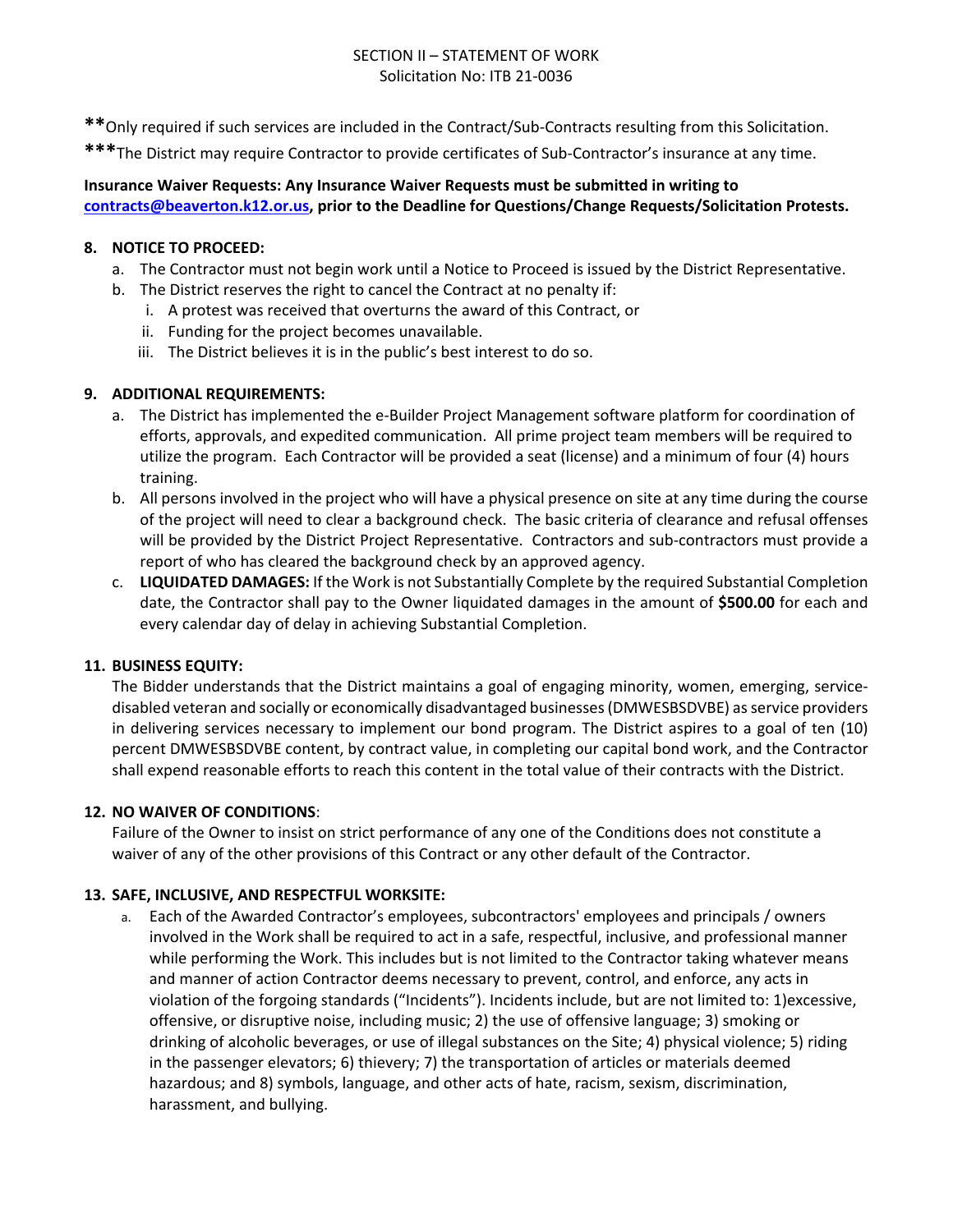#### **1. SELECTION PROCEDURE**

This Solicitation is a Formal Invitation to Bid for a Public Improvement Project, issued Pursuant to ORS 279A, ORS 279C and the Oregon Attorney General Model Rules Divisions 46 and 49 and District Policies.

#### **2. ELIGIBILITY TO BID**

- a. **Construction Contracts.** The District will not consider a Person's Offer to do Work as a Contractor, as defined in ORS 701.005(2), unless the Person has a current, valid certificate of registration issued by the Construction Contractor's Board at the time the Offer is made.
- b. **Landscape Contracts.** The District will not consider a Person's Offer to do Work as a landscape Contractor as defined in ORS 671.520(2), unless the Person has a current, valid landscape Contractor's license issued pursuant to ORS 671.560 by the State Landscape Contractors Board at the time the Offer is made.
- c. **Non-complying Entities.** The District will deem a Bid received from a Person that fails to comply with this rule nonresponsive and will reject the Bid as stated in ORS 279C.365(1)(k), unless contrary to federal law or subject to different timing requirements set by federal funding agencies.
- d. **Asbestos Abatement Work.** The Contractor or a subcontractor under the Contract must be licensed under ORS 468A.720 for work regarding asbestos abatement projects.

#### **3. PRE-BID CONFERENCE**

- a. **Purpose.** The District may hold pre-Bid conferences with prospective Bidders prior to Closing, to explain the procurement requirements, obtain information, and/or to conduct site inspections.
- b. **Required Attendance.** The District may require attendance at the pre-Bid conference as a condition for submission of a Bid. A mandatory attendance requirement is considered to have been met if, at any time during the mandatory meeting, a representative of an offering firm is present, and has signed the meeting sign-in document.
- c. **Notice.** The Summary page of this solicitation indicates the pre-Bid conference scheduled date and time, and whether the pre-Bid conference is mandatory or non-mandatory.
- d. **Statements Not Binding.** Statements made by the District's representatives at the pre-Bid conference do not change the Solicitation unless the District confirms such statements by Written Addendum.

#### **4. ADDENDA**

- a. **Issuance; Receipt.** The District may change this Solicitation only by Written Addenda. A Bidder must provide written acknowledgement of receipt of all issued Addenda with their Bid on the Bidder Certification.
- b. **Notice and Distribution.** The District will publish notice of all Addenda on the Oregon Buys Website. Addenda may be downloaded from the Oregon Buys website. It is the Bidders' responsibility to inquire about Addenda. Bidders should frequently check the Oregon Buys website until Closing about any Addenda issued, i.e., at least once weekly until the week of Closing and at least once daily the week of the Closing.
- c. **Timelines; Extensions.** The District will issue Addenda within a reasonable time to allow prospective Bidders to consider the Addenda in preparing their Bid. The District may extend the Closing if the District determines prospective Bidders need additional time to review and respond to Addenda. Except to the extent required by public interest, the District will not issue Addenda less than 72 hours before the Closing unless the Addendum also extends the Closing.
- d. **Request for Change or Protest.** Unless a different deadline is set forth in the Addendum, a Bidder may submit a Written request for change or protest to the Addendum, as provided in OAR 137-049-0260, by the close of the District's next business day after issuance of the Addendum, or up to the last day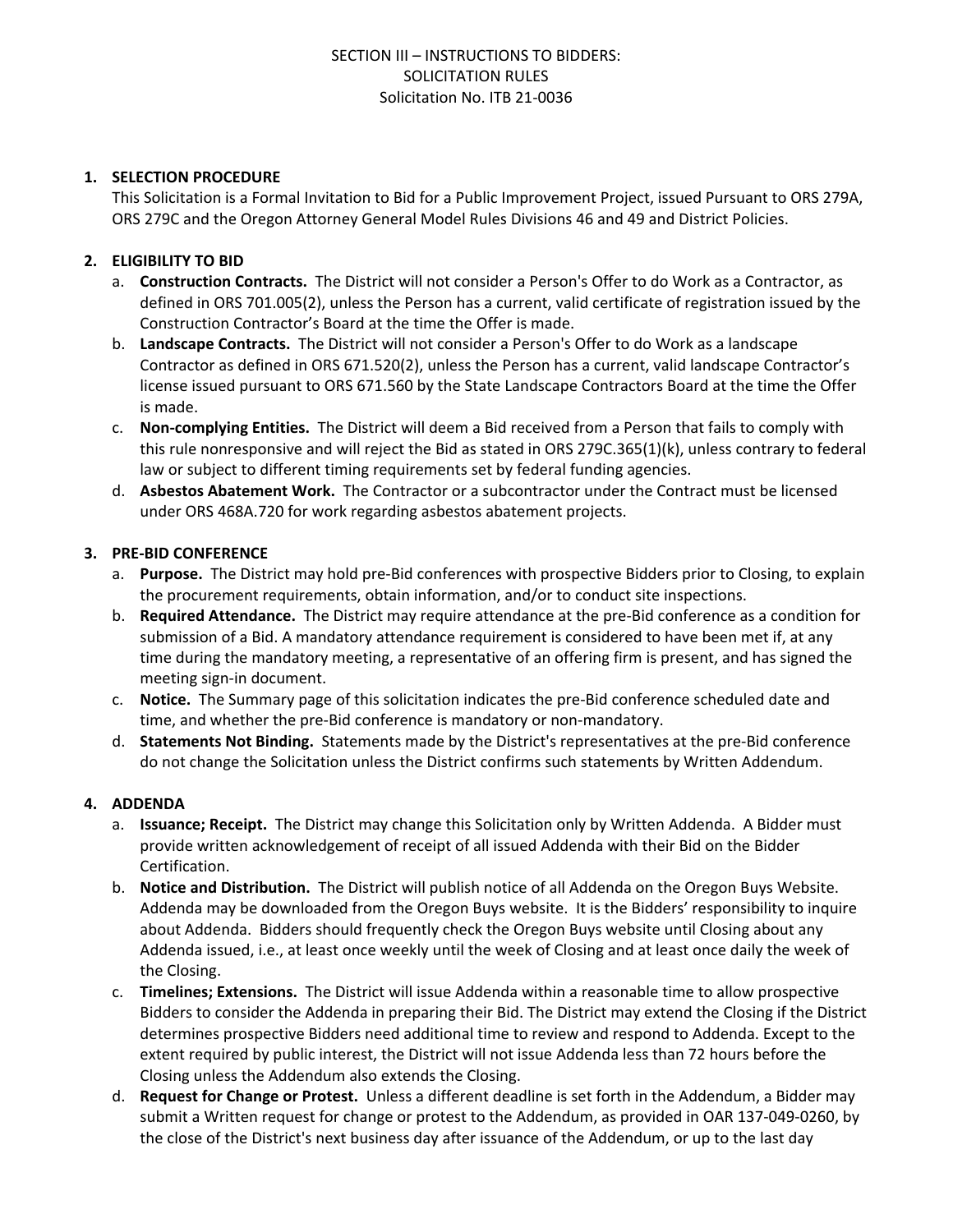allowed to submit a request for change or protest under OAR 137-049-0260, whichever date is later. The District will consider only a Bidder's request for change or protest to the Addendum; the District will not consider a request for change or protest to matters not added or modified by the Addendum, unless the Bidder submits the request for change or protest before the deadline for the District's receipt of request for change or protests as set forth in OAR 137-049-0260(2) and (3).

#### **5. REQUESTS FOR CLARIFICATION, CHANGE, SUBSTITUTION REQUEST, OR SOLICITATION PROTEST**

a. **Clarification.** No later than the deadline for submitting a written request for clarification, change, substitution, or solicitation protest a Bidder may request that the District clarify any provision of the Solicitation. Such requests must be received prior to the stated deadline in email at [contracts@beaverton.k12.or.us.](mailto:contracts@beaverton.k12.or.us) The District's clarification to a Bidder, whether orally or in Writing, does not change the Solicitation and is not binding on the District unless the District amends the Solicitation by denoting "CHANGES" on a written Addendum.

#### b. **Request for Change.**

i. **Delivery.** No later than the deadline for submitting a written request for clarification, change, substitution, or solicitation protest, a Bidder may request in writing a change to the Solicitation Documents. A Bidder must deliver the Written request for change to the District prior to the stated deadline to [contracts@beaverton.k12.or.us.](mailto:contracts@beaverton.k12.or.us) (Bidder is responsible for ensuring receipt by the District.)

#### ii. **Content of Request for Written Change:**

- A. A Bidder's Written request for change must include a statement of the requested change(s) to the Contract terms and conditions, including any Specifications, together with the reason for the requested change.
- B. A Bidder must include the following identifying information it its request for change as follows:
	- I. "Request for Change"; and
	- II. Solicitation number.

#### c. **Substitution Requests.**

- i. **During Solicitation.** No later than the deadline for submitting a written request for clarification, change, substitution, or solicitation protest, a Bidder may request in writing a substitution to any specified products (e.g., requests for approved equal decisions, etc.). Such requests must be submitted prior to the stated deadline to [contracts@beaverton.k12.or.us](mailto:contracts@beaverton.k12.or.us). (Bidder is responsible for ensuring receipt by the District.) Requests must be submitted using the Substitution Request Form if one is attached to this Solicitation.
- ii. **During Contract.** Any Substitution Requests submitted after a Contract has been executed shall be governed by the terms and conditions of said Contract.

#### d. **Protest.**

i. **Delivery.** No later than the deadline for submitting a written request for clarification, change, substitution, or solicitation protest, a Bidder may protest Specifications or Contract terms and conditions. A Bidder must deliver a written protest on those matters to [contracts@beaverton.k12.or.us](mailto:contracts@beaverton.k12.or.us) by the stated deadline.

#### ii. **Content of Protest.**

- A. A Bidder's Written protest must include:
	- (i) A detailed statement of the legal and factual grounds for the protest;
	- (ii) A description of the resulting prejudice to the Bidder; and
	- (iii) A statement of the desired changes to the Contract terms and conditions, including any Specifications.
- B. A Bidder must mark its protest as follows:
	- (i) "Contract Provision Protest"; and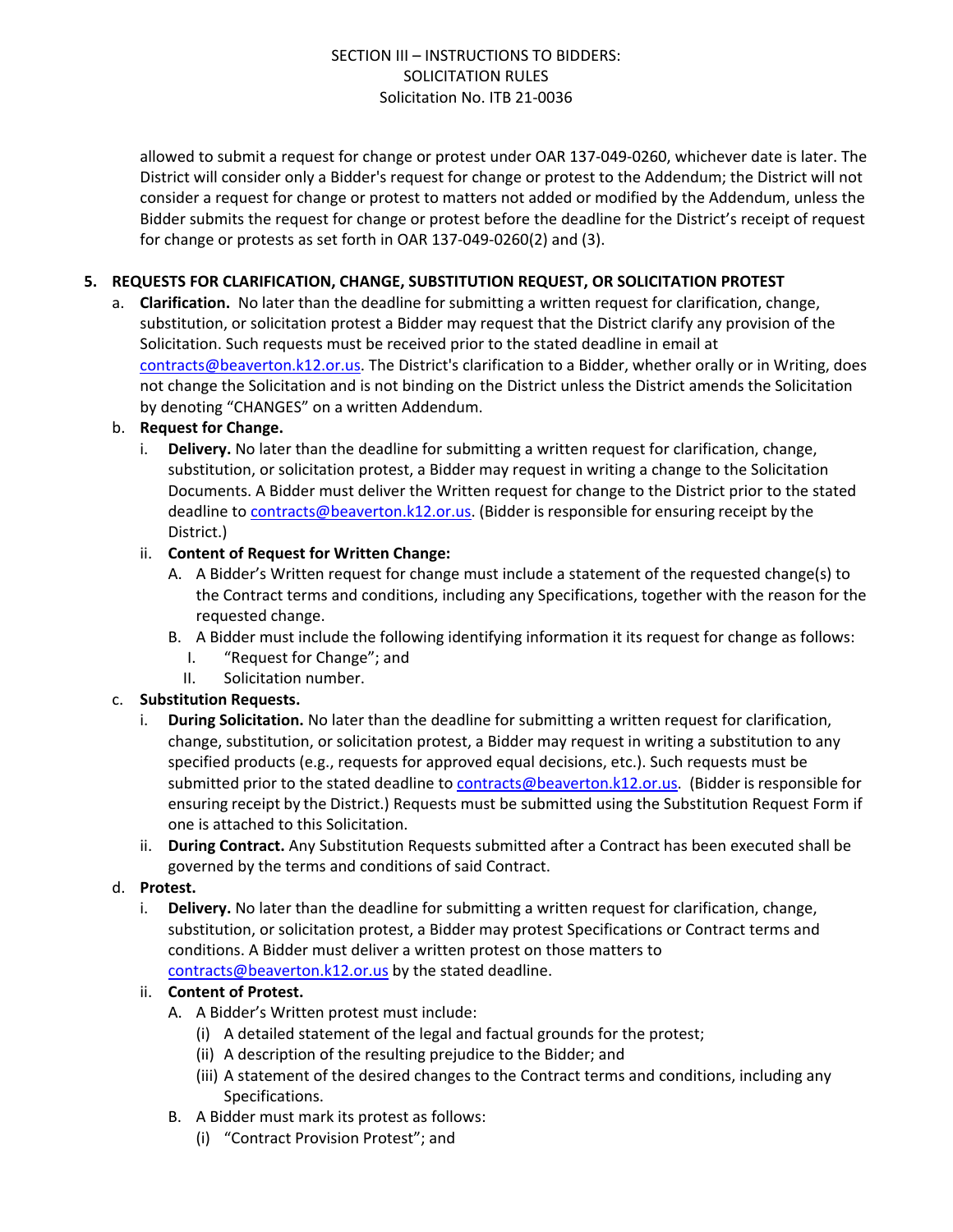#### (ii) Solicitation number.

- c. **District Response.** The District is not required to consider a Bidder's request for change or protest after the deadline established for submitting such request or protest. The District will provide notice to the applicable Person if it entirely rejects a protest. If the District agrees with the Person's request or protest, in whole or in part, the District will either issue an Addendum reflecting its determination under OAR 137-49-0260 or cancel the Solicitation under OAR 137-49-0270.
- e. **Extension of Closing.** If the District receives a written request for change or protest from a Bidder in accordance with this Rule, the District may extend Closing if the District determines an extension is necessary to consider the request or protest and issue an Addendum, if any, to the Solicitation.

#### **6. CANCELLATION OF SOLICITATION**

**Cancellation in the Public Interest.** The District may cancel a Solicitation for good cause if the District finds that cancellation is in the public interest. The District's reasons for cancellation will be made part of the Solicitation file.

#### **7. BID SUBMISSIONS**

- a. **Offer and Acceptance.** The submitted Bid is the Bidder's offer to enter into a Contract. The Offer is always a "Firm Offer," i.e., the Bid must be held open by the Bidder for the District's acceptance for sixty (60) days. The District may elect to accept the Bid at any time during the specified period, and the District's Award of the Contract to a Bidder constitutes acceptance of the Offer and binds the Bidder to the Contract.
- b. **Responsive Bid.** The District may award a Contract only to a Responsible Bidder with a Responsive Bid.
- c. **Contingent Bids.** A Bidder must not make a Bid contingent upon the District's acceptance of any terms or conditions (including Specifications) other than those contained in this Solicitation.
- d. **Bidders Acknowledgement.** By signing and submitting a Bid, the Bidder acknowledges they have read and understand the terms and conditions contained in the Solicitation and that they accept and agree to be bound by the terms and conditions of the Solicitation.
- e. **Instructions.** A Bidder must submit and sign their Bid. A Bidder must initial any corrections or erasures to their Bid.
- f. **Forms.** Bidders must submit their Bid on the form(s) provided.
- g. **Documents.** Bidders must provide the District with all documents and descriptive literature requested.
- h. **Facsimile Submissions.** The District will not accept facsimile Bids.
- i. **Product Samples and Descriptive Literature.** The District may require product samples or descriptive literature if it is necessary or desirable to evaluate the quality, features or characteristics of the offered items. The District will dispose of product samples or return or make available for return product samples to the Bidder.
- j. **Identification of Bids.**
	- i. To ensure proper identification and handling, the Bids must be submitted to [contracts@beaverton.k12.or.us](mailto:contracts@beaverton.k12.or.us) and the email subject line/body text/file names should include the Bidder's name and the Solicitation number, and/or other clearly identifying information.
	- ii. The District is not responsible for Bids submitted in any manner, format or to any delivery point other than as required in the Solicitation.
- k. **Receipt of Bids.** Bidders are responsible for ensuring that the District receives their Bid at the required delivery point prior to the closing due date and time. Bids must only be emailed to [contracts@beaverton.k12.or.us](mailto:contracts@beaverton.k12.or.us) and received prior to the closing due date and time.
- l. Failure to submit Bids in accordance with the provisions of this Section will be grounds to declare the Bid as nonresponsive.
- m. **Certification.** Bidders must (on the Bidder Certification enclosed):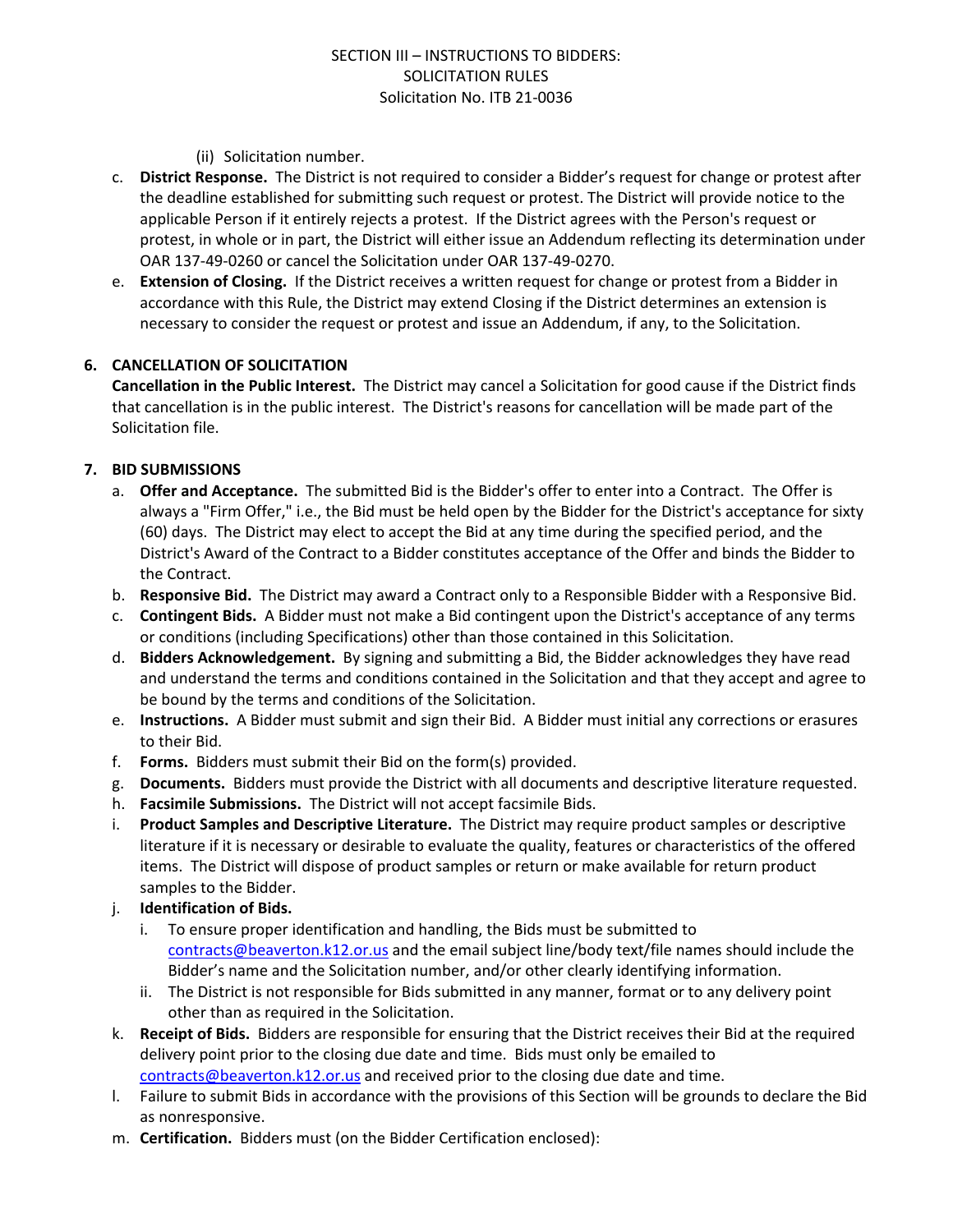- i. Identify whether the Bidder is or is not a "resident Bidder," as defined in ORS 279A.120(1);
- ii. Indicate that the Bidder will comply with Prevailing Wage Laws ORS 279C.800 through ORS 279C.870 or 40 U.S.C. 3141 et seq;
- iii. Provide certification of nondiscrimination in obtaining any required subcontractors in accordance with ORS 279A.110(4); and
- iv. Provide written acknowledgment of receipt of all Addenda.

#### **8. BID SECURITY**

- a. **Security Amount.** The District requires Bid security of 5% of the Bidder's Bid, consisting of the base Bid together with all additive alternates. The Bidder must forfeit Bid security after Award if the Bidder fails to execute the Contract and promptly return it with any required Performance Bond and Payment Bond and with any required proof of insurance (see enclosed sample contract for amount requirements).
- b. **Form of Bid Security.** The District may accept only the following forms of Bid security:
	- i. A surety bond from a surety company authorized to do business in the State of Oregon;
	- ii. An irrevocable letter of credit issued by an insured institution as defined in ORS 706.008; or
	- iii. A cashier's check or Bidders certified check.
- c. **Return of Security.** The District will return or release the Bid security of all unsuccessful Bidders after a Contract has been fully executed and all required bonds and insurance have been provided, or after all Bids have been rejected.

#### **9. PRE-CLOSING MODIFICATION OR WITHDRAWAL**

- a. **Modifications.** A Bidder may modify their Bid in writing prior to the Closing. A Bidder must prepare and submit any modification to their Bid to the District in accordance with OAR 137-49-0280. Any modification must include the Bidder's statement that the modification amends and supersedes the prior Bid. The Bidder must email its modification to [contracts@beaverton.k12.or.us](mailto:contracts@beaverton.k12.or.us) and mark the email subject line as follows:
	- i. "Bid Modification"; and
	- ii. Solicitation Number.

#### b. **Withdrawals.**

- i. A Bidder may withdraw its Bid by Written notice submitted by email to [contracts@beaverton.k12.or.us](mailto:contracts@beaverton.k12.or.us) on the Bidder's letterhead, signed by an authorized representative of the Bidder. The notice must be received by the District prior to the Closing. The Bidder or authorized representative of the Bidder may also withdraw its Bid in Person prior to the Closing, upon presentation of appropriate identification and satisfactory evidence of authority;
- ii. The District may release an unopened, withdrawn Bid to the Bidder or its authorized representative, after voiding any date and time stamp mark, if applicable;
- iii. The Bidder must mark the Written request to withdraw a Bid as follows:
	- A. Bid Withdrawal; and
	- B. Solicitation Number.
- c. **Documentation.** The District will include all documents relating to the modification or withdrawal of Bids in the Solicitation file.

#### **10. RECEIPT, OPENING, AND RECORDING OF BIDS; CONFIDENTIALITY OF BIDS**

- a. **Receipt.** The Bidder is responsible for ensuring that the District receives its Bid at the required delivery point prior to the Closing, regardless of the method used to submit or transmit the Bid.
- b. **Opening and Recording.** The District will publicly open Bids including any modifications made to the Bid pursuant to OAR 137-49-0320. In the case of Invitations to Bid, to the extent practicable, the District will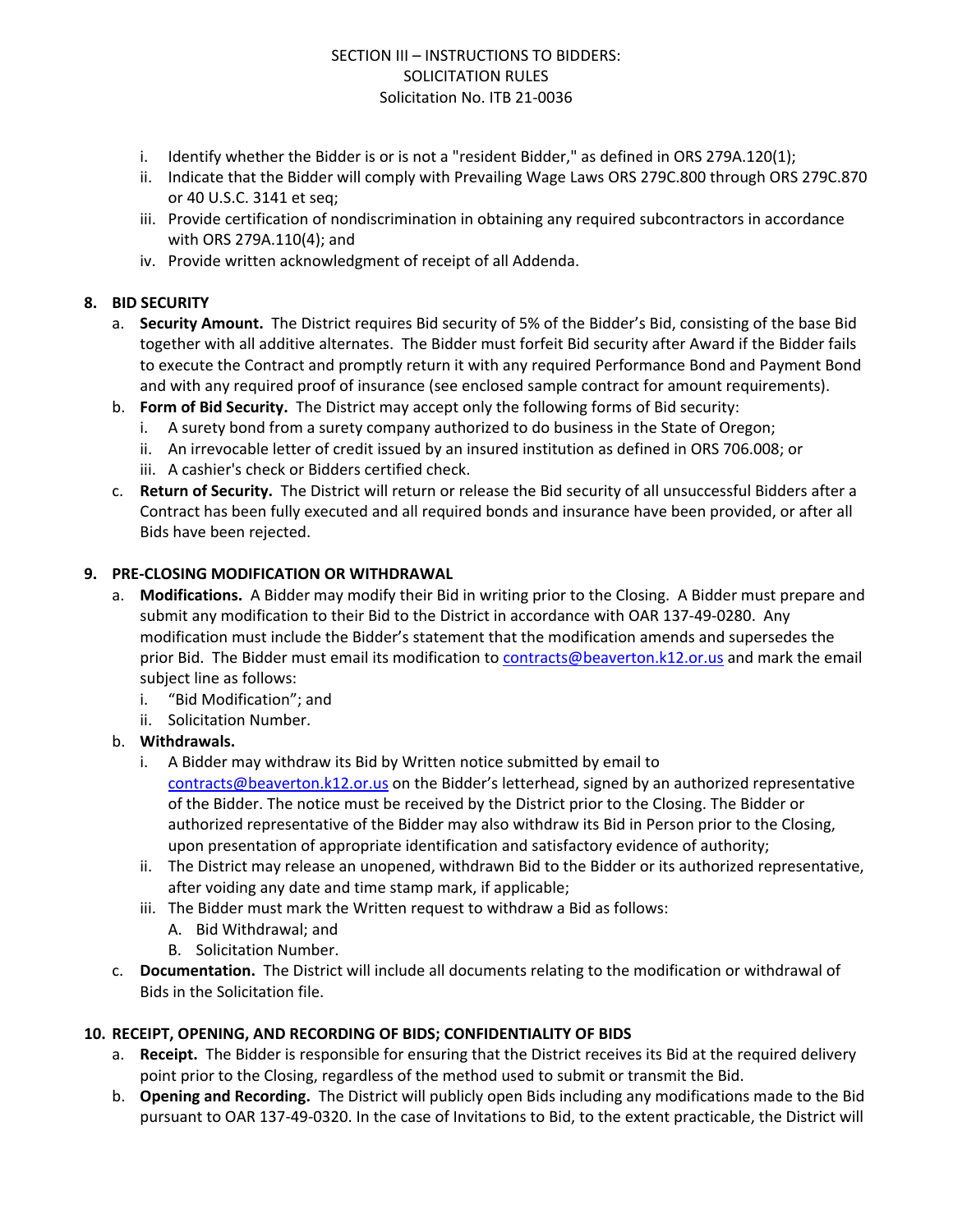read aloud the name of each Bidder, the Bid price(s), and such other information, as the District considers appropriate. The District will open and publicly read bids over the following conference line: **+1(503)356.4400**

#### **Participant code: 463 693 04**

c. **Availability.** After Opening, the District will make Bids available for public inspection. The District may withhold from disclosure those portions of a Bid that the Bidder designates as trade secrets or as confidential proprietary data in accordance with applicable law. See ORS 192.501(2); ORS 646.461 to 646.475. To the extent the District determines such designation is not in accordance with applicable law, the District will make those portions available for public inspection. The Bidder must separate information designated as confidential from other non-confidential information at the time of submitting its Bid. Prices, makes, model or catalog numbers of items offered, scheduled delivery dates, and terms of payment are not confidential, and will be publicly available regardless of a Bidder's designation to the contrary.

#### **11. CONFIDENTIALITY OF PROPOSALS**

- a. **REDACTION FOR PUBLIC RECORDS:** Any portion of a Proposal that the Proposer claims as exempt from disclosure must meet the requirements of ORS 192.501(2), ORS 192.502(4) and/or ORS 646.461 et seq. **Proposers are required to submit a redacted copy of their Proposal and all attachments if redactions are being requested.** "Redaction" means the careful editing of a document to obscure confidential references but leaves the formatting complete and intact; **The redacted copy must be a complete copy of the submitted Proposal, in which all information the Proposer deems to be exempt from public disclosure has been identified.**
- b. When preparing a redaction of your Proposal submission, a Proposer must plainly mark the redactions by obscuring the specific areas your firm asserts are exempt from public disclosure. In addition, a summary page identifying the pages where redactions occur shall be included with the Proposal submission (summary is not included in page limitations). **If a Proposer fails to submit a redacted copy of their Proposal as required, the District may release the Proposer's original Proposal without redaction.** If the entire proposal is marked as constituting a "trade secret" or being "confidential", at the District's sole discretion, such a Proposal may be rejected as non-responsive.
- c. Unless expressly provided otherwise in this RFP or in a separate written communication, the District does not agree to withhold from public disclosure any information submitted in confidence by a Proposer unless the information is otherwise exempt under Oregon law. The District agrees not to disclose Proposals until the District has completed its evaluation of all Proposals and publicly announces the results.

#### **12. LATE BIDS, WITHDRAWALS AND MODIFICATIONS**

Any Bid received after the Closing date and time is late. A Bidder's request for withdrawal or modification of a Bid received after Closing is late. The District will not consider late Bids, withdrawals or modifications except as permitted in OAR 137-049-0350 or OAR 137-049-0390.

#### **13. MISTAKES**

- a. **Generally.** To protect the integrity of the competitive Procurement process and to assure fair treatment of Bidders, the District will carefully consider whether to permit waiver, correction or withdrawal of Bids for certain mistakes.
- b. **District Treatment of Mistakes.** The District will not allow a Bidder to correct or withdraw an Offer for an error in judgment. If the District discovers certain mistakes in a Bid after Opening, but before Award of the Contract, the District may take the following action: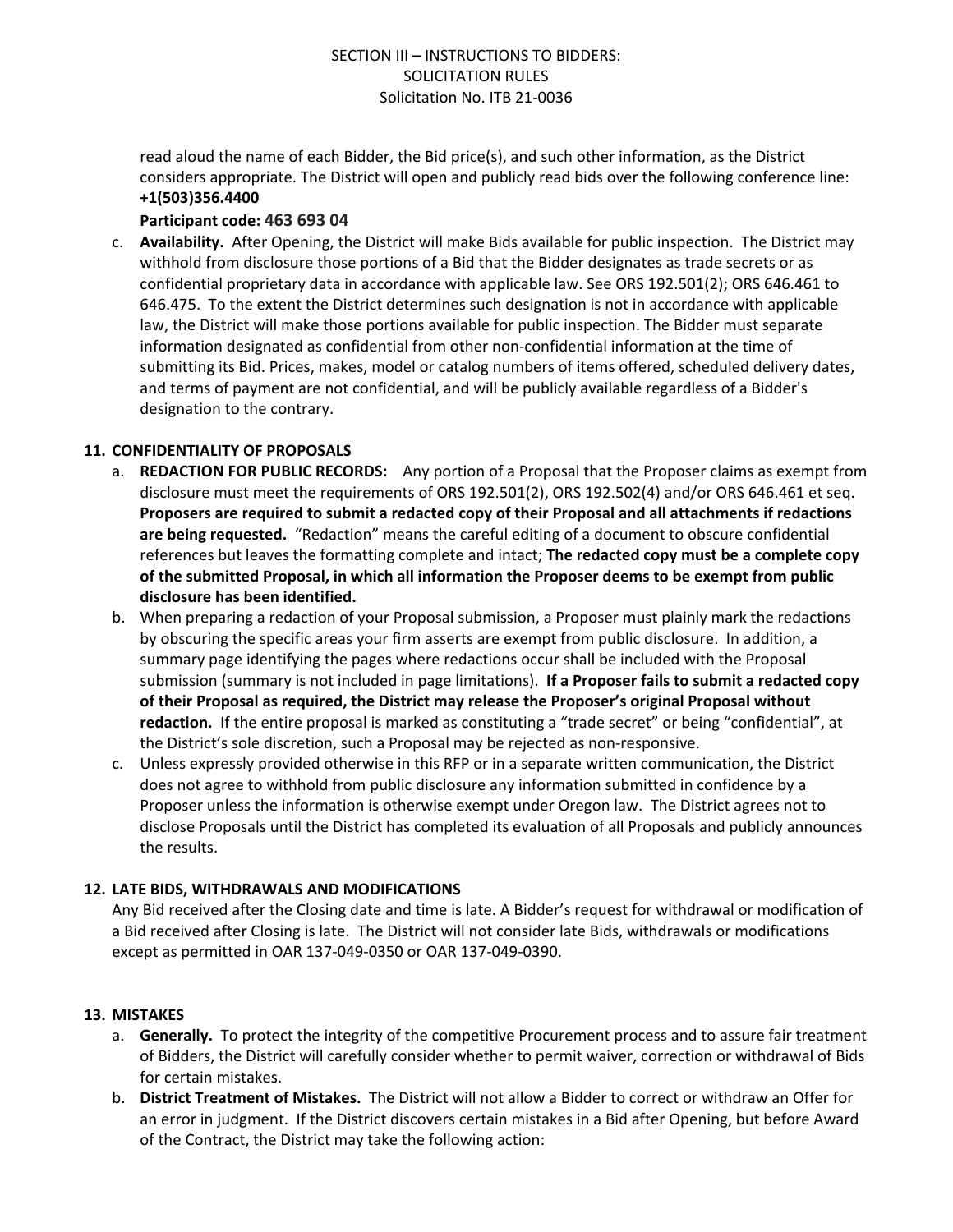- i. The District may waive, or permit a Bidder to correct, a minor informality. A minor informality is a matter of form rather than substance that is evident on the face of the Bid, or an insignificant mistake that can be waived or corrected without prejudice to other Bidders. Examples of minor informalities include a Bidder's failure to:
	- A. Return the correct number of signed Bids or the correct number of other documents required by the Solicitation;
	- B. Sign the Bid in the designated block, provided a Signature appears elsewhere in the Bid, evidencing an intent to be bound; and
	- C. Acknowledge receipt of an Addendum to the Solicitation, provided that it is clear on the face of the Bid that the Bidder received the Addendum and intended to be bound by its terms; or the Addendum involved did not affect price, quality or delivery.
- ii. The District may correct a clerical error if the error is evident on the face of the Bid or other documents submitted with the Bid, and the Bidder confirms the District's correction in Writing. A clerical error is a Bidder's error in transcribing its Bid. Examples include typographical mistakes, errors in extending unit prices, transposition errors, arithmetical errors, instances in which the intended correct unit or amount is evident by simple arithmetic calculations (for example a missing unit price may be established by dividing the total price for the units by the quantity of units for that item or a missing, or incorrect total price for an item may be established by multiplying the unit price by the quantity when those figures are available in the Bid). In the event of a discrepancy, unit prices will prevail over extended prices.
- iii. The District may permit a Bidder to withdraw an Offer based on one or more clerical errors in the Bid only if the Bidder shows with objective proof and by clear and convincing evidence:
	- A. The nature of the error;
	- B. That the error is not a minor informality under this subsection or an error in judgment;
	- C. That the error cannot be corrected or waived under subsection 12.b.ii above;
	- D. That the Bidder acted in good faith in submitting a Bid that contained the claimed error and in claiming that the alleged error in the Bid exists;
	- E. That the Bidder acted without gross negligence in submitting a Bid that contained a claimed error;
	- F. That the Bidder will suffer substantial detriment if the District does not grant the Bidder permission to withdraw the Offer;
	- G. That the District's or the public's status has not changed so significantly that relief from the forfeiture will work a substantial hardship on the District or the public it represents; and
	- H. That the Bidder promptly gave notice of the claimed error to the District.
- iv. The criteria in subsection 12.b.iii above will determine whether the District will permit a Bidder to withdraw its Bid after Closing. These criteria also will apply to the question of whether the District will permit a Bidder to withdraw its Bid without forfeiture of its Bid bond (or other Bid security), or without liability to the District based on the difference between the amount of the Bidder's Bid and the amount of the Contract actually awarded by the District, whether by Award to the next lowest Responsive and Responsible Bidder, or by resort to a new solicitation.
- c. **Rejection for Mistakes.** The District will reject any Bid in which a mistake is evident on the face of the Bid and the intended correct Bid is not evident or cannot be substantiated from documents submitted with the Bid.
- d. **Identification of Mistakes after Award.** The procedures and criteria set forth above are Bidder's only opportunity to correct mistakes or withdraw Bids because of a mistake. Following Award, a Bidder is bound by its Bid, and may withdraw its Bid or rescind a Contract entered into pursuant to OAR 137 Division 49 only to the extent permitted by applicable law.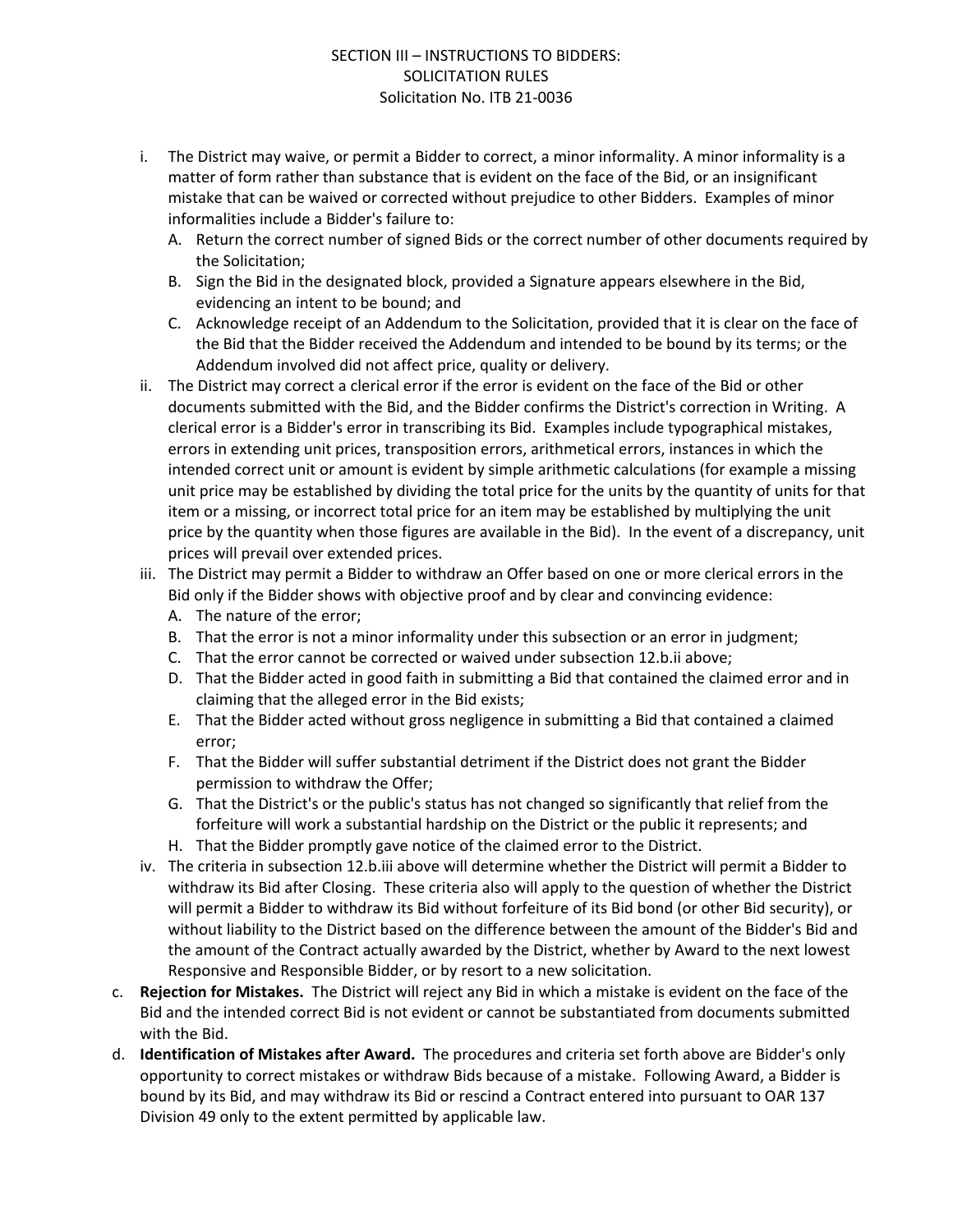#### **14. FIRST-TIER SUBCONTRACTORS; DISCLOSURE AND SUBSTITUTION**

- a. **Required Disclosure.** Within two working hours after the Bid Closing, Bidders must submit the First-Tier Subcontractor Disclosure Form identifying any first-tier subcontractors (those Entities that would be contracting directly with the prime contractor) that will be furnishing labor or labor and materials on the Contract, if Awarded, whose subcontract value would be equal to or greater than:
	- i. Five percent of the total Contract Price, but at least \$15,000; or
	- ii. \$350,000, regardless of the percentage of the total Contract Price.
- b. **Bid Closing, Disclosure Deadline and Bid Opening.** For each ITB to which this rule applies, the District will:
	- i. Set the Bid Closing on a Tuesday, Wednesday or Thursday, and at a time between 2 p.m. and 5 p.m.;
	- ii. Open Bids publicly immediately after the Bid Closing; and
	- iii. Consider for Contract Award only those Bids for which the required disclosure has been submitted by the announced deadline on the form prescribed by the District.
- c. **Submission.** A Bidder must submit the disclosure form required by this rule either in its Bid submission, or within two working hours after Bid Closing in the manner specified by this Solicitation.
- d. **Responsiveness.** Compliance with the disclosure and submittal requirements of ORS 279C.370 and OAR 137-049-0360 is a matter of Responsiveness. Bids that are submitted by Bid Closing, but for which the disclosure submittal has not been made by the specified deadline, are not Responsive and will not be considered for Contract Award.
- e. **District Role.** The District will obtain, and make available for public inspection, the disclosure forms required by ORS 279C.370 and OAR 137-049-0360. The District will also provide copies of disclosure forms to the Bureau of Labor and Industries as required by ORS 279C.835. The District is not required to determine the accuracy or completeness of the information provided on disclosure forms.
- f. **Substitution.** Substitution of affected first-tier subcontractors must be made only in accordance with ORS 279C.585. The District will accept Written submissions filed under that statute as public records. Aside from issues involving inadvertent clerical error under ORS 279C.585, the District does not have a statutory role or duty to review, approve or resolve disputes concerning such substitutions. See ORS 279C.590 regarding complaints to the Construction Contractors Board on improper substitution.

#### **15. BID EVALUATION CRITERIA**

- a. **General.** A Public Improvement Contract, if awarded, will be awarded to the Responsible Bidder submitting the lowest Responsive Bid.
- b. **Bid Evaluation Criteria.** Invitations to Bid may solicit lump-sum Bids, unit-price Bids, or a combination of the two.
	- i. **Lump Sum.** If the ITB requires a lump-sum Bid, without additive or deductive alternates, or if the District elects not to award additive or deductive alternates, Bids will be compared on the basis of lump-sum prices, or lump-sum base Bid prices, as applicable. If the ITB calls for a lump-sum base Bid, plus additive or deductive alternates, the total Bid price will be calculated by adding to or deducting from the base Bid those alternates selected by the District, for the purpose of comparing Bids.
	- ii. **Unit Price.** If the Bid includes unit pricing for estimated quantities, the total Bid price will be calculated by multiplying the estimated quantities by the unit prices submitted by the Bidder, and adjusting for any additive or deductive alternates selected by the District, for the purpose of comparing Bids. The District will specify within the Solicitation the estimated quantity of the Procurement to be used for determination of the low Bidder. In the event of mathematical discrepancies between unit price and any extended price calculations submitted by the Bidder, the unit price will govern. See OAR 137-049-0350(2)(b).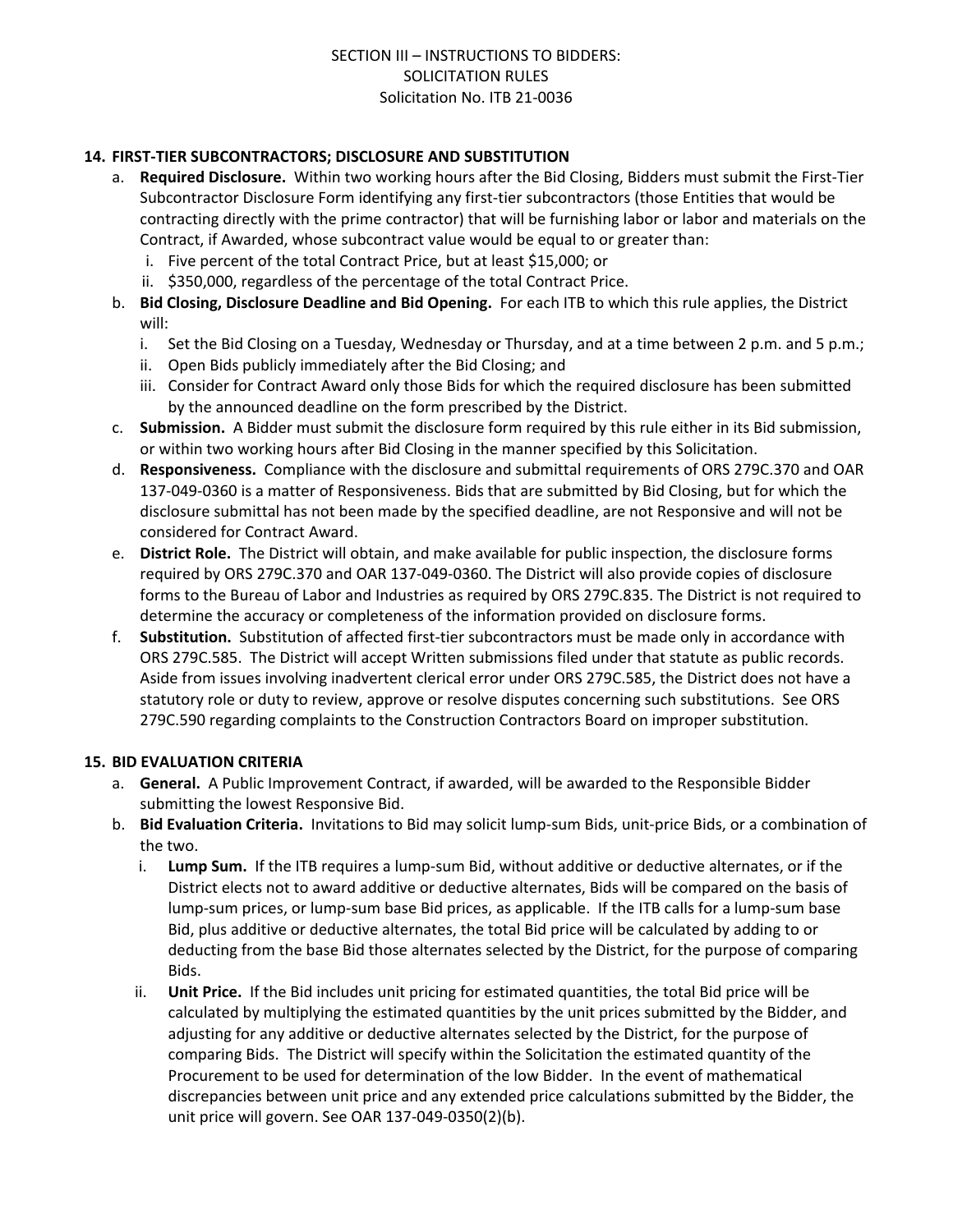c. The District may reject any Bid not in compliance with all prescribed Public Contracting procedures and requirements, and may reject for good cause all Bids upon the District's finding that it is in the public interest to do so.

#### **16. BID EVALUATION AND AWARD; DETERMINATION OF RESPONSIBILITY**

- a. **General.** If Awarded, the District will Award the Contract to the Responsible Bidder submitting the lowest, Responsive Bid provided that such Person is not listed by the Construction Contractors Board as disqualified to hold a Public Improvement Contract. See ORS 279C.375 (3)(a). The District may award by item, groups of items or the entire Bid provided such Award is consistent with the Solicitation and in the public interest.
- b. **Determination of Responsibility.** Bidders are required to demonstrate their ability to perform satisfactorily under a Contract. Before Awarding a Contract, the District must have information that indicates that the Bidder meets the standards of responsibility set forth in ORS 279.375(3)(b). To be a Responsible Bidder, the District will determine that the Bidder:
	- i. Has available the appropriate financial, material, equipment, facility and Personnel resources and expertise, or ability to obtain the resources and expertise, necessary to meet all contractual responsibilities;
	- ii. Has completed previous contracts of a similar nature with a satisfactory record of performance. A satisfactory record of performance means that, to the extent the costs associated with and time available to perform a previous contract were within the Bidder's control, the Bidder stayed within the time and budget allotted for the procurement and otherwise performed the contract in a satisfactory manner. The District should carefully scrutinize a Bidder's record of contract performance if the Bidder is or recently has been materially deficient in contract performance. In reviewing the Bidders performance, the District should determine whether the Bidders deficient performance was expressly excused under the terms of Contract, or whether the Bidder took appropriate corrective action. The District may review the Bidders performance on both private and Public Contracts in determining the Bidders record of contract performance.
	- iii. Has a satisfactory record of integrity. A Bidder may lack integrity if the District determines the Bidder demonstrates a lack of business ethics such as violation of state environmental laws or false certifications made to the District. The District may find a Bidder not Responsible based on the lack of integrity of any Person having influence or control over the Bidder (such as a key employee of the Bidder that has the authority to significantly influence the Bidders performance of the Contract or a parent company, predecessor or successor Person). The standards for Conduct Disqualification under OAR 137-49-0370 may be used to determine Bidder's integrity. The District may find a Bidder non-responsible based on previous convictions of offenses related to obtaining or attempting to obtain a contract or subcontract or in connection with the Bidder's performance of a contract or subcontract;
	- iv. Is qualified legally to contract with the District; and
	- v. Has supplied all necessary information in connection with the inquiry concerning responsibility. If the Bidder fails to promptly supply information requested by the District concerning responsibility, the District will base the determination of responsibility on any available information, or may find the Bidder not Responsible.
- c. **District Evaluation.** The District will evaluate a Bid only as set forth in the Solicitation and in accordance with applicable law. The District will not evaluate a Bid using any other requirement or criterion.

#### d. **Bidder Submissions.**

i. The District may require a Bidder to submit Product Samples, Descriptive Literature, technical data, or other material and may also require any of the following prior to award: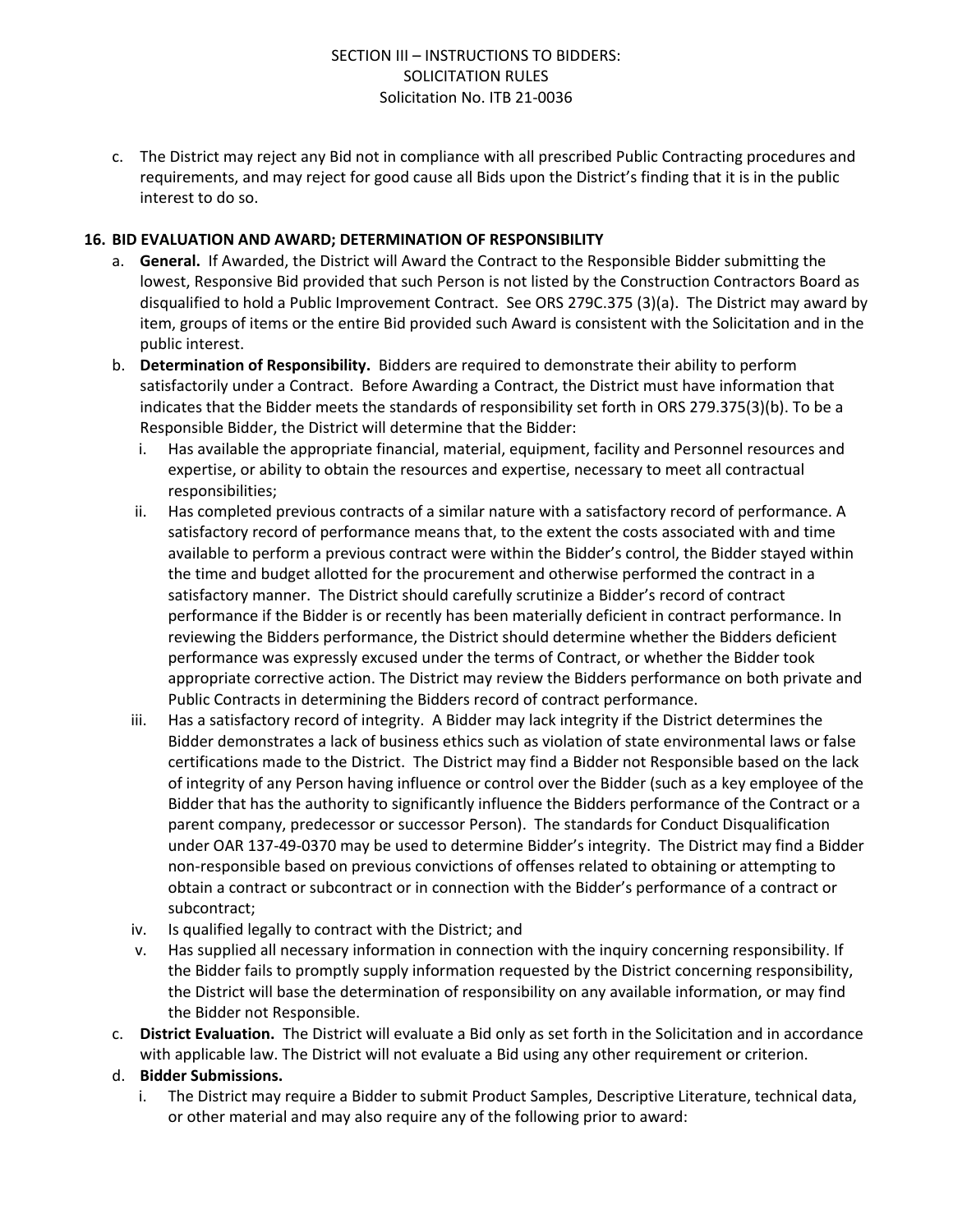- A. Demonstration, inspection or testing of a product prior to award for characteristics such as compatibility, quality or workmanship;
- B. Examination of such elements as appearance or finish; or
- C. Other examinations to determine whether the product conforms to Specifications.
- ii. The District will evaluate product acceptability only in accordance with the criteria disclosed in the Solicitation to determine that a product is acceptable. The District will reject a Bid providing any product that does not meet the Solicitation requirements. The District's rejection of a Bid because it offers non-conforming Work or materials is not Disqualification and is not appealable under ORS 279C.445.
- e. **Evaluation of Bids.** The District will use only objective criteria to evaluate Bids as set forth in the Solicitation. The District will evaluate Bids to determine which Responsible Bidder submitted the lowest Responsive Bid.
	- i. **Nonresident Bidders.** In determining the lowest Responsive Bid, the District will, in accordance with OAR 137-046-0310, add a percentage increase to the Bid of a nonresident Bidder equal to the percentage, if any, of the preference given to that Bidder in the state in which the Bidder resides.
	- ii. **Clarifications.** In evaluating Bids, the District may seek information from a Bidder only to clarify the Bidder's Bid. Such clarification must not vary, contradict or supplement the Bid. A Bidder must submit Written and Signed clarifications and such clarifications will become part of the Bidder's Bid.
	- iii. **Negotiation Prohibited.** The District will not negotiate scope of Work or other terms or conditions under an Invitation to Bid process prior to award.

#### **17. NOTICE OF INTENT TO AWARD**

- a. **Notice.** At least seven (7) days before the Award of a Public Improvement Contract, the District will issue a Notice of the District's intent to Award the Contract.
- b. **Form and Manner of Posting.** The form and manner of posting notice will conform to customary practices within the District's procurement system and may be made electronically.
- c. **Finalizing Award.** The District's Award will not be final until the later of the following:
	- i. Seven (7) Days after the date of the notice, unless the Solicitation provided a different period for protest; or
	- ii. The District provides a written response to all timely-filed protests that denies the protest and affirms the Award.
- d. **Prior Notice Impractical.** Posting of notice of intent to award will not be required when the District determines that it is impractical due to unusual time constraints in making prompt Award for its immediate procurement needs, documents the Contract file as to the reasons for that determination, and posts notice of that action as soon as reasonably practical.

#### **18. DOCUMENTATION OF AWARD; AVAILABILITY OF AWARD DECISIONS**

- a. **Basis of Award.** After Award, the District will make a record showing the basis for determining the successful Bidder part of the District's Solicitation file.
- b. **Contract Document.** The District will deliver a fully executed copy of the final Contract to the successful Bidder.
- c. **Bid Tabulations and Award Summaries.** Upon request of any Person the District will provide tabulations of Awarded Bids.
- d. **Availability of Solicitation Files.** The District will make completed Solicitation files available for public review at the District.

#### **19. NEGOTIATION WITH BIDDERS PROHIBITED**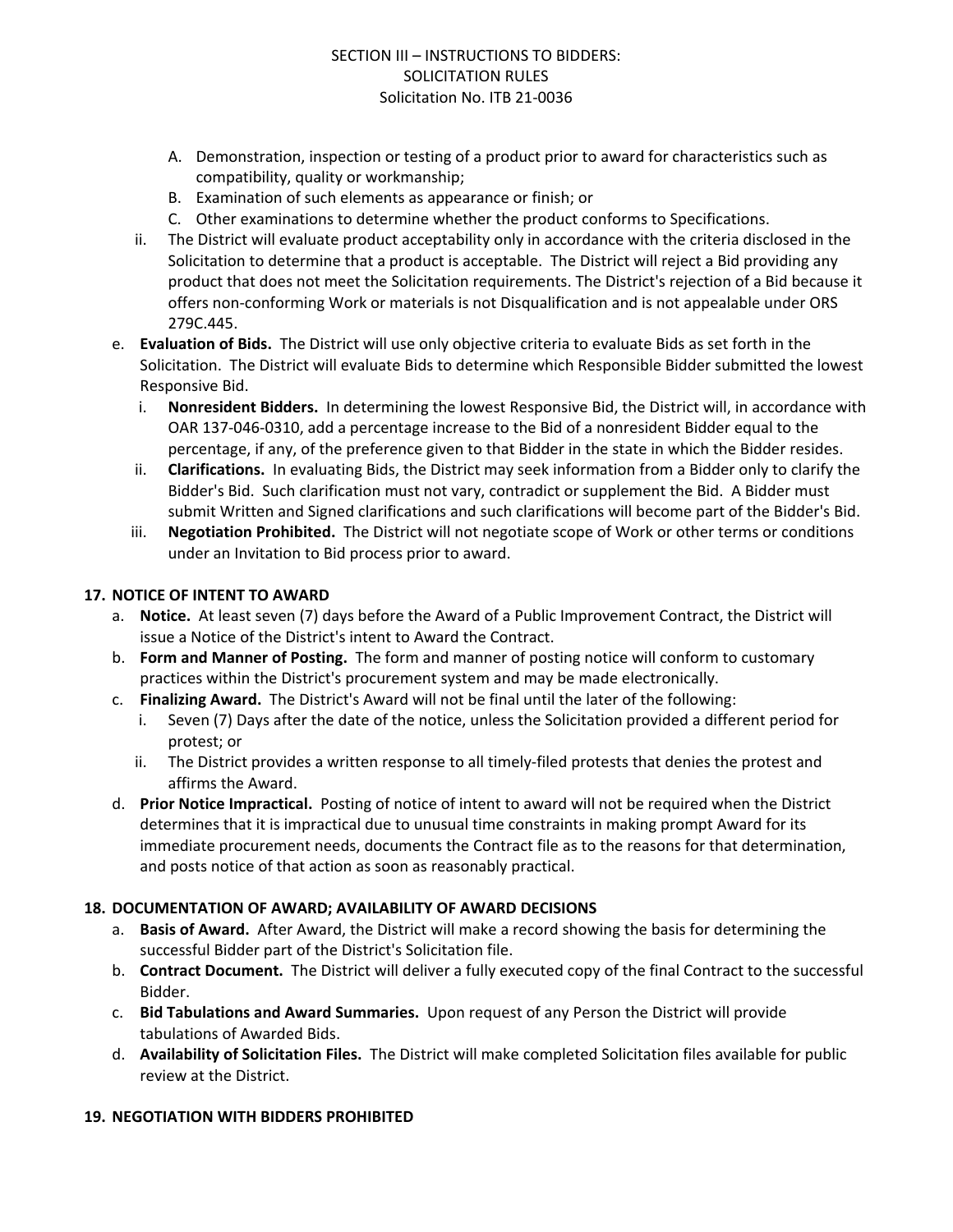Except as permitted by ORS 279C.340 and OAR 137-49-0430 when all Bids exceed the cost estimate, the District will not negotiate with any Bidder prior to Contract Award. After Award of the Contract, the District and Contractor may modify the resulting Contract only by change order or Amendment to the Contract in accordance with OAR 137-49-0910.

#### **20. NEGOTIATION WHEN BIDS EXCEED COST ESTIMATE**

- **a. Generally.** In accordance with ORS 279C.340, if all Responsive Bids from Responsible Bidders on a competitively Bid Project exceed the District's Cost Estimate, prior to Contract Award the District may negotiate Value Engineering and Other Options with the Responsible Bidder submitting the lowest, Responsive Bid in an attempt to bring the Project within the District's Cost Estimate.
- **b. Rejection of Bids.** In determining whether all Responsive Bids from Responsible Bidders exceed the Cost Estimate, only those Bids that have been formally rejected, or Bids from Bidders who have been formally disqualified by the District, will be excluded from consideration.
- **c. Scope of Negotiations.** The District will not proceed with Contract Award if the scope of the Project is significantly changed from the original Bid. The scope is considered to have been significantly changed if the pool of competition would likely have been affected by the change.
- **d. Discontinuing Negotiations.** The District may discontinue negotiations at any time and will do so if it appears to the District that the apparent low Bidder is not negotiating in good faith or fails to share cost and pricing information upon request. Failure to rebid any portion of the project, or to obtain subcontractor pricing information upon request, will be considered a lack of good faith.
- **e. Limitation.** Negotiations may be undertaken only with the lowest Responsive, Responsible Bidder pursuant to ORS 279C.340. That statute does not provide any additional authority to further negotiate with Bidders next in line for Contract Award.

#### **21. REJECTION OF BIDS**

#### **a. Rejection of a Bid.**

- i. The District may reject any Bid upon finding that to accept the Bid may impair the integrity of the Procurement process or that rejecting the Bid is in the public interest.
- ii. The District will reject a Bid upon the District's finding that the Bid:
	- 1. Is contingent on the District's acceptance of terms and conditions (including Specifications) that differ from the Solicitation;
	- 2. Takes exception to terms and conditions (including Specifications);
	- 3. Attempts to prevent public disclosure of matters in contravention of the terms and conditions of the Solicitation or in contravention of applicable law;
	- 4. Offers Work that fails to meet the Specifications of the Solicitation;
	- 5. Is late;
	- 6. Is not in substantial compliance with the Solicitation;
	- 7. Is not in substantial compliance with all prescribed public Solicitation procedures.
- iii. The District will reject a Bid upon the District's finding that the Bidder:
	- 1. Has not been prequalified under ORS 279C.430 and the District required mandatory prequalification;
	- 2. Has been Disqualified;
	- 3. Has been declared ineligible under ORS 279C.860 by the Commissioner of Bureau of Labor and Industries and the Contract is for a Public Work;
	- 4. Is listed as not qualified by the Construction Contractors Board, if the Contract is for a Public Improvement;
	- 5. Has not met the requirements of ORS 279A.105 if required by the Solicitation;
	- 6. Has not submitted properly executed Bid or Proposal security as required by the Solicitation;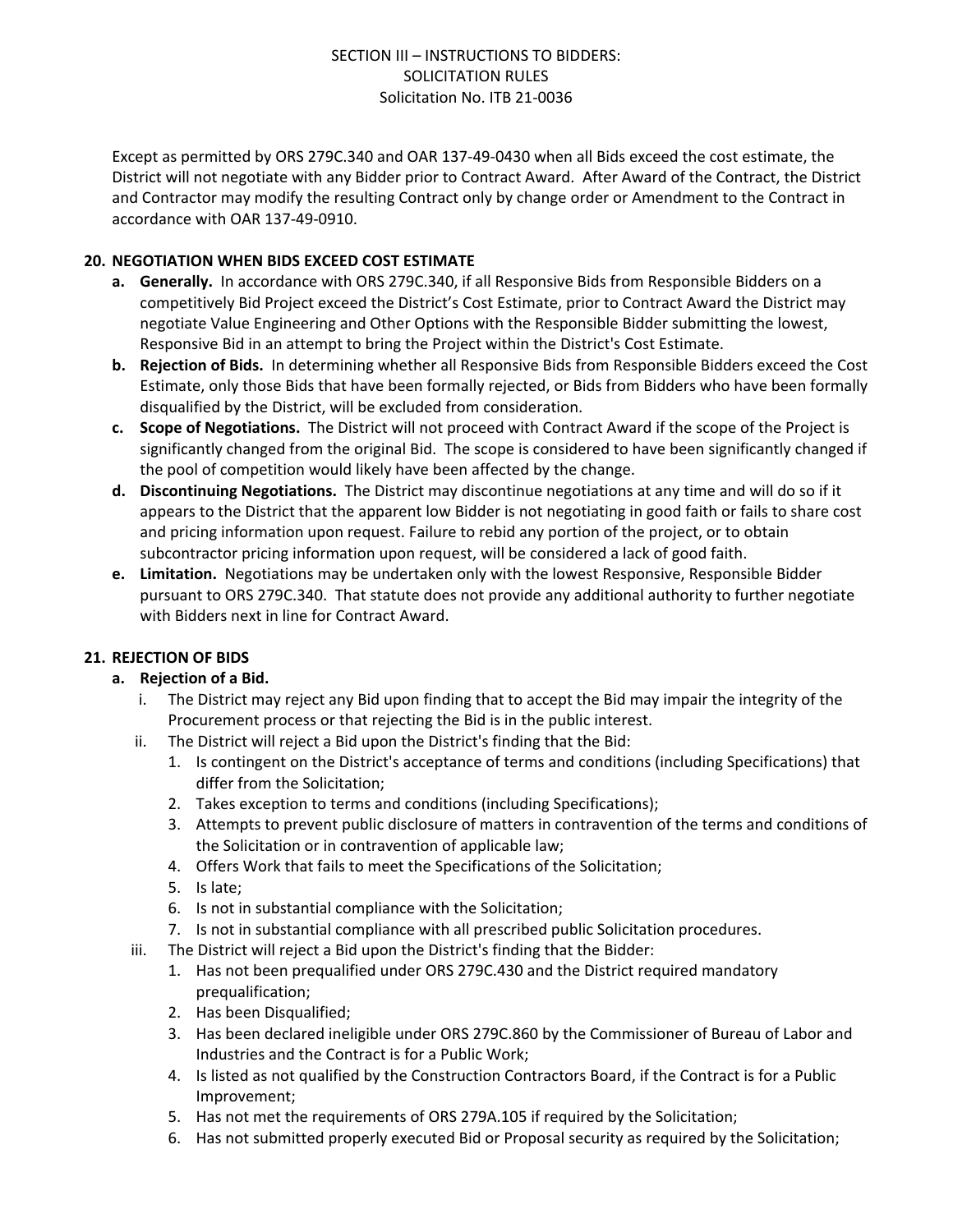- 7. Has failed to provide the Certification of Non-Discrimination required under OAR 137-049- 0440(3);
- 8. Is not Responsible. See OAR 137-049-0390(2) regarding District determination that the Bidder has met statutory standards of responsibility.
- b. **Form of Business.** The District may investigate any Person submitting a Bid. The investigation may include that Person's officers, Directors, Owners, affiliates, or any other Person acquiring ownership of the Person to determine application of this rule or to apply the Disqualification provisions of ORS 279C.440 to 279C.450 and OAR 137-049-0370.
- c. **Certification of Non-Discrimination.** The Bidder must certify and deliver to the District as part of their Bid, written certification (see attached Bidder Certification) that the Bidder has not discriminated and will not discriminate against any disadvantaged business enterprise, minority-owned business, womenowned business, emerging small business, or business that a service-disabled veteran owns, in obtaining any required subcontracts. Failure to do so will be grounds for disqualification.
- d. **Rejection of all Bids.** The District may reject all Bids for good cause upon the District's Written finding it is in the public interest to do so. The District will notify all Bidders of the rejection of all Bids, along with the good cause justification and finding.
- e. **Criteria for Rejection of All Bids.** The District may reject all Bids upon a Written finding that:
	- i. The content of or an error in the Solicitation, or the Solicitation process unnecessarily restricted competition for the Contract;
	- ii. The price, quality or performance presented by the Bidders is too costly or of insufficient quality to justify acceptance of the Bids;
	- iii. Misconduct, error, or ambiguous or misleading provisions in the Solicitation threaten the fairness and integrity of the competitive process;
	- iv. Causes other than legitimate market forces threaten the integrity of the competitive Procurement process. These causes include, but are not limited to, those that tend to limit competition such as restrictions on competition, collusion, corruption, unlawful anti-competitive conduct and inadvertent or intentional errors in the Solicitation;
	- v. The District cancels the Solicitation in accordance with OAR 137-049-0270; or
	- vi. Any other circumstance indicating that awarding the Contract would not be in the public interest.

## **22. PROTEST OF CONTRACTOR SELECTION, CONTRACT AWARD**

- a. **Purpose.** An adversely affected or aggrieved Bidder must exhaust all avenues of administrative review and relief before seeking judicial review of the District's Contractor selection or Contract Award decision.
- b. **Notice of Intent to Award.** Unless otherwise provided in the Solicitation, the District will provide written notice to all Bidders of the District's intent to award the Contract. The District's Award will not be final until the later of the following:
	- i. Seven (7) days after the date of the notice, unless the Solicitation provided a different period for protest; or
	- ii. The District provides a written response to all timely-filed protests that denies the protest and affirms the Award.

#### **c. Right to Protest Award.**

- i. An adversely affected or aggrieved Bidder may submit to the District a Written protest of the District's intent to award within seven (7) days after issuance of the notice of intent to award the Contract, unless a different protest period is provided under the Solicitation.
- ii. The Bidders protest must be in Writing and must specify the grounds upon which the protest is based.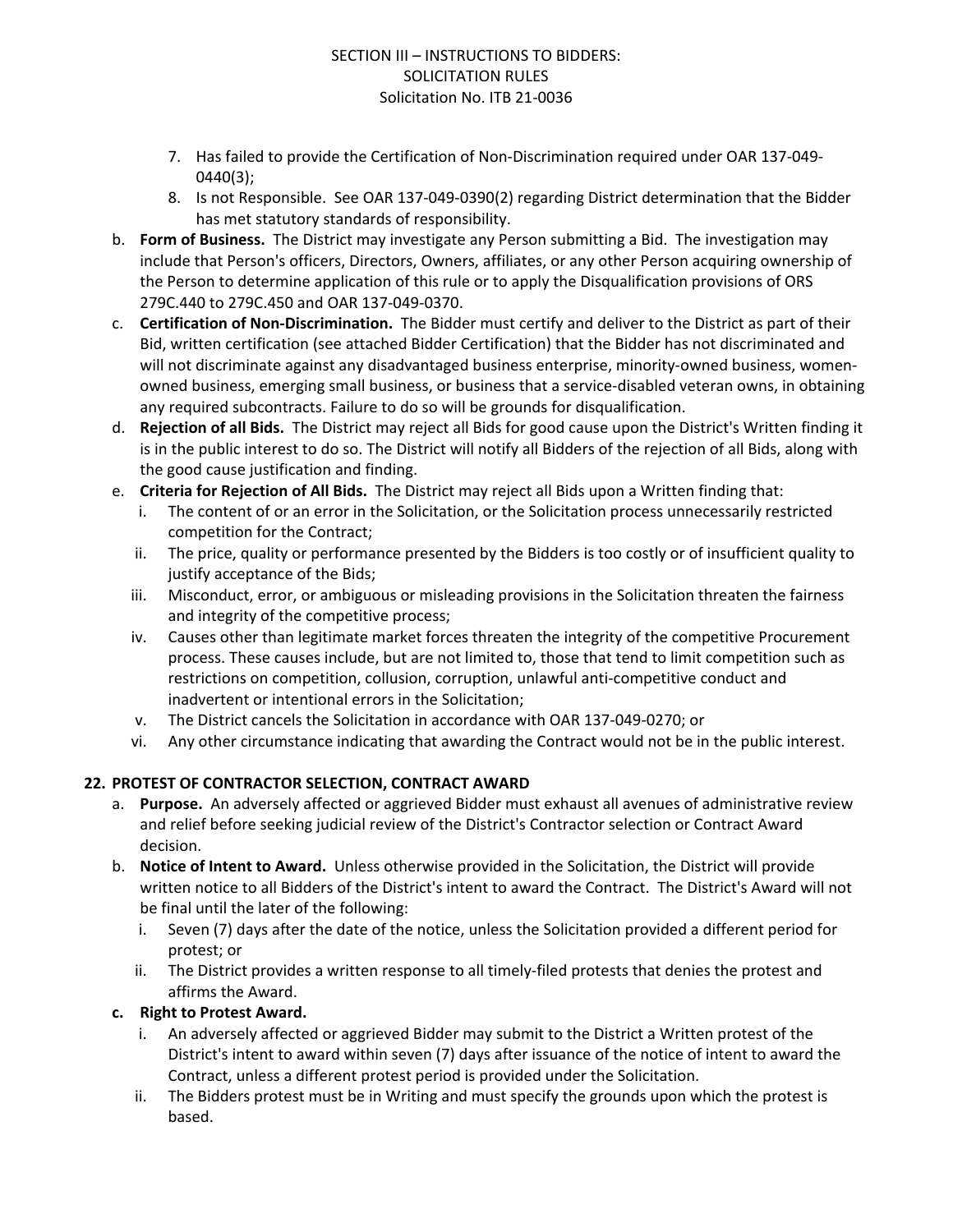- iii. A Bidder is adversely affected or aggrieved only if the Bidder is eligible for Award of the Contract as the Responsible Bidder submitting the lowest Responsive Bid and is next in line for Award, i.e., the protesting Bidder must claim and state specific reasons why all lower Bidders are ineligible for Award:
	- 1. Because their Bids were non-responsive; or
	- 2. The District committed a substantial violation of a provision in the Solicitation or of an applicable Procurement statute or administrative rule, and the protesting Bidder was unfairly evaluated and would have, but for such substantial violation, been the Responsible Bidder offering the lowest Responsive Bid.
- iv. The District will not consider a protest submitted after the time period established in this Rule or such different period as may be provided in the Solicitation.
- d. **Authority to Resolve Protests.** The District's Purchasing Manager will settle or resolve a written protest submitted in accordance with the requirements of this Rule.
- e. **Decision.** If a protest is not settled, the Superintendent, or designee, will promptly issue a written decision on the protest. Judicial review of this decision will be available if provided by statute.
- f. **Award.** The successful Bidder must promptly execute the Contract after the Award is final. The District will execute the Contract only after it has obtained all applicable required documents and approvals.
- **23. BID COSTS**: The District is not liable for any costs incurred by the Bidder in its Bid preparation.

#### **24. CONTRACT:**

The successful Bidder, selected by the District, will receive a modified AIA A101 Owner Contractor Agreement with modified AIA A201 General Conditions. A Sample Contract is enclosed herein (see Attachments). The provisions of the sample AIA A101 Owner Contractor Agreement and AIA A201 General Conditions are in addition to the requirements set forth in this Solicitation.

- d. Bidders are advised to thoroughly review and familiarize themselves with the standard contract. Certain contract terms reflect state statute and may not be altered.
- e. The Contractor will be expected to promptly sign a contract including all standard terms and conditions contained in the sample contract.
- f. Personnel substitution if the contractor must substitute personnel included in the original bid they must obtain written District approval of substituted personnel, prior to substitution.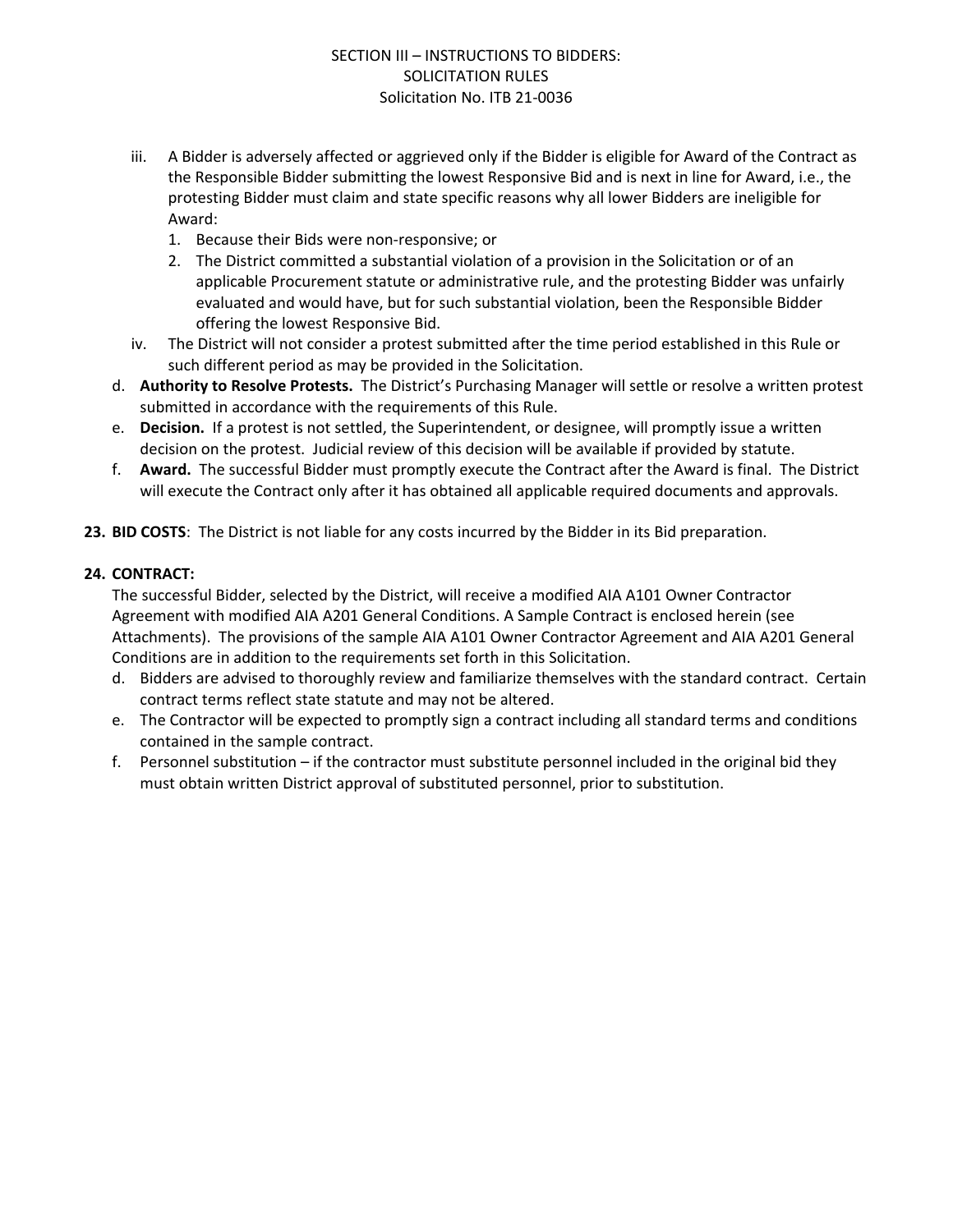#### **1. PUBLIC WORKS REQUIREMENTS**

This solicitation will result in a Contract for a Public Work subject to ORS 279C.800 to 279C.870 or the Davis-Bacon Act (40 U.S.C. 3141 et seq., if applicable). No Bid will be received or considered by the District unless the Bid contains a statement by the Bidder that the provisions of ORS 279C.800 to 279C.870 (prevailing wage rates paid to employees) or the Davis Bacon Act (40 U.S.C. 3141 et seq, if applicable) are to be complied with (see Bidder Certification).

#### **2. REGISTRATION REQUIREMENTS**

Bidders must be currently registered with the Construction Contractors Board as required by ORS 701.021, licensed by the State Landscape Contractors Board, as required by ORS 671.530, or licensed by the Department of Environmental Quality, as required by ORS 468A.710 (Air Quality) , if required, holding the proper registration for the work contemplated herein, at the time of Bid submittal. All Subcontractors participating in the project must be similarly registered with the Construction Contractors Board, State Landscape Contractors Board or Department of Environmental Quality, as required, at the time they propose to engage in subcontract work. The CCB registration requirements apply to all public works contracts unless superseded by federal law.

#### **3. BOLI/PWR REQUIREMENTS**

All contractors and subcontractors will abide by the latest determination of the minimum wage rates as scheduled and published for this region by the U.S. Department of Labor and the Oregon Bureau of Labor and Industries and will abide by all amendments, decisions, and related regulations of these agencies. Specifically:

- a. The Contractor is required to pay workers not less than prevailing wage rates for the Region #2 through the contract period.
- b. If the Contractor fails to pay for labor and services the District can pay and will withhold these amounts from payments to the Contractor. OAR 839-025-0020(2)(a).
- c. The Contractor is required to pay weekly, holiday (including weekends) and daily overtime as required. OAR 839-025-0020(2)(b).
- d. The existing 'prevailing rate of wage' as published by the Oregon Bureau of Labor and Industries are the Prevailing Wage Rates for Public Works Contracts in Oregon effective January 1, 2022 and PWR Amendment dated April 1, 2022. They may be found at the following website: [http://www.oregon.gov/boli/WHD/PWR/Pages/pwr\\_state.aspx](http://www.oregon.gov/boli/WHD/PWR/Pages/pwr_state.aspx), and are incorporated herein by this reference.

#### **4. BONDS: PERFORMANCE, PAYMENT AND PUBLIC WORKS**

#### **a. Performance and Payment Bonds.**

- i. Pursuant to ORS 279C.380, the Contractor must furnish bonds covering the faithful performance of the Contact and payment of obligations arising there under. Bonds are to be obtained through a company that is authorized and licensed by the Oregon Insurance Commissioner. The bonding company must be listed on the most current US Government Treasury list, Department Circular 570 or approved PRIOR TO BID SUBMISSION by the District. The cost of the Bonds must be included in the Contract Sum. The amount of each Bond must be equal to 100 percent of the Contract Sum. Performance and Payment Bonds must be the AIA A312 or as approved by the District.
- ii. Bonds must be effective from the Contract date through the Final Completion of the Contract.
- iii. Failure to adhere to these requirements may be grounds for rejection of the Bid.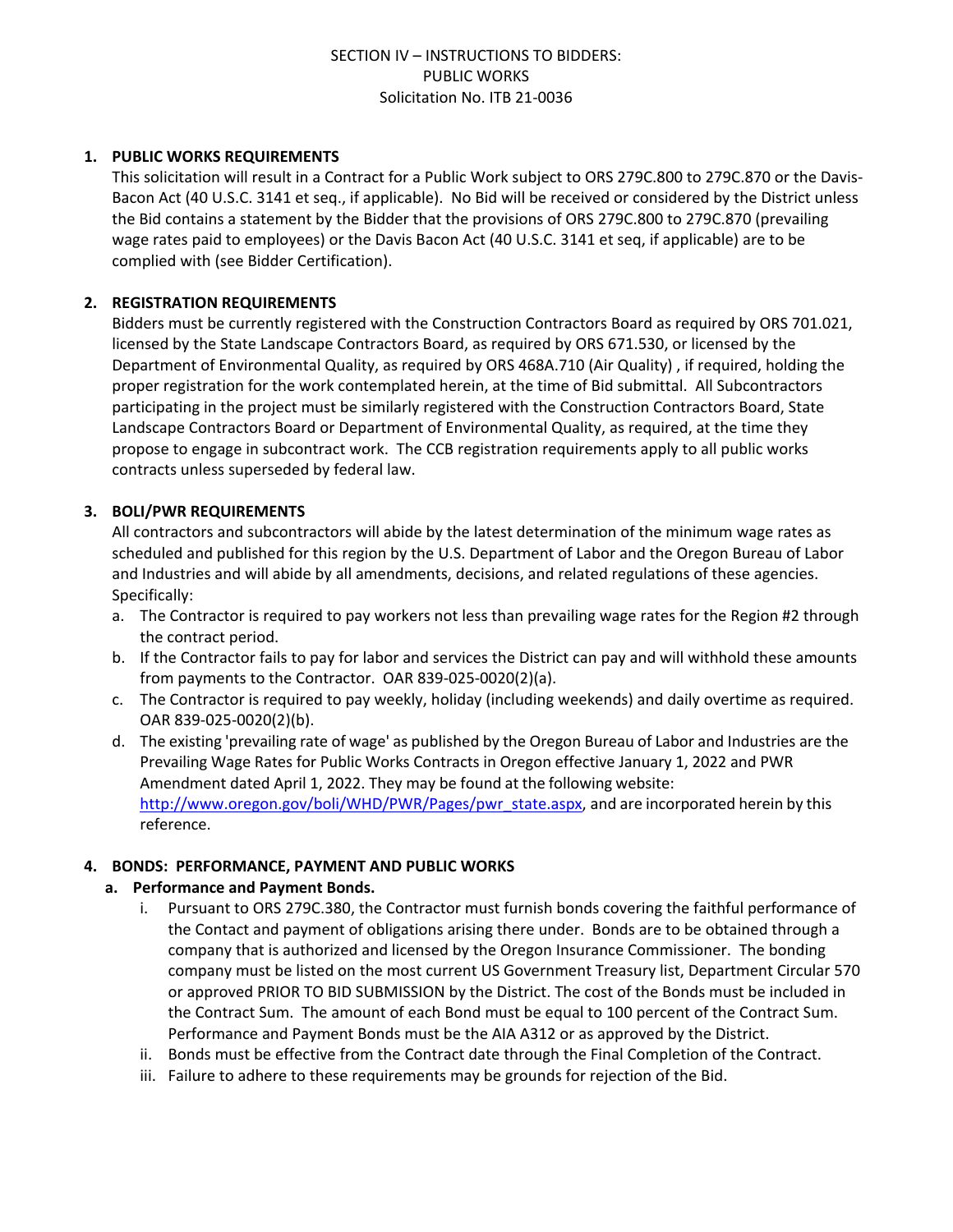#### **b. Public Works Bond.**

- i. Contractors who work on public works projects, subject to the PWR law, are required to file a \$30,000 Public Works Bond to be used exclusively for unpaid wages determined to be due by BOLI. Proof of this bond in effect must be provided to the District prior to Contract signing, after the award of this solicitation.
- ii. General Contractors are required to verify that subcontractors have filed a public works bond before permitting a subcontractor to start work on a project.
- iii. ORS 279C.836 provides exemptions from the bond requirements for certified disadvantaged, minority, women, service-disabled veteran owned or emerging small business enterprises. It is the Contractor's responsibility to notify the District if an exemption applies to the Contractor.
- iv. The Public Works Bond must be furnished by a surety company authorized to do business in Oregon
- c. **Time for Submission.** The apparent successful Bidder must promptly furnish the required performance security upon the District's request. If the Bidder fails to furnish the security as requested, the District may reject the Bid and award the Contract to the Responsible Bidder with the next lowest Responsive Bid, and, at the District's discretion, the Bidder must forfeit its Bid Bond.

#### **5. SUBSTITUTE CONTRACTOR**

If the Contractor provided a performance bond, the District may afford the Contractor's surety the opportunity to provide a substitute Contractor to complete performance of the Contract. A substitute Contractor must perform all remaining contract Work and comply with all terms and conditions of the Contract, including the provisions of the performance bond and the payment bond. Such substitute performance does not involve the Award of a new Contract and will not be subject to the competitive procurement provisions of ORS Chapter 279C.

#### **6. FOREIGN CONTRACTOR**

If the Contract Price exceeds \$10,000 and the Contractor is a Foreign Contractor, the Contractor must promptly report to the Oregon Department of Revenue on forms provided by the Department of Revenue, the Contract Price, terms of payment, Contract duration and such other information as the Department of Revenue may require before final payment can be made on the Contract. A copy of the report must be forwarded to the District. The District will satisfy itself that the above requirements have been complied with before it issues final payment on the Contract.

#### **7. CERTIFIED PAYROLL WITHHOLDING**

- a. If a prime contractor does not file certified payroll as required (at least once per month), the District will withhold 25% of amounts due to the prime contractor, in addition to any other required Retainage.
- b. If a first-tier subcontract does not file certified payroll reports as required, the prime contractor must withhold 25% of amounts due the first-tier subcontractor.
- c. Once certified payroll reports are submitted, the District or prime contractor are to pay amounts withheld within 14 days.
- d. Neither the District nor the prime contractor is required to verify the accuracy of the contents of the certified payroll reports.

#### **8. DRUG TESTING REQUIREMENT**

ORS 279C.505(2) requires that all public improvement contracts contain a provision requiring contractors to demonstrate that an employee drug-testing program is in place. Bidders are therefore required to certify that they have an employee drug-testing program in place that applies to all employees and will maintain a drug-testing program at all times during the performance of the awarded Contract. Failure to maintain a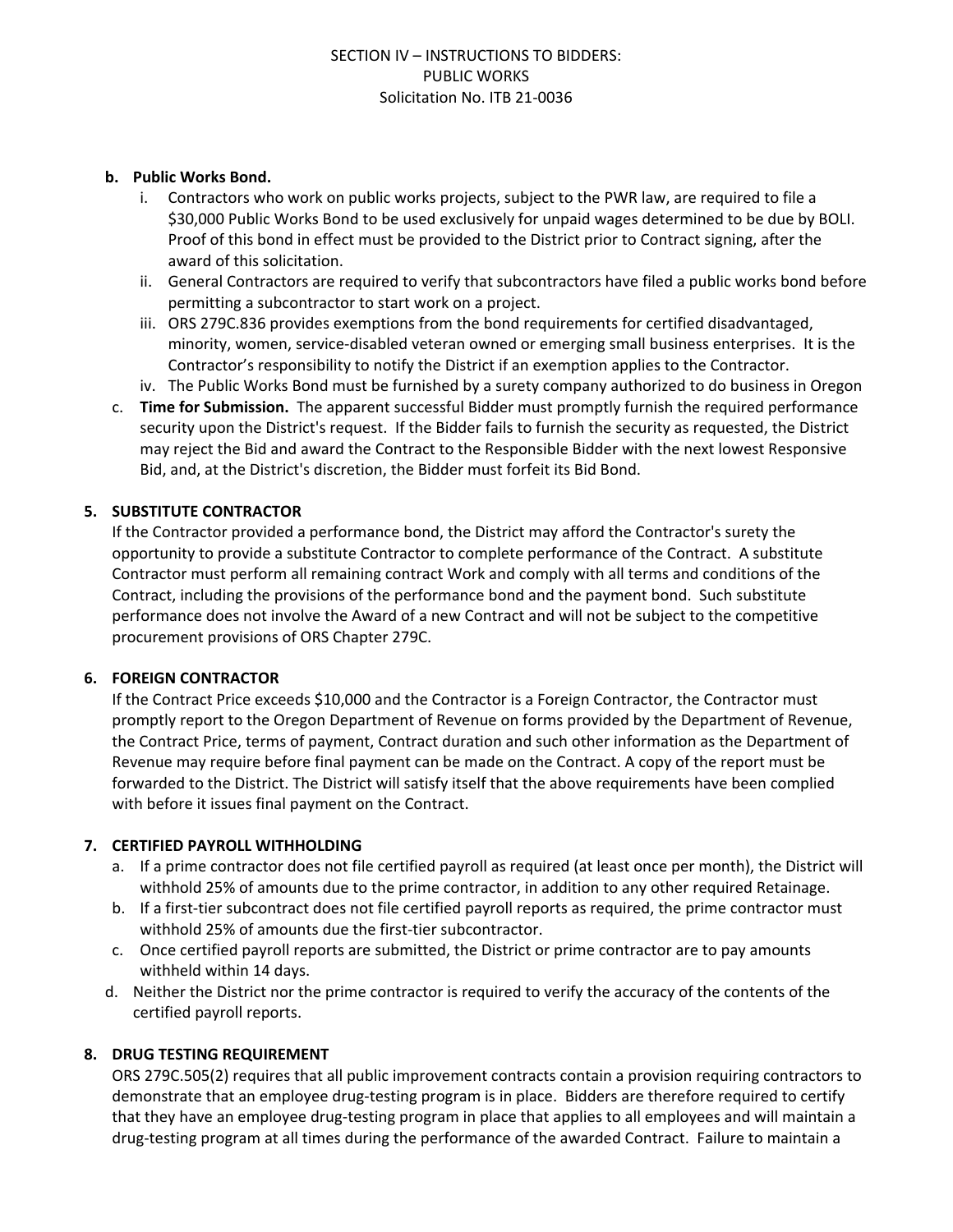program will constitute a material breach of contract. The use of drugs, alcohol, or any tobacco products is prohibited on all District property.

#### **9. OTHER TERMS AND CONDITIONS:**

The Contractor must understand and agree to comply with the following:

- a. Provide prompt payment to all Persons supplying labor or material for the performance of the work; Pay all contributions or amounts due the Industrial Accident Fund; Not permit any lien or claim to be filed or prosecuted against the District; and Pay to the Department of Revenue all sums withheld from employees. (ORS 279C.505(1));
- b. Demonstrate that an employee drug testing program is in place. (ORS 279C.505(2));
- c. If the Contract calls for demolition Work described in ORS 279C.510(1), the Contractor is required to salvage or recycle construction and demolition debris, if feasible and cost-effective;
- d. If the Contract calls for lawn or landscape maintenance, the Contractor is required to compost or mulch yard waste material at an approved site, if feasible and cost effective (ORS 279C.510(2);
- e. If the Contractor fails, neglects or refuses to pay promptly a person's claim for labor or services provided to the contractor or a subcontractor, the District may pay the amount of the claim to the person that provides the labor or services and charge the amount of the payment against funds due or to become due the contractor, as set forth in ORS 279C.515(1);
- f. If the Contractor or a first-tier subcontractor fails, neglects or refuses to pay a person that provides labor or materials in connection with the public improvement contract within 30 days after receiving payment from the contracting agency or a contractor, the contractor or first-tier subcontractor owes the person the amount due plus interest charges. (ORS 279C.515(2));
- g. If the Contractor or a subcontractor fails, neglects or refuses to pay a person that provides labor or materials in connection with the public improvement contract, the person may file a complaint with the Construction Contractors Board, unless payment is subject to a good faith dispute as defined in ORS 279C.580. (ORS 279C.515(3));
- h. Abide by maximum hours of labor and overtime, as set forth in ORS 279C.520(1);
- i. Provide employer notice to employees of hours and days that employees may be required to work, as set forth in ORS 279C.520(2);
- j. Abide by environmental and natural resources regulations (ORS 279C.525);
- k. Make required payments for medical care and certain services related to sickness and injury to employees, as set forth in ORS 279C.530(1);
- l. Understand all employers, including Contractor, that employ subject workers who work under this Contract in the State of Oregon must comply with ORS 656.017 and provide the required Workers' Compensation coverage, unless such employers are exempt under ORS 656.126. Contractor must ensure that each of its subcontractors complies with these requirements. (ORS 279C.530(2));
- m. Abide by maximum hours, holidays and overtime (ORS 279C.540);
- n. Abide by time limitation on claims for overtime (ORS 279C.545);
- o. Pay prevailing wage rates, including subcontractors (ORS 279C.800 to 279C.870);
- p. File required BOLI Public Works bond(s) including subcontractors, as set forth in ORS 279C.830(2);
- q. Follow Retainage rules (ORS 279C.550 to 279C.570);
- r. Abide by prompt payment policy, progress payments, rate of interest (ORS 279C.570);
- s. Maintain relations with subcontractors (ORS 279C.580);
- t. Make notice of claim (ORS 279C.605);
- u. Provide Affidavit of Compliance with the Oregon tax laws in accordance with ORS 305.385; and
- v. Certify that all subcontractors performing Work described in ORS 701.005(2) (i.e., construction Work) will be registered with the Construction Contractors Board, licensed by the State Landscape Contractors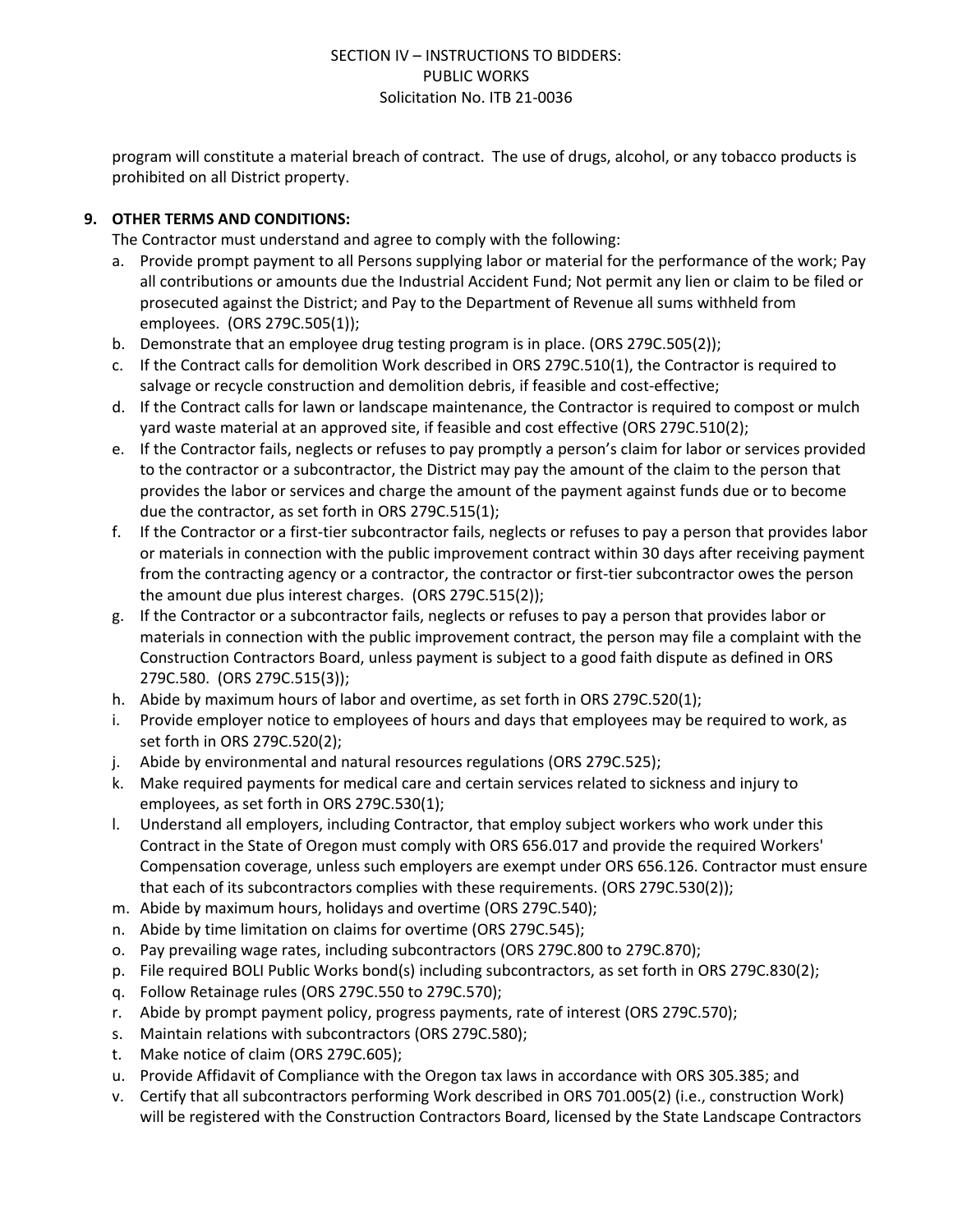Board in accordance with ORS 701.021 to 701.050, or licensed under ORS 468A.720 (Air Quality), if required, before the subcontractors commence Work under the Contract.

- w. Assignment or Transfer Restricted. Unless otherwise provided in the Contract, the Contractor must not assign, sell, dispose of, or transfer rights, or delegate duties under the Contract, either in whole or in part, without the District's prior Written consent. Unless otherwise agreed by the District in Writing, such consent will not relieve the Contractor of any obligations under the Contract. Any assignee or transferee will be considered the agent of the Contractor and be bound to abide by all provisions of the Contract. If the District consents in Writing to an assignment, sale, disposal or transfer of the Contractor's rights or delegation of Contractor's duties, the Contractor and its surety, if any, must remain liable to the District for complete performance of the Contract as if no such assignment, sale, disposal, transfer or delegation had occurred unless the District otherwise agrees in Writing.
- x. In accordance with OAR 333-01901030, all persons engaged to provide goods and/or services at a school or school-based program which takes place at or in school facilitates **and who has direct/indirect contact with students**, must be vaccinated against COVID-19 or have a documented medical or religious exception. Unvaccinated persons, regardless of exception status, may not perform work which takes place at or in school facilities if they may have direct/indirect contact with students.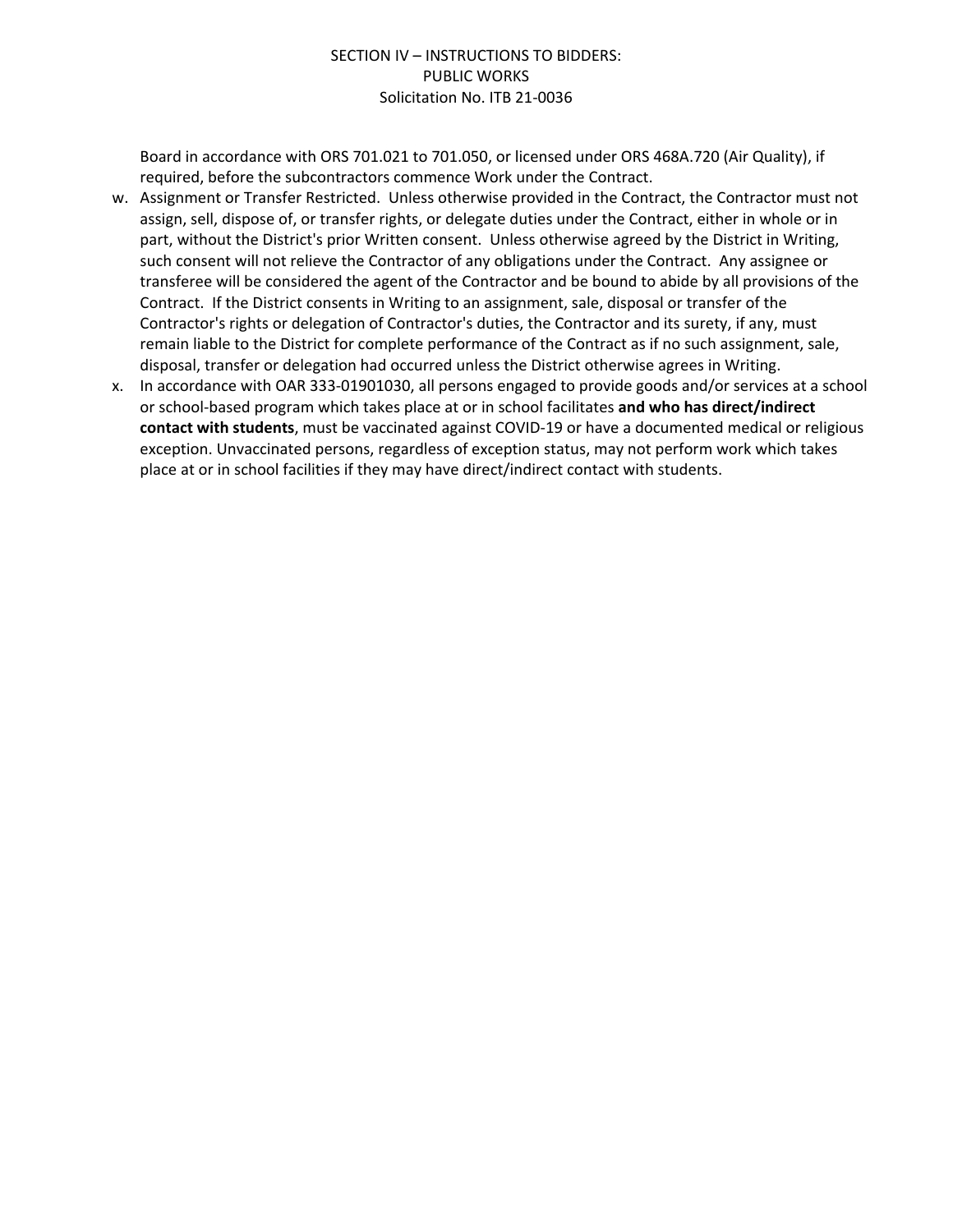#### **1. BID PREPARATION:**

- a. Bidder must complete and return as its Bid, the required Affidavit, Certifications and Forms included as Attachments to this Solicitation. (See Attached Bid Submission Checklist)
- b. Failure to complete, **sign**, and submit these and any other document(s) as requested or required in accordance with this Solicitation may be grounds to declare the Bid nonresponsive.

#### **2. FORMS**

- a. The attached forms are to be included in Bid.
- b. Copies of the included forms (See Attached Bid Submission Checklist) are to be completed and submitted by the Bidder along with other required documents as required by the Instructions to Bidders.
- c. **References.** If the Bidder has performed any project or work with the District in the last ten (10) years, one of the references must be from the Bidder's most recent contract with the District.

#### **3. FORM OF AGREEMENT**

The form of construction agreement to be used between the District and the General Contractor for the Project is the AIA Document A101-2017 and AIA Document A201-2017 as issued by the Beaverton School District. Any references and/or requirements of the General Contractor to the District must apply to subcontractors' requirements to the District and General Contractor. A sample Copy of the AIA Document A101-2017 and AIA Document A201-2017 as issued by Beaverton School District are included herein.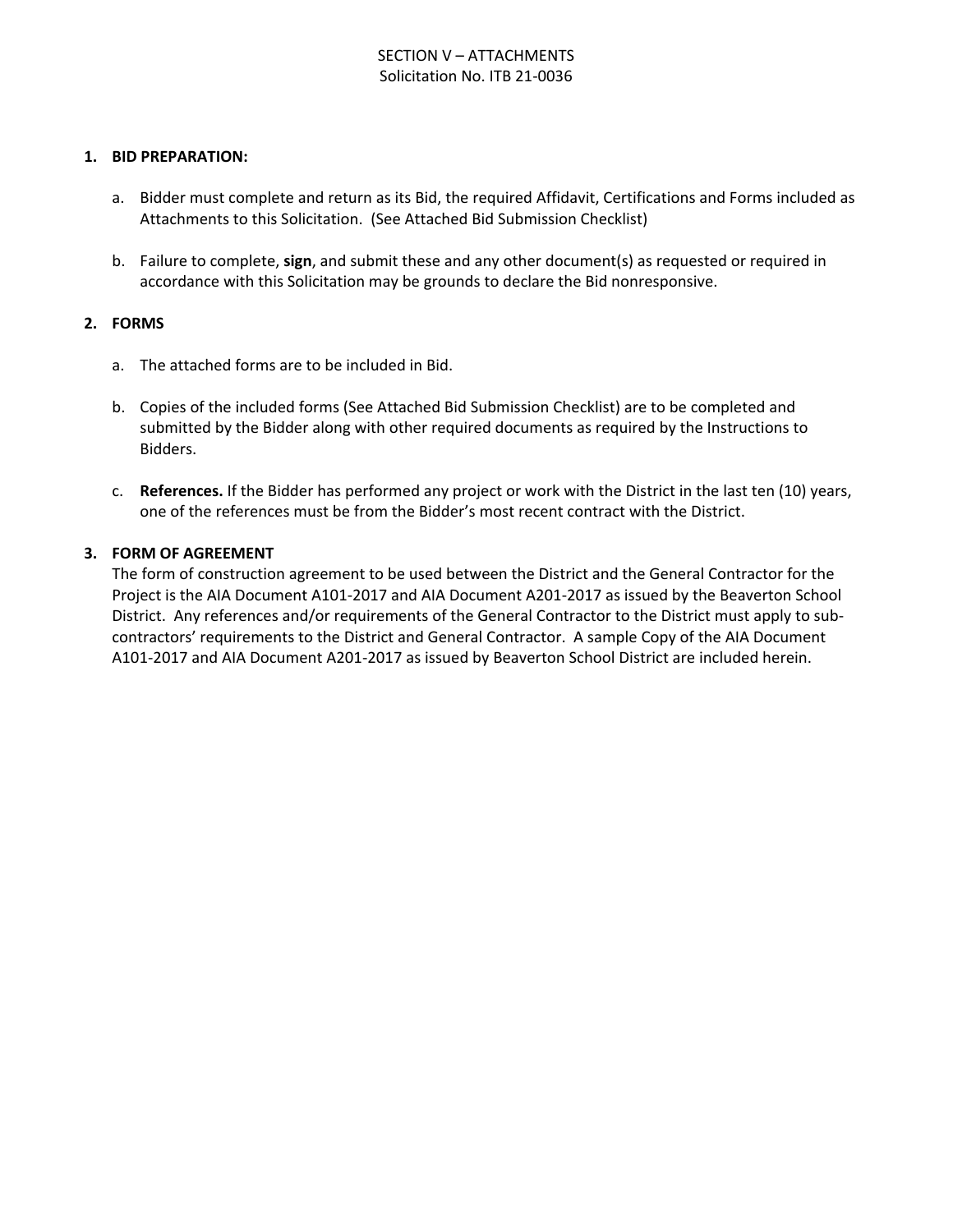#### SECTION V – ATTACHMENTS Solicitation No. ITB 21-0036

## **BID SUBMISSION CHECKLIST**

#### **ALL AFFIDAVITS, CERTIFICATIONS, FORMS AND BID CONTENT REQUIREMENTS AS SPECIFIED IN SECTION V MUST BE INCLUDED AS PART OF THE BID.**

#### **\_\_\_\_ REQUIRED AFFIDAVIT, CERTIFICATIONS AND FORMS**

The following affidavit, certifications and forms must be completed **and signed** by the person authorized to represent the Bidder regarding all matters related to the Bid and authorized to bind the Bidder to the agreement. Failure to submit any of the required, completed, **and signed** affidavits/certifications/forms may be grounds to declare the Bid nonresponsive.

- BIDDER CERTIFICATION This serves as the cover sheet for your Bid. (Attachment A)
- BID SCHEDULE. (Attachment B)
- BID SECURITY (Bid Bond). (Attachment C)
- AFFADAVIT OF NON-COLLUSION / COMPLIANCE WITH TAX LAWS. (Attachment D)
- NON-CONFLICT OF INTEREST CERTIFICATION. (Attachment E)
- BIDDER RESPONSIBILITY FORM All Pages. (Attachment F)
- BIDDER REFERENCE FORMS Include the # specified on the form. See SECTION V Paragraph 2. (Attachment G)
- FIRST-TIER SUBCONTRACTOR DISCLOSURE FORM (Attachment H)

The Bidder is **encourage**d to use the following attachment to identify their Bid. It is provided for the Bidder's convenience and is **NOT** required.

**\_\_\_\_\_\_\_\_\_\_\_\_\_\_\_\_\_\_\_\_\_\_\_\_\_\_\_\_\_\_\_\_\_\_\_\_\_\_\_\_\_\_\_\_\_\_\_\_\_\_\_\_\_\_\_\_\_\_\_\_\_\_\_\_\_\_\_\_\_\_\_\_\_\_\_\_\_\_\_\_\_\_\_\_\_\_\_\_\_\_\_**

The following attachment(s) are **NOT** to be returned with the Bid. Bidders must review the content of these attachment(s).

**\_\_\_\_\_\_\_\_\_\_\_\_\_\_\_\_\_\_\_\_\_\_\_\_\_\_\_\_\_\_\_\_\_\_\_\_\_\_\_\_\_\_\_\_\_\_\_\_\_\_\_\_\_\_\_\_\_\_\_\_\_\_\_\_\_\_\_\_\_\_\_\_\_\_\_\_\_\_\_\_\_\_\_\_\_\_\_\_**

ATTACHMENT I Sample AIA A101 Contract and AIA A201 General Conditions (separate file in ORPIN)

- ATTACHMENT J Drawings
- ATTACHMENT K Specifications
- ATTACHMENT L During Solicitation Substitution Request Form

ATTACHMENT M Covid Attestation Form

This checklist is provided for the Bidder's convenience in assembling their Bid and is NOT required to be returned with the Bid.

**\_\_\_\_\_\_\_\_\_\_\_\_\_\_\_\_\_\_\_\_\_\_\_\_\_\_\_\_\_\_\_\_\_\_\_\_\_\_\_\_\_\_\_\_\_\_\_\_\_\_\_\_\_\_\_\_\_\_\_\_\_\_\_\_\_\_\_\_\_\_\_\_\_\_\_\_\_\_\_\_\_\_\_\_\_\_\_\_\_**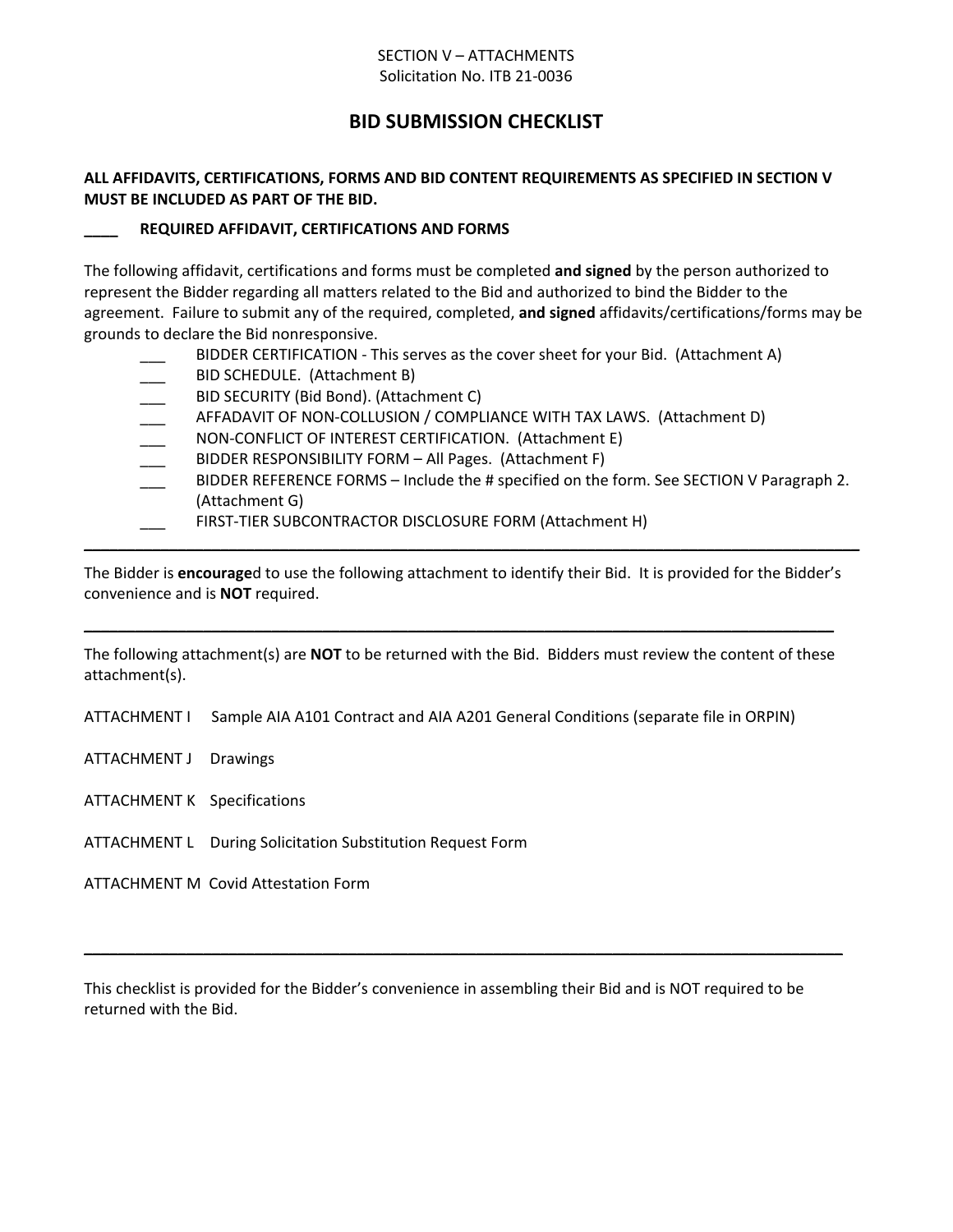

## **BIDDER CERTIFICATION**

|                          |                                                                                                                                                                                                                                      | 20 |
|--------------------------|--------------------------------------------------------------------------------------------------------------------------------------------------------------------------------------------------------------------------------------|----|
| <b>Sign</b>              |                                                                                                                                                                                                                                      |    |
| Name:                    | (Please type or print)                                                                                                                                                                                                               |    |
| Title:                   | the control of the control of the control of the control of the control of                                                                                                                                                           |    |
|                          |                                                                                                                                                                                                                                      |    |
|                          | Firm/Company Name: <u>contract the contract of the contract of the contract of the contract of the contract of the contract of the contract of the contract of the contract of the contract of the contract of the contract of t</u> |    |
| <b>Physical Address:</b> |                                                                                                                                                                                                                                      |    |
| City, State, Zip:        |                                                                                                                                                                                                                                      |    |

- 1. The Bidder certifies that he or she has read and understands the Drawings, Specifications, Addenda, Contract and all other documents pertaining to this Project.
- 2. The Bidder, having become completely familiar with the local conditions and legal requirements affecting the cost of Work at the place where Work is to be executed, and having carefully examined the site conditions as they currently exist, agrees to provide all labor, materials, plant, equipment, transportation and other facilities and services as necessary and/or required to execute all of the Work described by the aforesaid documents will be provided and within the time specified.
- 3. The Bidder acknowledges that the Project Milestones in Section II STATEMENT OF WORK includes certain specific dates. These dates must be adhered to unless modified by mutual agreement between Contractor and the Owner. All dates indicate 5:00 PM Pacific Time.

The Bidder agrees to complete the work within the number of calendar days as stipulated in the Contract and to meet the Milestones and Specific Dates set forth above and acknowledges that his/her failure to achieve Completion by these stipulated dates, or by any Owner authorized extension thereto, subjects the Bidder to liquidated damages for failure to perform, as further defined in the Contracts.

- 4. The Bidder agrees to execute the formal Contract within five (5) days from date of Notice of Acceptance of this Bid. In the event the undersigned fails or neglects to execute the Contract and the undersigned is considered having abandoned the Contract by the Owner, the Bid security will be forfeited.
- 5. The Bidder acknowledges that he or she that signs this Bid is fully authorized to sign on behalf of the firm listed and to fully bind the firm listed to all conditions and provisions thereof.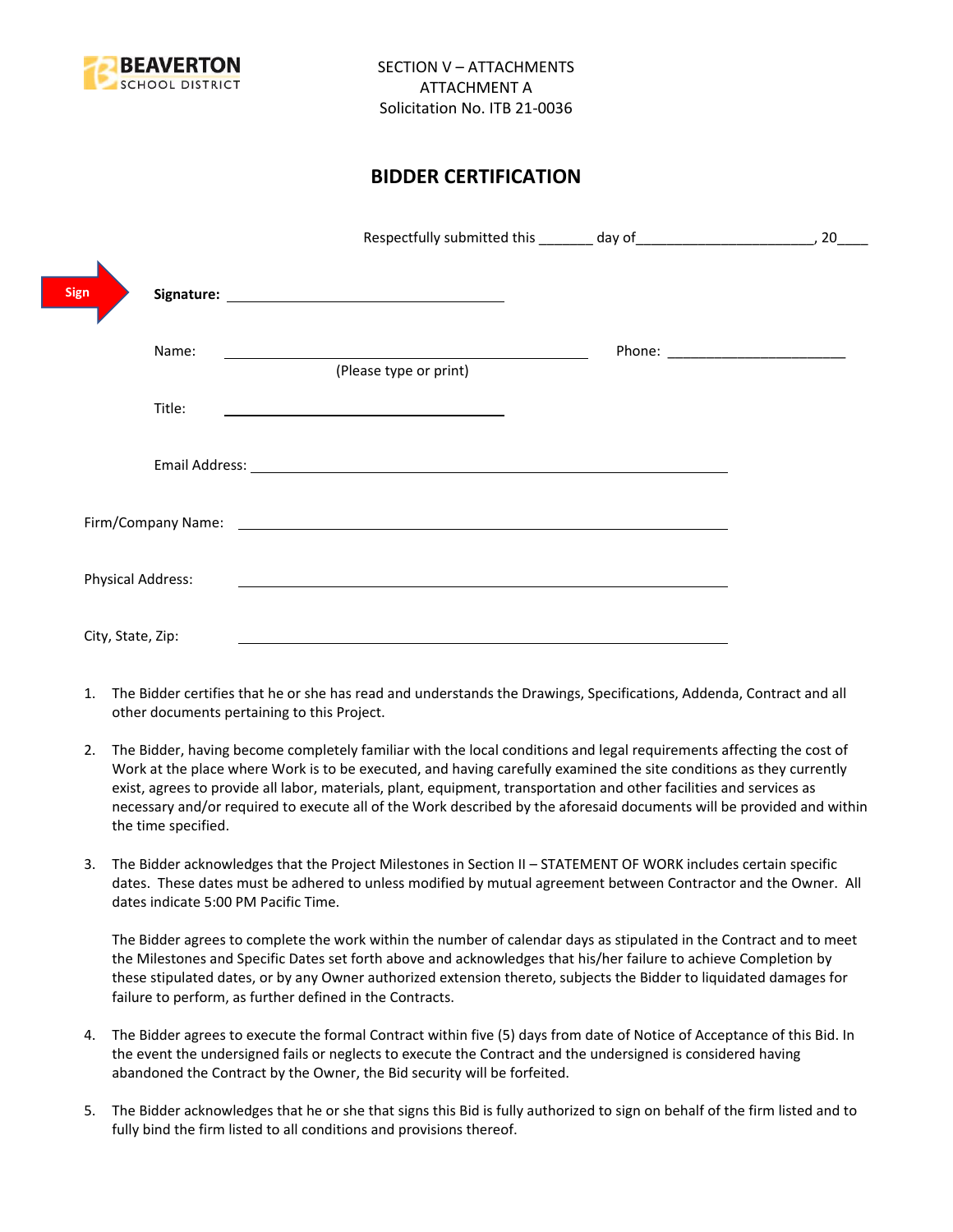

- 6. The Bidder certifies that Bidder has complied or will comply with all requirements of local, state, and national laws, and that no legal requirement has been or will be violated in making or accepting this Bid.
- 7. The Bidder is registered with the Construction Contractors Board, or is licensed by the State Landscape Contractors Board, or licensed under ORS 468A.720 (Air Quality), if required. License Number\_\_\_\_\_\_\_\_\_\_\_\_\_\_\_\_\_\_\_\_\_\_. (The District will not receive or consider a Bid for a Public Improvement unless the Bidder is registered with the Construction Contractors Board, or is licensed by the State Landscape Contractors Board).
- 8. The Bidder, pursuant to ORS 279A.120 (1), (check one) is figure is figure to a resident Bidder. If not, indicate State of residency \_\_\_\_\_\_\_\_\_\_\_\_\_\_\_\_\_\_\_\_\_\_\_\_.
- 9. The Bidder certifies that the required Statutory Public Works Bond has been filed with the Construction Contractor's Board.
- 10. The Bidder agrees to be bound by and will comply with the provisions of Prevailing Wage Laws ORS 279C.800 through ORS 279C.870 or the Davis-Bacon Act (40 U.S.C. 3141 et seq., if applicable).
- 11. The Bidder certifies that it has not discriminated and will not discriminate, in violation of ORS 279A.110, against any disadvantaged business enterprise, minority-owned business, women-owned business, emerging small business, or business that a service-disabled veteran owns in obtaining any required subcontract.
- 12. The Bidder agrees to comply with Oregon tax laws in accordance with ORS 305.385.
- 13. Any Bid of a contractor or subcontractor listed on BOLI's List of Ineligibles will be rejected.
- 14. The Bidder acknowledges receipt of the following Addenda: (List by number and date appearing on Addendum.)

| Addendum Number | Date | Addendum Number | Date |
|-----------------|------|-----------------|------|
|                 |      |                 |      |
|                 |      |                 |      |
|                 |      |                 |      |
|                 |      |                 |      |
|                 |      |                 |      |

This solicitation will result in a Contract for a Public Work subject to ORS 279C.800 to 279C.870.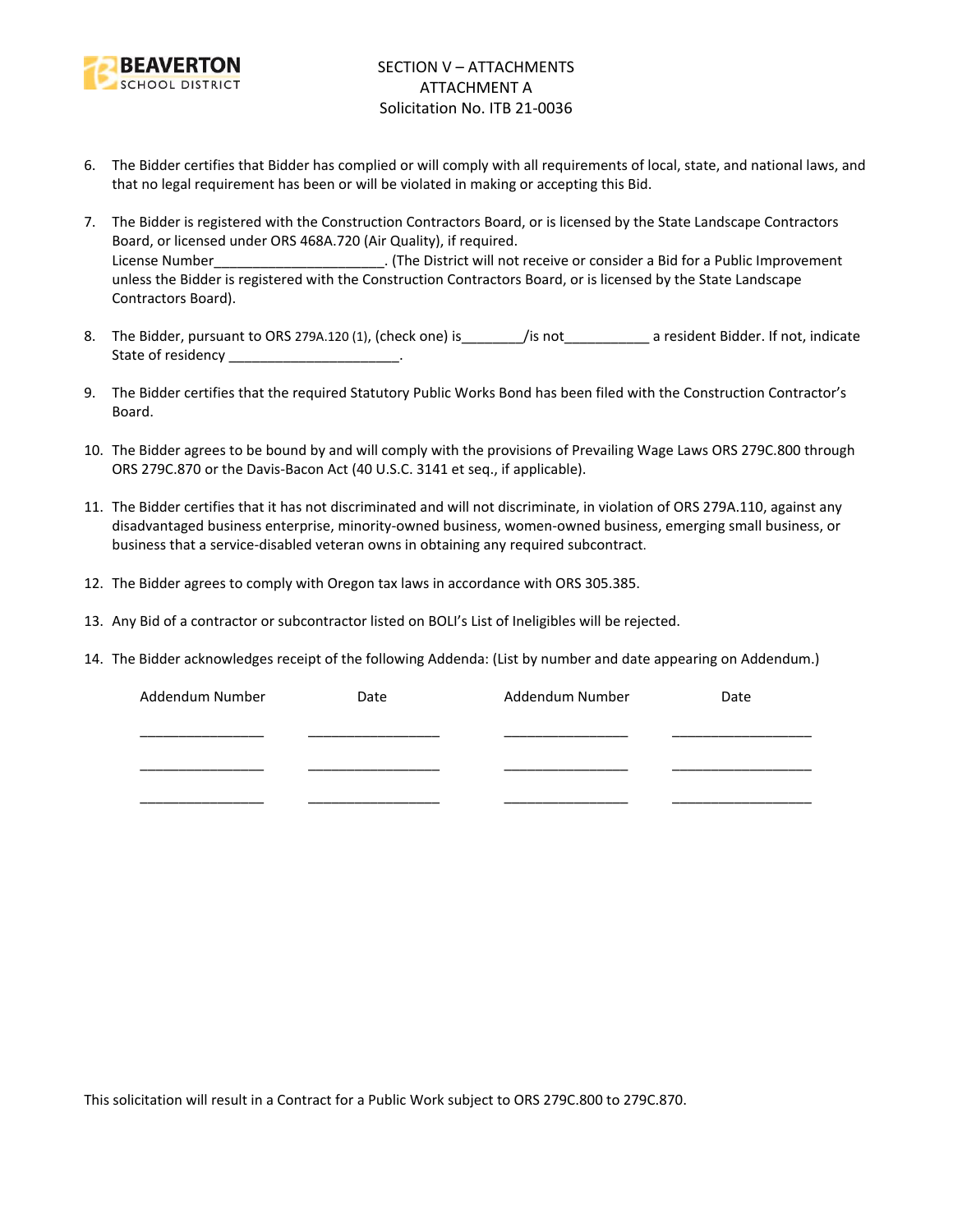

\_\_\_\_\_\_\_\_\_\_\_\_\_\_\_\_\_\_\_\_\_\_\_\_\_\_\_\_\_\_\_\_\_\_\_\_\_\_\_\_\_

## **BID SCHEDULE**

(Contractor)

TOTAL BASE BID: including the Work as defined in the Project Manual, Drawings and Addenda (if any), the TOTAL SUM OF:

DOLLARS (\$ )

**NOTE: Contractor will be required to develop a schedule of values for payment and accounting purposes prior to the initial request for payment in a form acceptable to the District.** If any information submitted on this form is contradictory, words prevail over numbers.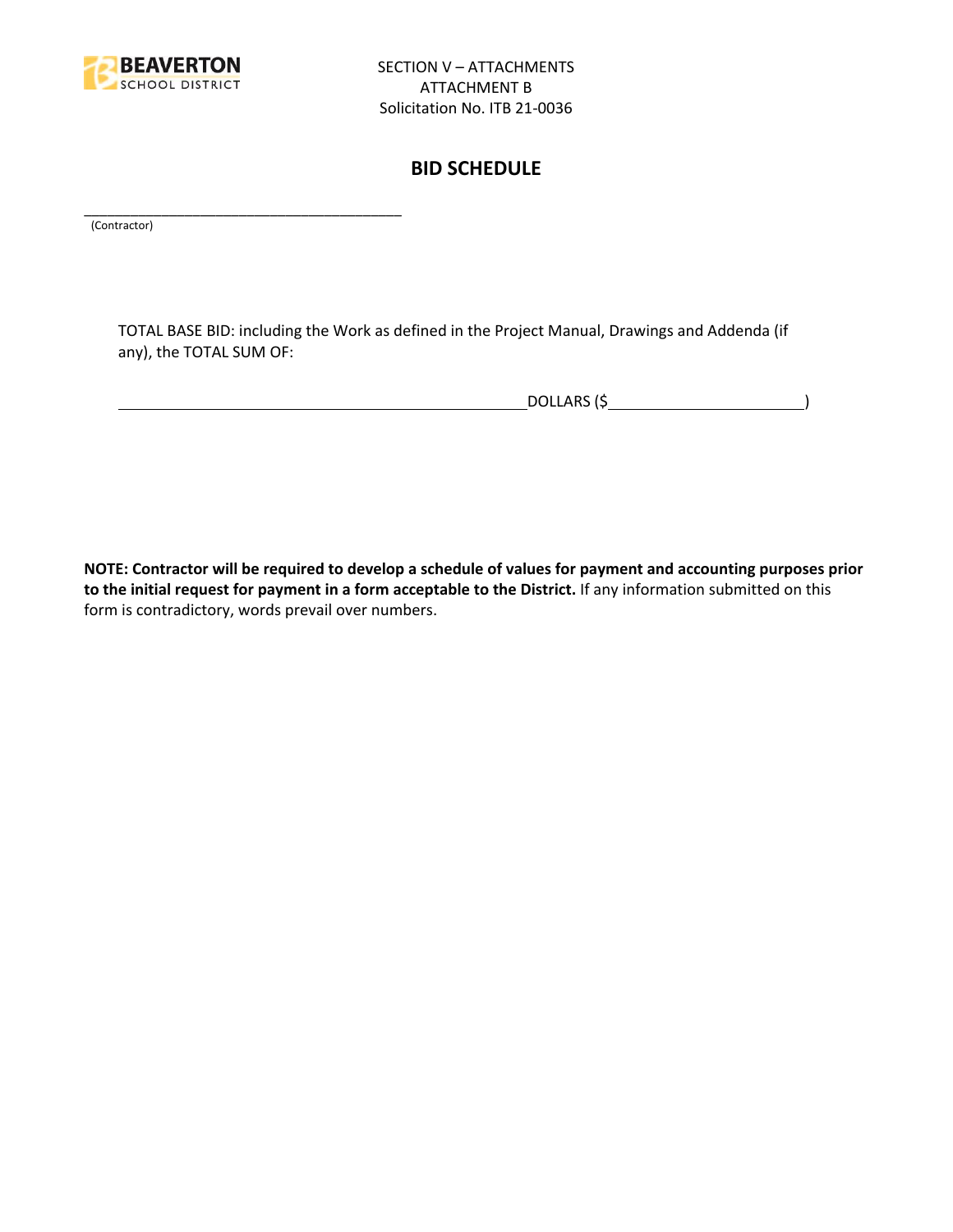

#### **BID BOND**

(Contractor)

THIS DOCUMENT HAS IMPORTANT LEGAL CONSEQUENCES: CONSULTATION WITH AN ATTORNEY IS ENCOURAGED WITH RESPECT TO ITS COMPLETION OR MODIFICATION.

KNOW ALL MEN BY THESE PRESENTS, that we

*(Here insert full name and address or legal title of Contractor)*

As Principal, hereinafter called the Principal, and \_\_\_\_\_\_\_\_\_\_\_\_\_\_\_\_\_\_\_\_\_\_\_\_\_\_\_\_

\_\_\_\_\_\_\_\_\_\_\_\_\_\_\_\_\_\_\_\_\_\_\_\_\_\_\_\_\_\_\_\_\_\_\_\_\_\_\_\_\_

*(Here insert full name and address or legal title of Surety)*

a Corporation duly organized under the laws of the State of Oregon as Surety, hereinafter called the Surety, are held and firmly bound unto Beaverton School District No. 48J, 16550 SW Merlo Road, Beaverton, OR 97003, as Obligee, hereinafter called the Obligee, in the sum of five percent of dollars (\$) amount Bid (5%), for the payment of which sum well and truly to be made, the said Principal and the said Surety, bind ourselves, our heirs, executors, administrators, successors and assigns, jointly and severally, firmly by these presents.

WHEREAS, the Principal has submitted a Bid for \_\_\_\_\_\_\_\_\_\_\_\_\_\_\_\_\_\_\_\_\_\_\_\_\_\_\_\_\_\_\_\_\_

NOW, THEREFORE, if the Obligee shall accept the Bid of the Principal and the Principal shall enter into a Contract with the Obligee in accordance with the terms of such Bid, and give such bond or bonds as may be specified in the Contract Documents with good and sufficient surety for the faithful performance of such Contract and for the prompt payment of labor and material furnished in the prosecution thereof, or in the event of the failure of the Principal to enter such Contract and give such bond or bonds, if the Principal shall pay to the Obligee the difference not to exceed the penalty hereof between the amount specified in said Bid and such larger amount for which the Obligee may in good faith contract with another party to perform the Work covered by said Bid, then this obligation shall be null and void, otherwise to remain in full force and effect.

\_\_\_\_\_\_\_\_\_\_\_\_\_\_\_\_\_\_\_\_\_\_\_\_\_\_\_\_\_\_\_\_\_\_\_\_\_\_\_\_\_

\_\_\_\_\_\_\_\_\_\_\_\_\_\_\_\_\_\_\_\_\_\_\_\_\_\_\_\_\_\_\_\_\_\_\_\_\_\_\_\_\_

Signed and sealed this  $\frac{1}{\sqrt{2}}$  day of  $\frac{1}{\sqrt{2}}$  20  $\frac{1}{\sqrt{2}}$ .

(Witness) (Principal) (Seal)

(Title)

\_\_\_\_\_\_\_\_\_\_\_\_\_\_\_\_\_\_\_\_\_\_\_\_\_\_\_\_\_\_\_\_\_\_\_ \_\_\_\_\_\_\_\_\_\_\_\_\_\_\_\_\_\_\_\_\_\_\_\_\_\_\_\_\_\_\_\_\_\_\_\_\_\_\_\_\_

(Witness) (Surety) (Seal)

\_\_\_\_\_\_\_\_\_\_\_\_\_\_\_\_\_\_\_\_\_\_\_\_\_\_\_\_\_\_\_\_\_\_\_ \_\_\_\_\_\_\_\_\_\_\_\_\_\_\_\_\_\_\_\_\_\_\_\_\_\_\_\_\_\_\_\_\_\_\_\_\_\_\_\_\_

(Title)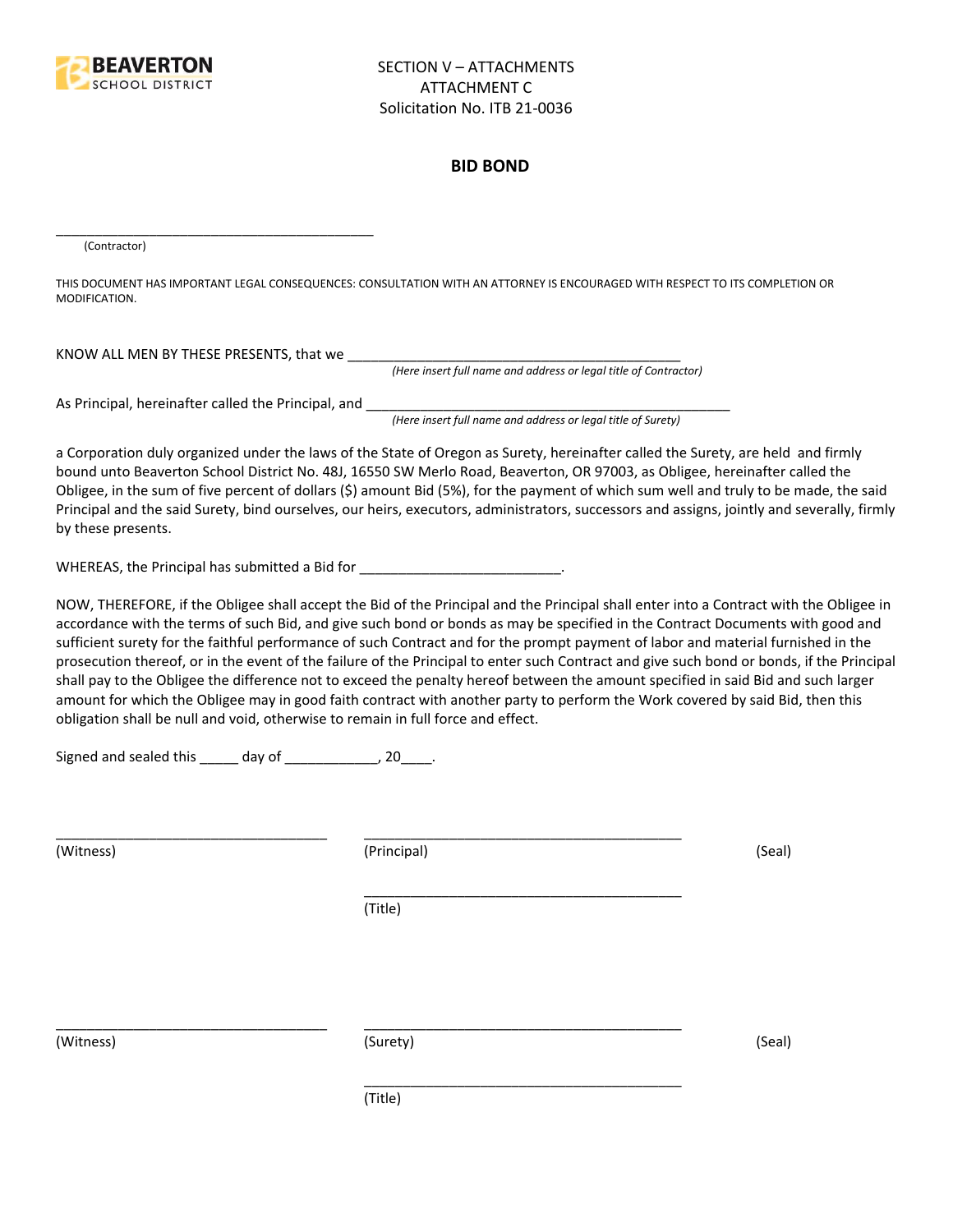

#### **AFFIDAVIT OF NON-COLLUSION / COMPLIANCE WITH TAX LAWS**

(Bidder)

I state that:

(1) The correct taxpayer identification numbers are:

\_\_\_\_\_\_\_\_\_\_\_\_\_\_\_\_\_\_\_\_\_\_\_\_\_\_\_\_\_\_\_\_\_\_\_\_\_\_

- A. Federal Employer ID Number (EIN): \_\_\_\_\_\_\_\_\_\_\_\_\_\_\_\_ B. Employer's Oregon ID Number: \_\_\_\_\_\_\_\_\_\_\_\_\_\_\_\_
- (2) Bidder is not subject to backup withholding because (i) Bidder is exempt from backup withholding, (ii) Bidder has not been notified by the IRS that Bidder is subject to backup withholding as a result of a failure to report all interest or dividends, or (iii) the IRS has notified Bidder that Bidder is no longer subject to backup withholding;
- (3) The price(s) and amount of this Bid must be arrived at independently and without consultation, communication or agreement with any other Supplier, Bidder or potential Bidder, except as disclosed on the attached appendix.
- (4) That neither the price(s) nor the amount of this Bid, and neither the approximate price(s) nor approximate amount of this Bid, will be disclosed to any other firm or person who is a Bidder or potential Bidder, and they will not be disclosed before Contract award.
- (5) No attempt has been made or will be made to induce any firm or person to refrain from proposing on this Solicitation, or to submit any noncompetitive Bid or other complementary Bid.
- (6) The Bid of my firm is made in good faith and not pursuant to any agreement or discussion with, or inducement from, any firm or person to submit a complementary or other noncompetitive Bid.
- (7) \_\_\_\_\_\_\_\_\_\_\_\_\_\_\_\_\_\_\_\_\_\_\_\_\_\_\_\_\_\_\_\_\_\_\_\_\_\_\_\_\_ (name of firm), its affiliates, subsidiaries, officers, directors and employees are not currently under investigation by any governmental agency and have not in the last four years been convicted of or found liable for any act prohibited by State or Federal law in any jurisdiction, involving conspiracy or collusion with respect to proposing on any public contract, except as described in the attached appendix.

I state that **I state that**  $\blacksquare$  (name of firm) understands and acknowledges that the above representations are material and important, and will be relied on by the Beaverton School District in awarding the contract(s) for which this Bid is submitted. I understand and my firm understands that any misstatement in this affidavit is and will be treated as fraudulent concealment from the Beaverton School District of the true facts relating to the submission of Bids for this contract. I am authorized to act on behalf of Bidder, and have authority and knowledge regarding Bidder's payment of taxes, and to the best of my knowledge, Bidder is not in violation of any Oregon tax laws, including, without limitation, those tax laws listed in ORS 305.380(4); the elderly rental assistance program under ORS 310.630 to 310.706; and any local taxes administered by the Oregon Department of Revenue under ORS 305.620.

| (Affiant's Signature)            |        |                                     |
|----------------------------------|--------|-------------------------------------|
| <b>STATE OF OREGON</b>           |        |                                     |
|                                  |        |                                     |
| Signed and sworn to before me on |        | (Affiant's name)                    |
|                                  | (date) |                                     |
|                                  |        | My Commission Expires: ____________ |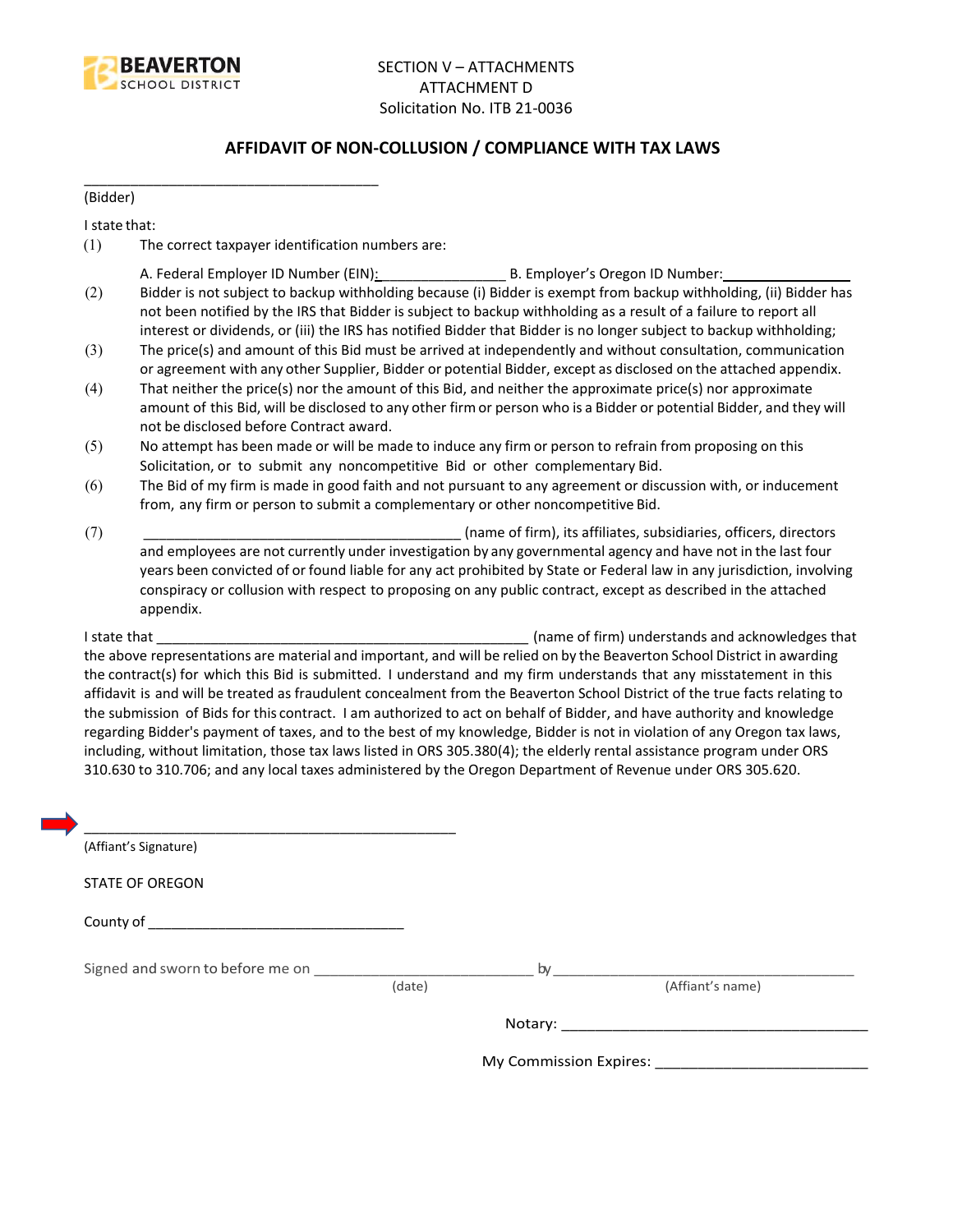

## **NON-CONFLICT OF INTEREST CERTIFICATION**

**Issuing Agency:** Beaverton School District

I, the contract of the contract of the contract of the contract of the hereby certify I have read the statement defining conflict of interest as quoted below; that I understand the statement; that no conflict of interest exists as therein defined, which precludes an impartial Bid/Proposal to be submitted by myself or the entity/company for which the Bid/Proposal is submitted, and that if such a conflict should arise, I will immediately notify the Beaverton School District and disqualify my Bid/Proposal.

**"NO OFFICER, EMPLOYEE, OR AGENT OF THE BIDDER/PROPOSER HAS ANY PERSONAL FINANCIAL INTEREST, DIRECT OR INDIRECT, IN THE OPERATION OF THE BEAVERTON SCHOOL DISTRICT OR WITH ANY PARTY CONNECTED WITH THE OREGON SCHOOL AND DISTRICT IMPROVEMENT NETWORK, DIRECTLY OR INDIRECTLY."**

| Signature: |                    |                        |  |
|------------|--------------------|------------------------|--|
| Name:      |                    |                        |  |
|            |                    | (Please type or print) |  |
| Title:     |                    |                        |  |
|            |                    |                        |  |
|            | Firm/Company Name: | (Please type or print) |  |
|            |                    |                        |  |
| Date:      |                    |                        |  |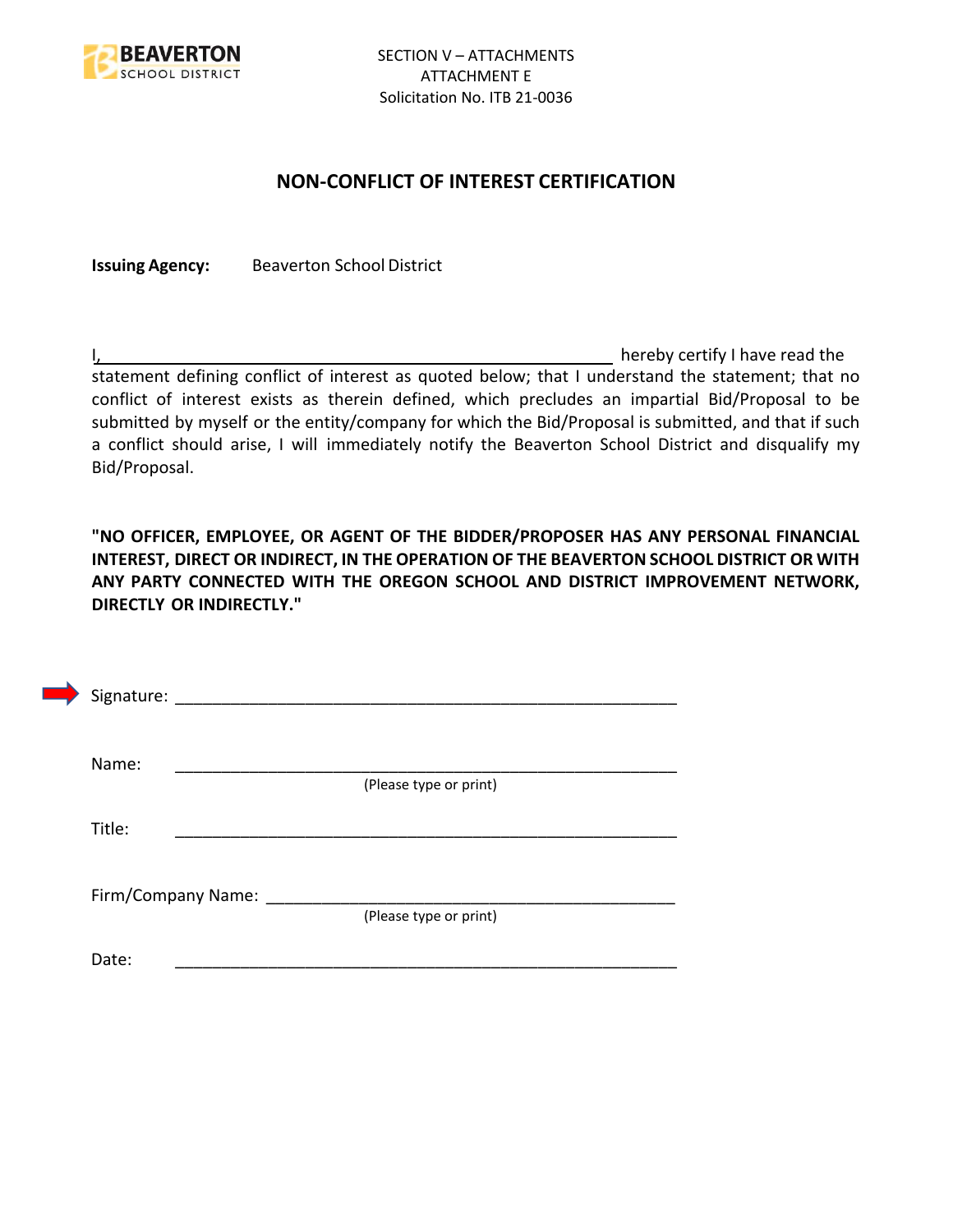

## **BIDDER RESPONSIBILITY FORM (CONTRACTOR'S QUALIFICATIONS AND FINANCIAL INFORMATION)**

#### **DECLARATION AND SIGNATURES**

The undersigned hereby declares that the he or she is duly authorized to complete and submit this Bidder Responsibility Form and that the statements contained herein are true and correct as of the date set forth below. Incomplete, incorrect or misleading information will be reason for a determination by the District of Bidder nonresponsibility.

| Date:      |                      |                                                                                                                      |  |
|------------|----------------------|----------------------------------------------------------------------------------------------------------------------|--|
| Signature: |                      | <u> 1980 - Jan Stein Stein Stein Stein Stein Stein Stein Stein Stein Stein Stein Stein Stein Stein Stein Stein S</u> |  |
| Name:      |                      | (Please type or print)                                                                                               |  |
| Title:     |                      |                                                                                                                      |  |
|            |                      | (Please type or print)                                                                                               |  |
|            | Firm/Company: ______ | (Please type or print)                                                                                               |  |
| CCB#:      |                      |                                                                                                                      |  |

## **Instructions**

- **1. The information provided in this form is part of the District's inquiry concerning Bidder responsibility. Please print clearly or type.**
- **2. If you need more space, use plain paper. Submit completed form with Bid response.**
- **3. Answer all questions. Submission of a form with unanswered questions, incomplete or illegible answers may result in a finding that the Bidder is not a responsible Bidder.**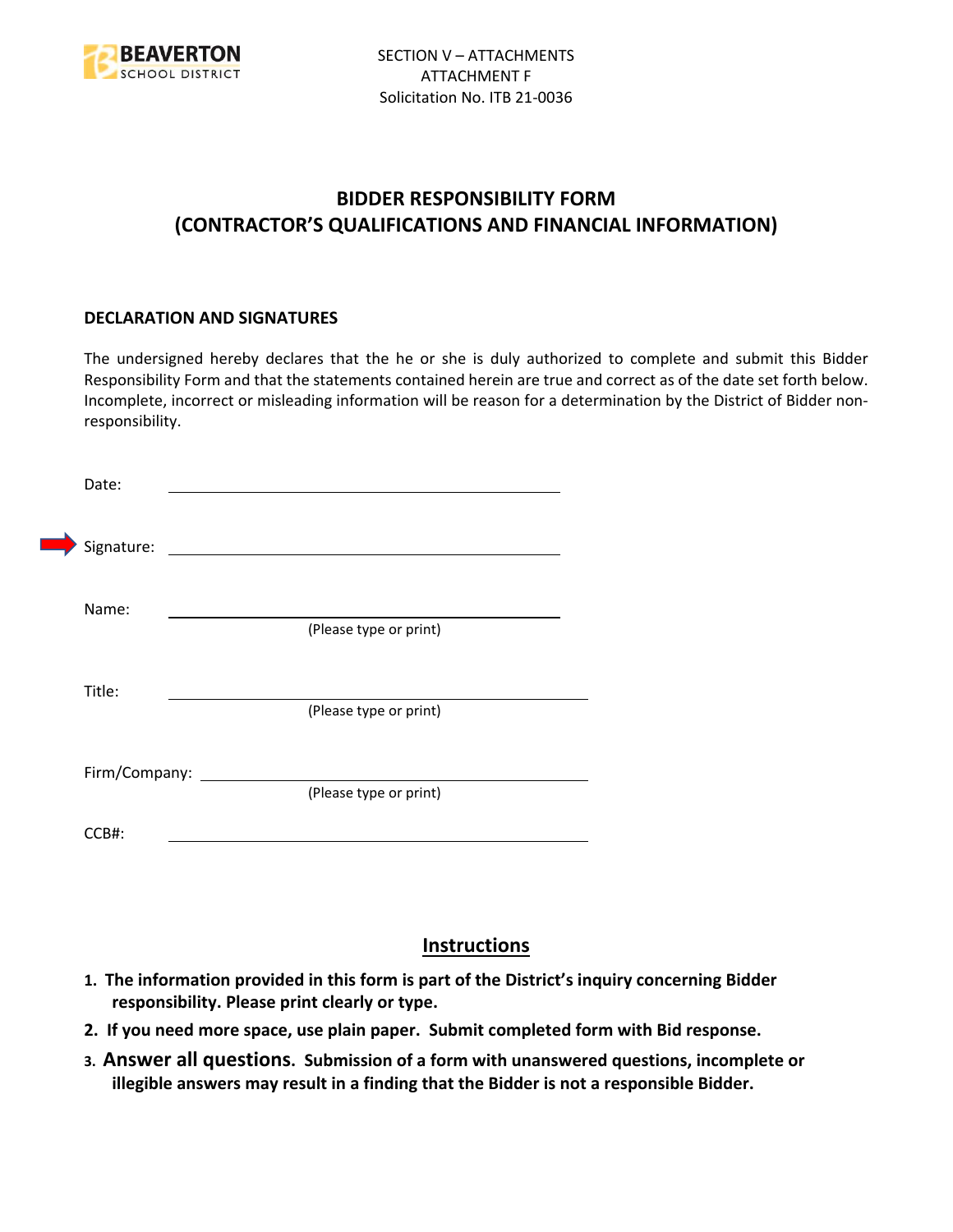

#### **CURRENT CONTRACTS IN FORCE**

| <b>ITEM</b>             | <b>CONTRACT 1</b>                   | <b>CONTRACT 2</b>                   |  |
|-------------------------|-------------------------------------|-------------------------------------|--|
| A. Work Location        |                                     |                                     |  |
| B. Scope of Work;       |                                     |                                     |  |
| Check box:              | New Construction<br>Re-Construction | Re-Construction<br>New Construction |  |
| C. Contract Amount      | \$                                  | \$                                  |  |
| D. Change Order Amount  | \$                                  | \$                                  |  |
| E. % Completed          | $\%$                                | $\%$                                |  |
| F. Est. Completion Date |                                     |                                     |  |
| G. Owner's Name         |                                     |                                     |  |
| H. Owner Contact        |                                     |                                     |  |
| I. Telephone            | $\lambda$<br>$\left($               | $\lambda$<br>$\left($               |  |
| J. E-Mail Address       |                                     |                                     |  |
|                         |                                     | <b>CONTRACT 4</b>                   |  |
| <b>ITEM</b>             | <b>CONTRACT 3</b>                   |                                     |  |
| A. Work Location        |                                     |                                     |  |
| B. Scope of Work;       |                                     |                                     |  |
| Check box:              | New Construction<br>Re-Construction | New Construction<br>Re-Construction |  |
| C. Contract Amount      | \$                                  | \$                                  |  |
| D. Change Order Amount  | \$                                  | \$                                  |  |
| E. % Completed          | $\%$                                | $\%$                                |  |
| F. Est. Completion Date |                                     |                                     |  |
| G. Owner's Name         |                                     |                                     |  |
| H. Owner Contact        |                                     |                                     |  |
| I. Telephone            | $\overline{(\ }$<br>$\lambda$       | $\overline{(\ }$<br>$\lambda$       |  |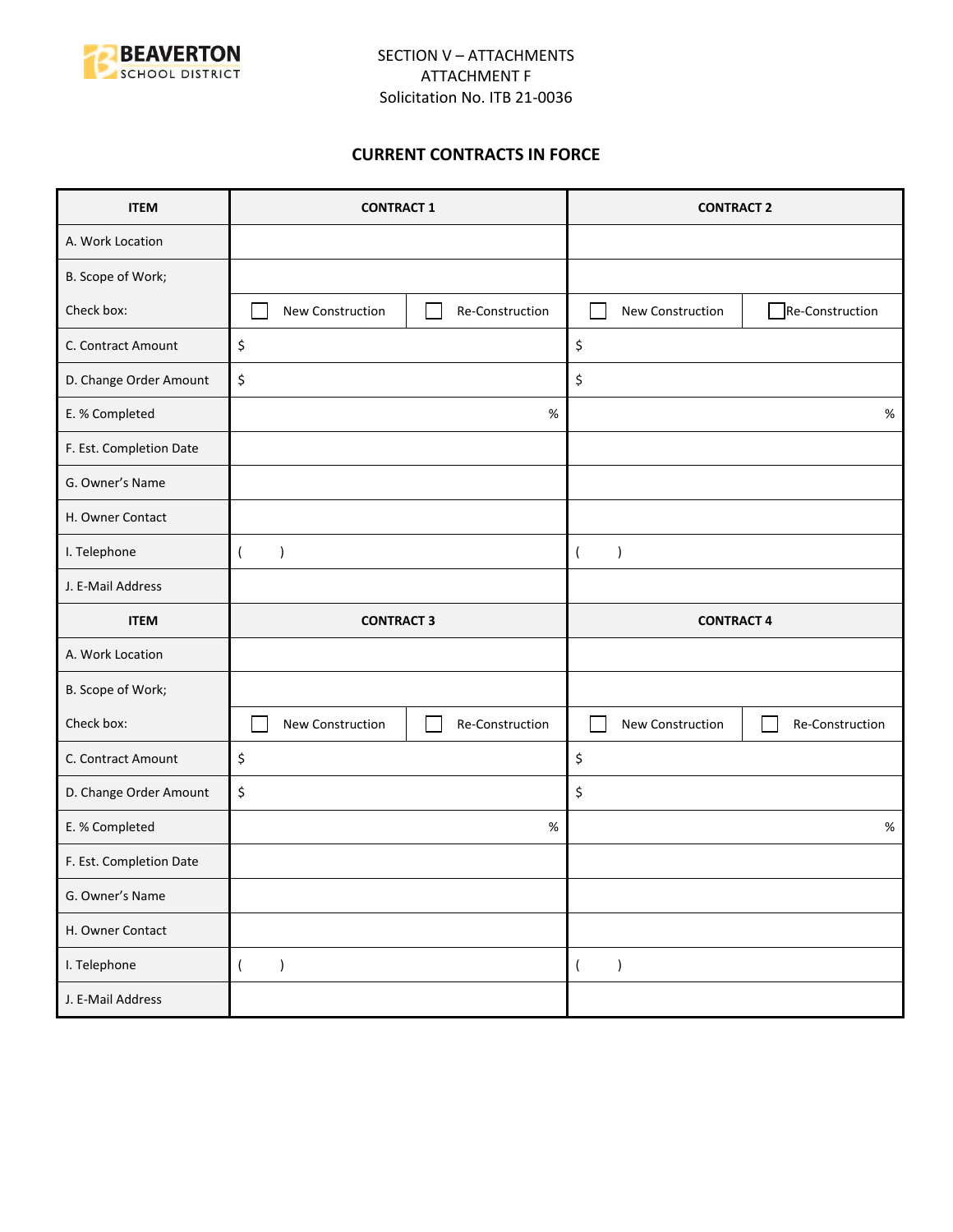

## **LARGEST SIMILAR JOBS YOU HAVE COMPLETED IN THE LAST FIVE YEARS AS THE PRIME CONTRACTOR**

| <b>ITEM</b>            | <b>CONTRACT 1</b> |                 | <b>CONTRACT 2</b> |                 |
|------------------------|-------------------|-----------------|-------------------|-----------------|
| A. Work Location       |                   |                 |                   |                 |
| B. Scope of Work;      |                   |                 |                   |                 |
| Check box:             | New Construction  | Re-Construction | New Construction  | Re-Construction |
| C. Contract Amount     | \$                |                 | \$                |                 |
| D. Change Order Amount | \$                |                 | \$                |                 |
| E. % Completed         |                   | %               |                   | %               |
| F. Completion Date     |                   |                 |                   |                 |
| G. Owner's Name        |                   |                 |                   |                 |
| H. Owner Contact       |                   |                 |                   |                 |
| I. Telephone           |                   |                 |                   |                 |
| J. E-Mail Address      |                   |                 |                   |                 |

#### **LIST COMPANIES FROM WHOM YOU OBTAIN SURETY BONDS**

| <b>ITEM</b>                                 | <b>SURETY COMPANY 1</b>                                                                                                                      | <b>SURETY COMPANY 2</b>                                                                                                                                                                                 |
|---------------------------------------------|----------------------------------------------------------------------------------------------------------------------------------------------|---------------------------------------------------------------------------------------------------------------------------------------------------------------------------------------------------------|
| A. Company Name                             |                                                                                                                                              |                                                                                                                                                                                                         |
| <b>B. Contact's Name</b>                    |                                                                                                                                              |                                                                                                                                                                                                         |
| C. Telephone                                |                                                                                                                                              |                                                                                                                                                                                                         |
| D. Fax                                      |                                                                                                                                              |                                                                                                                                                                                                         |
| E. E-Mail Address                           |                                                                                                                                              |                                                                                                                                                                                                         |
| PRESENT AMOUNT OF BONDING<br>COVERAGE (\$): | HAS YOUR APPLICATION FOR SURETY BOND<br>EVER BEEN DECLINED (If Yes, please provide<br>detailed information in Remarks)<br> NO<br><b>IYES</b> | DURING THE PAST 2 YEARS, HAVE YOU BEEN CHARGED<br>WITH A FAILURE TO MEET THE CLAIMS OF YOUR<br>SUBCONTRACTORS OR SUPPLIERS (If Yes, please provide<br>detailed information in Remarks)<br>  YES<br>I NO |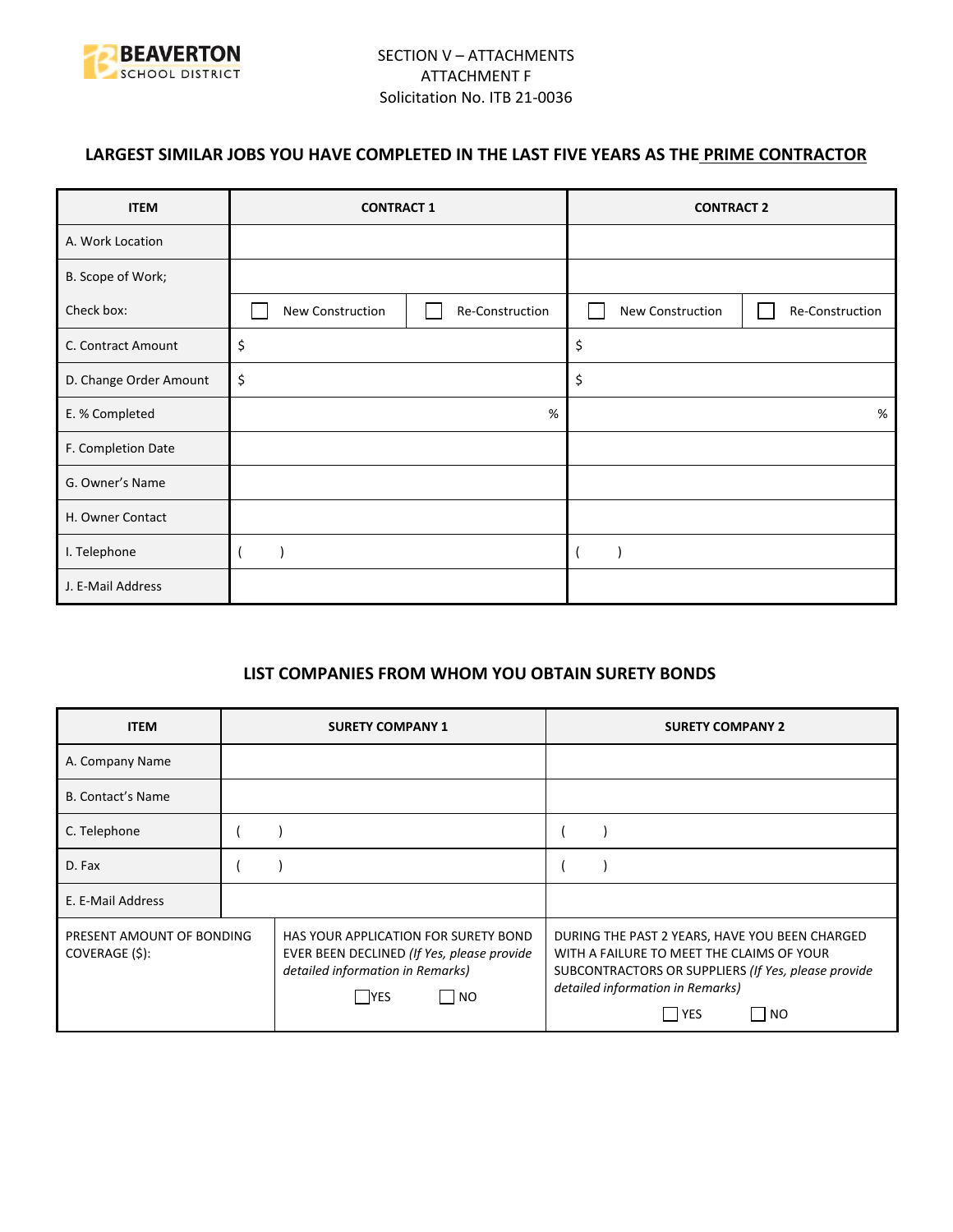

#### **RELIABILITY**

| Has your company ever been declared in breach of any contract for unperformed or defective work? $\Box$ Yes.<br>No.                                                                                                                                                                                               |
|-------------------------------------------------------------------------------------------------------------------------------------------------------------------------------------------------------------------------------------------------------------------------------------------------------------------|
| If "yes", explain.                                                                                                                                                                                                                                                                                                |
|                                                                                                                                                                                                                                                                                                                   |
|                                                                                                                                                                                                                                                                                                                   |
| Has any employee or agent of your company ever been convicted of a criminal offense arising out of obtaining, attempting<br>to obtain, or performing a public or private contract or subcontract?<br>$\Box$ Yes.<br>No.                                                                                           |
| If "yes," explain.                                                                                                                                                                                                                                                                                                |
|                                                                                                                                                                                                                                                                                                                   |
| Has any employee or agent of your company been convicted under state or federal law of embezzlement, theft, forgery,<br>bribery, falsification or destruction of records, receiving stolen property or any other offense indicating a lack of business<br>integrity or business honesty?<br>No.<br>$\vert$   Yes. |
| If "yes," explain.                                                                                                                                                                                                                                                                                                |
|                                                                                                                                                                                                                                                                                                                   |
| Has your company or any employee or agent of your company been convicted under state or federal antitrust laws?<br>Yes.<br>No.                                                                                                                                                                                    |
| If "yes," explain.                                                                                                                                                                                                                                                                                                |
|                                                                                                                                                                                                                                                                                                                   |
|                                                                                                                                                                                                                                                                                                                   |
| Has any Officer or Partner of your organization ever been an Officer or Partner of another Organization that failed to complete<br>a construction contract?<br>Yes.<br>No.                                                                                                                                        |
| If "yes," explain.                                                                                                                                                                                                                                                                                                |
|                                                                                                                                                                                                                                                                                                                   |
|                                                                                                                                                                                                                                                                                                                   |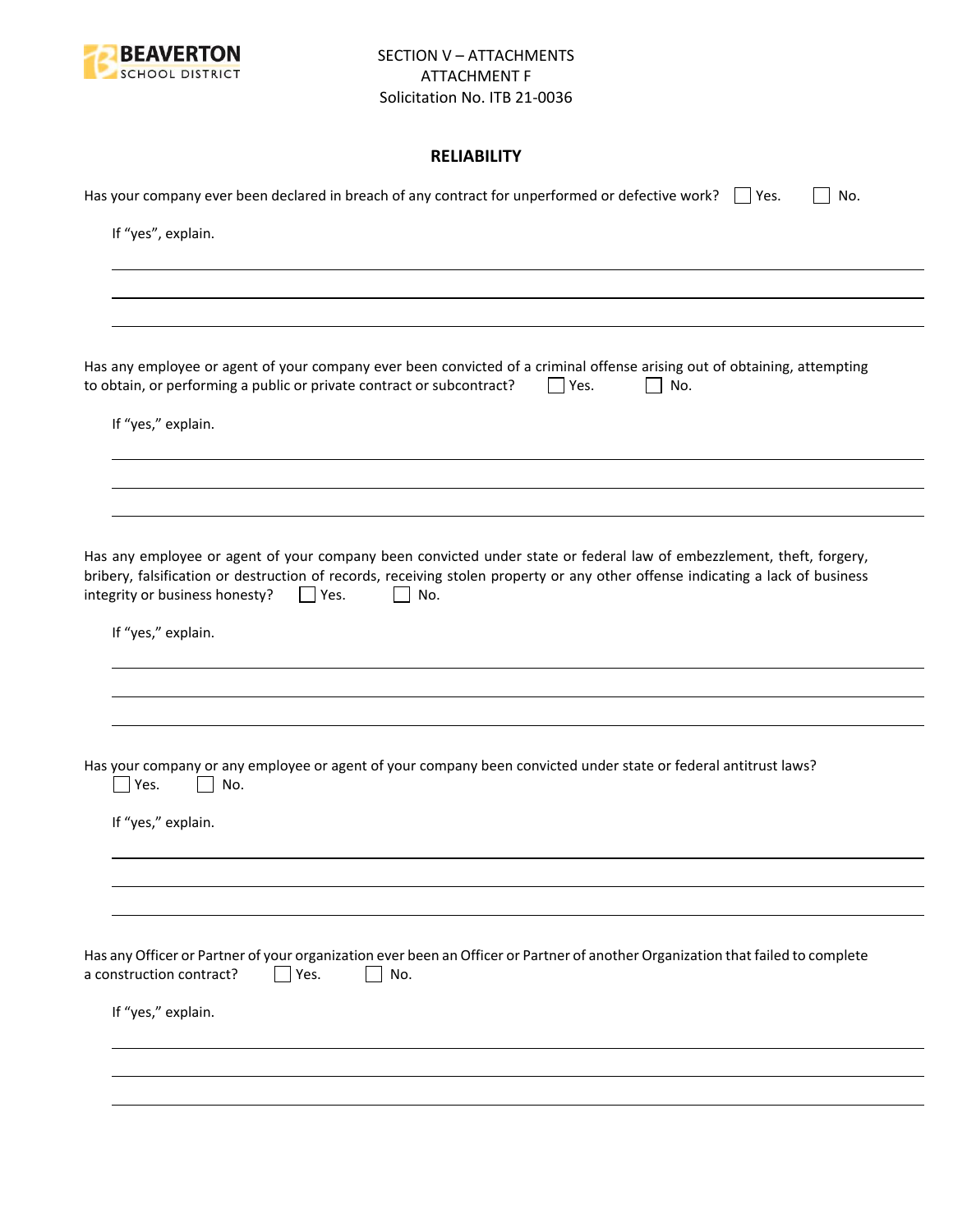

#### **FINANCIAL RESOURCES**

| What portion of this amount remains available at time of completion of this form? \$<br>Has your firm ever been at any time in the last ten years the debtor in a bankruptcy case? $\Box$ Yes.<br>No.<br>If "yes," explain.<br>Does your firm have any outstanding judgments pending against it? $\Box$ Yes.<br>No.<br>If "yes," explain.<br>In the past ten years, has your firm been a party to litigation, arbitration or mediation where the amount in dispute exceeded<br>\$10,000?<br>Yes.<br>No.<br>If "yes," explain. |
|-------------------------------------------------------------------------------------------------------------------------------------------------------------------------------------------------------------------------------------------------------------------------------------------------------------------------------------------------------------------------------------------------------------------------------------------------------------------------------------------------------------------------------|
|                                                                                                                                                                                                                                                                                                                                                                                                                                                                                                                               |
|                                                                                                                                                                                                                                                                                                                                                                                                                                                                                                                               |
|                                                                                                                                                                                                                                                                                                                                                                                                                                                                                                                               |
|                                                                                                                                                                                                                                                                                                                                                                                                                                                                                                                               |
|                                                                                                                                                                                                                                                                                                                                                                                                                                                                                                                               |
|                                                                                                                                                                                                                                                                                                                                                                                                                                                                                                                               |
| In the past ten years, has your firm been a party to litigation, arbitration or mediation on a matter related to payment to<br>subcontractors or work performance on a contract? Check "yes" even if the matter proceeded to arbitration or mediation<br>without court litigation. $\Box$ Yes.<br>No.<br>$\mathbf{1}$                                                                                                                                                                                                         |
| If "yes," explain. (Include court, case number and party names.)                                                                                                                                                                                                                                                                                                                                                                                                                                                              |
|                                                                                                                                                                                                                                                                                                                                                                                                                                                                                                                               |
| Have you or any of your affiliates discontinued business operation with outstanding debts?<br>No.<br>Yes.                                                                                                                                                                                                                                                                                                                                                                                                                     |
| If "yes," explain.                                                                                                                                                                                                                                                                                                                                                                                                                                                                                                            |
|                                                                                                                                                                                                                                                                                                                                                                                                                                                                                                                               |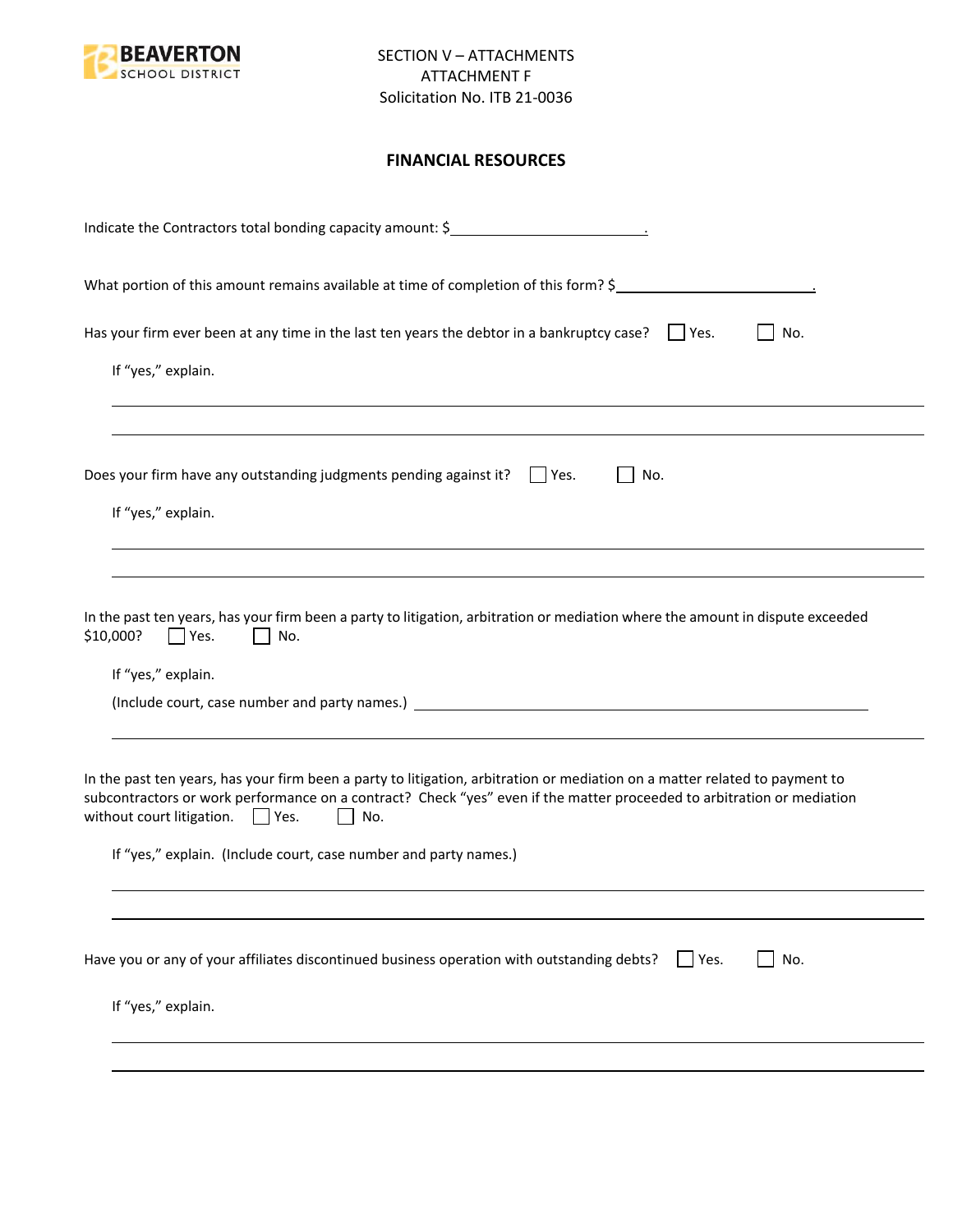

#### **KEY PERSONNEL**

List the principal individuals of your company, their current job title, the total years of experience they have in the construction industry and their current primary responsibility for your company. Corporations list current officers and those who own 5% or more of the corporation's stock. Limited liability companies list members who own 5% or more of company. Partnerships list all partners. Joint ventures list each firm that is a member of the joint venture and the percentage of ownership the firm has in the joint venture.

| <b>ITEM</b>                       | <b>Principal Individual</b> |
|-----------------------------------|-----------------------------|
| A. Name                           |                             |
| <b>B.</b> Position                |                             |
| C. Years in Construction          |                             |
| D. Current Primary Responsibility |                             |
| <b>ITEM</b>                       | <b>Principal Individual</b> |
| A. Name                           |                             |
| <b>B.</b> Position                |                             |
| C. Years in Construction          |                             |
| D. Current Primary Responsibility |                             |
| <b>ITEM</b>                       | <b>Principal Individual</b> |
| A. Name                           |                             |
| B. Position                       |                             |
| C. Years in Construction          |                             |
| D. Current Primary Responsibility |                             |
| <b>ITEM</b>                       | <b>Principal Individual</b> |
| A. Name                           |                             |
| B. Position                       |                             |
| C. Years in Construction          |                             |
| D. Current Primary Responsibility |                             |

List the individuals who will be in the following roles if your company is awarded this Contract:

| <b>ITEM</b>                                       | <b>Contractor's Representative</b> | <b>Project Manger</b> | <b>Project Superintendent</b> |
|---------------------------------------------------|------------------------------------|-----------------------|-------------------------------|
| A. Name                                           |                                    |                       |                               |
| B. Position                                       |                                    |                       |                               |
| <b>IC.</b> Years in Position                      | N/A                                |                       |                               |
| D. Largest Project<br>Supervised                  | N/A                                | ₽                     |                               |
| E. Largest number of<br>employees ever supervised | N/A                                |                       |                               |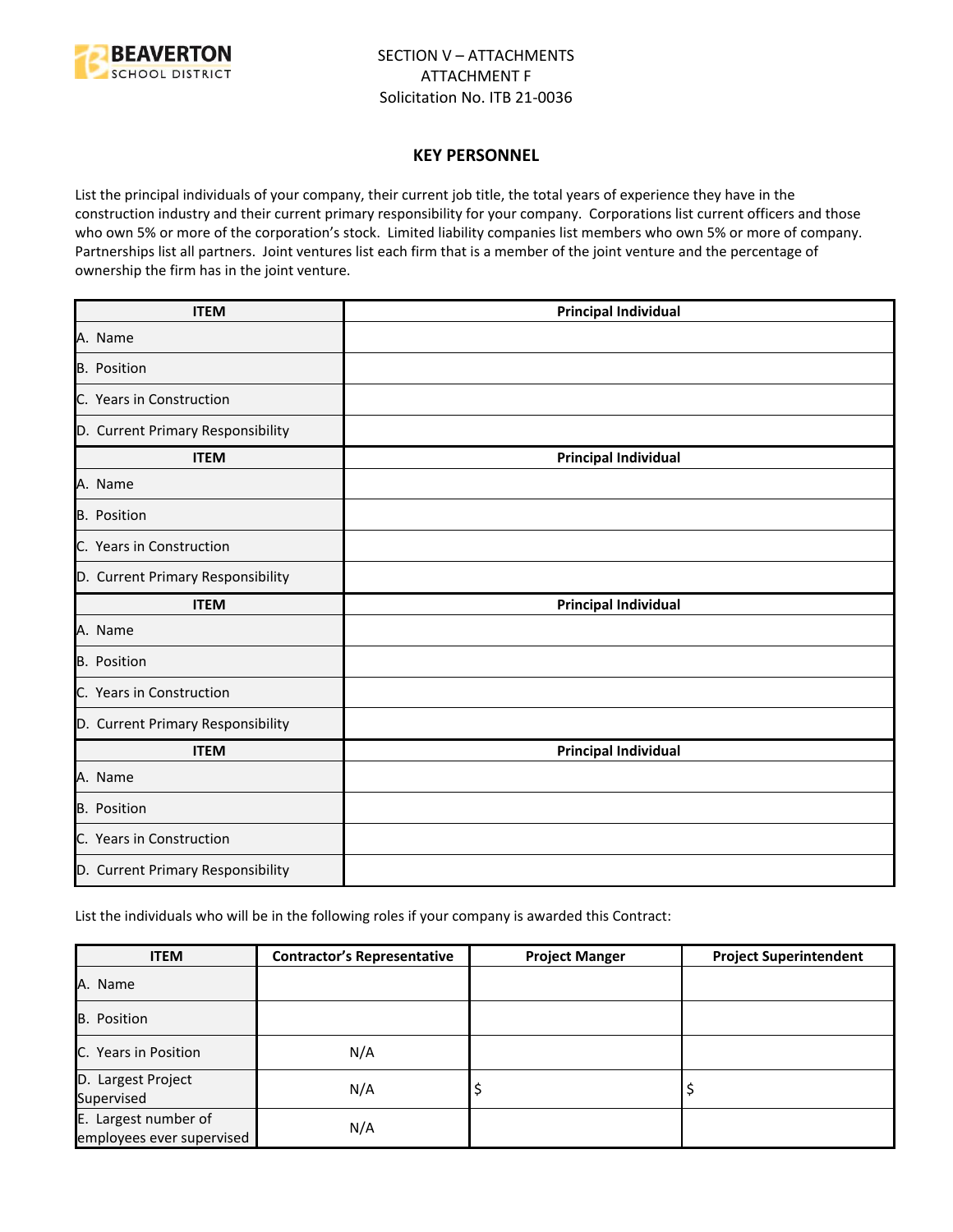

## **BIDDER REFERENCE FORM**

| BIDDER REFERENCE FORM FOR _________                                                                                                                                                                                                  |  |
|--------------------------------------------------------------------------------------------------------------------------------------------------------------------------------------------------------------------------------------|--|
| (Insert Name of Bidder)                                                                                                                                                                                                              |  |
| Bidder must provide three (3) references and must use a separate copy of this form for each reference.                                                                                                                               |  |
|                                                                                                                                                                                                                                      |  |
|                                                                                                                                                                                                                                      |  |
| Name(s) of Project(s): $\sqrt{a}$                                                                                                                                                                                                    |  |
|                                                                                                                                                                                                                                      |  |
|                                                                                                                                                                                                                                      |  |
| Name of Company: <u>contract the community of the contract of the contract of the contract of the contract of the contract of the contract of the contract of the contract of the contract of the contract of the contract of th</u> |  |
|                                                                                                                                                                                                                                      |  |
| ,我们也不会有一个人的人,我们也不会有一个人的人,我们也不会有一个人的人。""我们,我们也不会有一个人的人,我们也不会有一个人的人,我们也不会有一个人的人。""我                                                                                                                                                    |  |
|                                                                                                                                                                                                                                      |  |
|                                                                                                                                                                                                                                      |  |

Method: Subjective Evaluation

Each reference may be checked for, but not limited to, adherence to contract terms and conditions, timelines, quality standards, overall customer service, project being of similar size, scope and complexity.